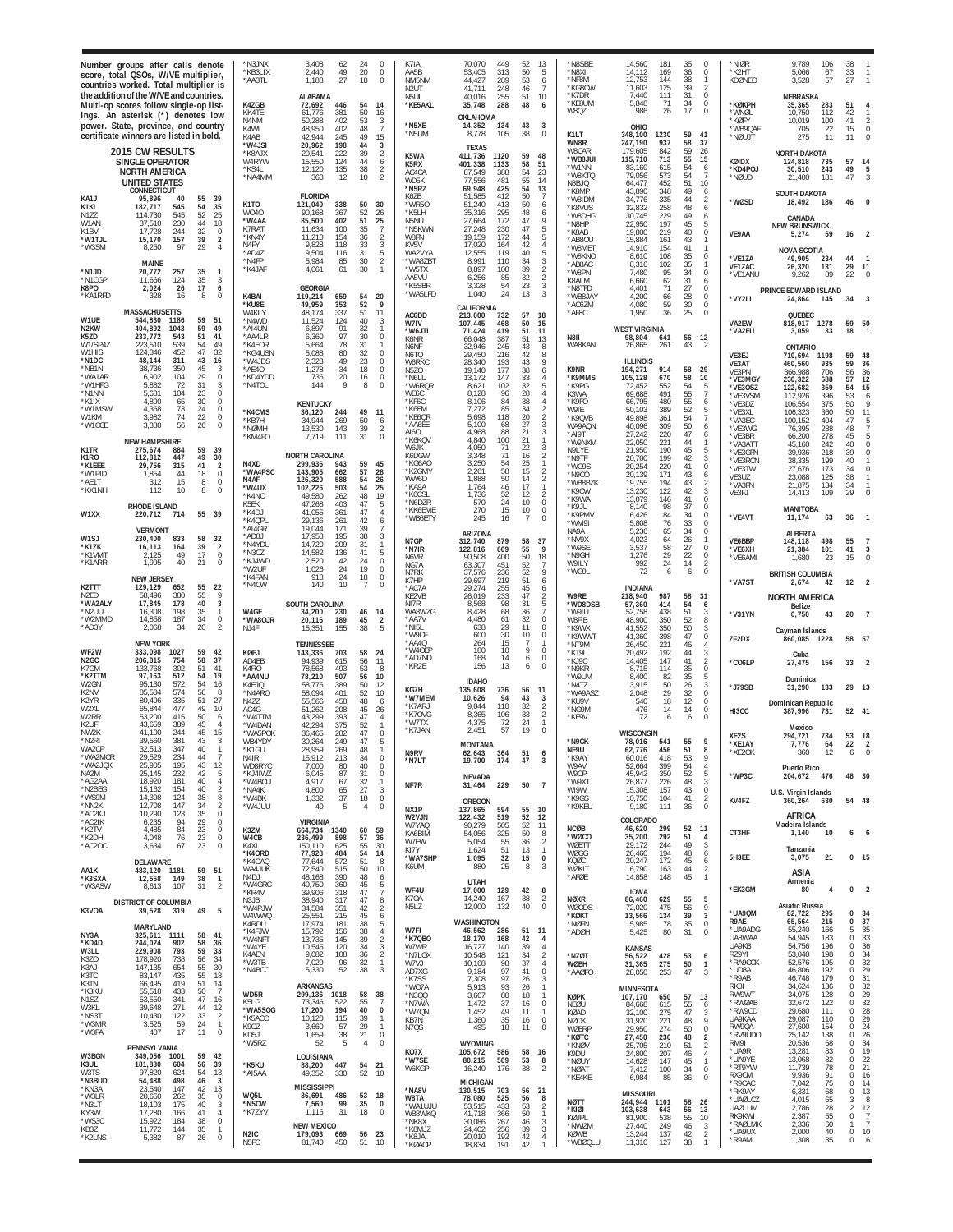| *RV9CQ<br>*UA9NP<br>*UAØLHS<br>*RAØLO<br>*UA9MW<br><b>RC90</b><br>*R9RT<br>*TA3D | 950<br>32<br>890<br>36<br>875<br>27<br>812<br>20<br>105<br>17<br>100<br>8<br>52<br>5<br><b>Asiatic Turkey</b><br>809<br>486,452 | 0<br>5<br>5<br>$\Omega$<br>7<br>0<br>$\overline{7}$<br>$\Omega$<br>3<br>$\Omega$<br>$\Omega$<br>4<br>0<br>2<br>8<br>54 | OK2W<br><b>OK1CRM</b><br>'OK7Y<br>OK1ATP<br>*OK1DKR<br>*OK1HFF<br>*OK2MBF<br>*OK7AW | Czech Republic<br>509,378<br>1059<br>316,680<br>890<br>215,574<br>696<br>211,793<br>573<br>154,512<br>522<br>152.292<br>641<br>125,948<br>566<br>124,212<br>591 | 26<br>60<br>14<br>56<br>51<br>11<br>18<br>53<br>12<br>46<br>48<br>45<br>0<br>44 | RW4HD<br>*UA4NCI<br>*UA3YDI<br>R <sub>3</sub> VA<br>*UA4UAR<br>RA3FH<br>*UA6JFG<br>*UA4CN.<br>*RU3UW | 10,935<br>75<br>10.906<br>113<br>10,896<br>106<br>77<br>10,164<br>9,752<br>93<br>9,724<br>53<br>9,168<br>69<br>8,560<br>117<br>8,240<br>90<br>8,080 | 0<br>27<br>19<br>$\Omega$<br>24<br>$\mathbf 0$<br>28<br>$\Omega$<br>$\Omega$<br>23<br>34<br>$\Omega$<br>24<br>$\Omega$<br>$\Omega$<br>16<br>20<br>$\Omega$<br>20<br>$\Omega$ | *DK7GH<br>DP5A<br>DL1BUG<br>*DL3YEI<br>DC9ZP<br>*DKØMN<br>*DL2GAN<br>*DG8KAD<br>*DD2EG | 8,300<br>76<br>8.060<br>72<br>7,896<br>75<br>6,936<br>68<br>75<br>6,678<br>6,601<br>64<br>55<br>5,187<br>4,700<br>54<br>62<br>4,505<br>55 | 0<br>25<br>$\mathbf 0$<br>26<br>0<br>24<br>24<br>$\Omega$<br>0<br>21<br>0<br>23<br>0<br>21<br>$\overline{2}$<br>18<br>$\,0\,$<br>17<br>19 | *LA3BO<br>*I A5I JA<br>LA6ZFA<br>*I B1KG<br>*LA8OKA<br>LA7THA<br>*LA8AW<br>*LA4AAA<br>*LA4PM | 76,840<br>53.088<br>13,075<br>11.286<br>10,290<br>8,165<br>6,160<br>2,470<br>720<br>450 | 382<br>246<br>104<br>105<br>97<br>70<br>56<br>26<br>12<br>9 | $\Omega$<br>40<br>40<br>$\mathcal{P}$<br>$\frac{25}{22}$<br>0<br>$\Omega$<br>$\Omega$<br>$\begin{array}{c} 23 \\ 22 \end{array}$<br>$\Omega$<br>$\Omega$<br>19<br>$\Omega$<br>12<br>0<br>$\Omega$ |
|----------------------------------------------------------------------------------|---------------------------------------------------------------------------------------------------------------------------------|------------------------------------------------------------------------------------------------------------------------|-------------------------------------------------------------------------------------|-----------------------------------------------------------------------------------------------------------------------------------------------------------------|---------------------------------------------------------------------------------|------------------------------------------------------------------------------------------------------|-----------------------------------------------------------------------------------------------------------------------------------------------------|------------------------------------------------------------------------------------------------------------------------------------------------------------------------------|----------------------------------------------------------------------------------------|-------------------------------------------------------------------------------------------------------------------------------------------|-------------------------------------------------------------------------------------------------------------------------------------------|----------------------------------------------------------------------------------------------|-----------------------------------------------------------------------------------------|-------------------------------------------------------------|---------------------------------------------------------------------------------------------------------------------------------------------------------------------------------------------------|
| TA7I                                                                             | 122,080<br>322<br>Azerbaijan                                                                                                    | 40<br>0                                                                                                                | OK1DWF<br>*OK1JOK<br>OK5ET<br>OK1FC                                                 | 122,094<br>491<br>116,994<br>460<br>103,632<br>439<br>97,920<br>418                                                                                             | 6<br>45<br>7<br>44<br>1<br>47<br>8<br>40                                        | R7KM<br>RU3M<br>UA9FGJ<br>UA4YA                                                                      | 90<br>8,075<br>84<br>7,420<br>50<br>39<br>6,798                                                                                                     | 19<br>$\Omega$<br>$\Omega$<br>20<br>33<br>$\Omega$                                                                                                                           | *DJ7MH<br>*DL5HF<br>DF2IAX<br>*DL3ARK                                                  | 4,370<br>4,161<br>51<br>4,080<br>51<br>49<br>3,880                                                                                        | 0<br>19<br>0<br>0<br>20<br>$\,0\,$<br>20                                                                                                  | LA2US<br>SQ5M                                                                                | Poland<br>353,758                                                                       | 914                                                         | 13<br>60                                                                                                                                                                                          |
| *4K6FO<br>*4K9W                                                                  | 211,632<br>467<br>19<br>1.837<br>China                                                                                          | 45<br>3<br>0<br>11                                                                                                     | *OLØA<br>*OK2PVX<br>*OK2SGW                                                         | 85,097<br>416<br>80.688<br>417<br>76,635<br>421                                                                                                                 | 39<br>4<br>40<br>0<br>39                                                        | *RX3MM<br>*RK3DU<br>RM4R                                                                             | 6,460<br>66<br>5.256<br>69<br>5,184<br>67                                                                                                           | 20<br>$\mathbf 0$<br>18<br>0<br>16<br>0                                                                                                                                      | *DL1EL<br>*DL2AWB<br>*DK7CH                                                            | 3,591<br>45<br>31<br>3,565<br>3,390<br>53                                                                                                 | 0<br>19<br>$\mathbf 0$<br>23<br>0<br>15                                                                                                   | SP2LNW<br>S <sub>04</sub> R<br>*SP4DZT                                                       | 261,756<br>220.843<br>188,853                                                           | 757<br>892<br>743                                           | 52<br>14<br>49<br>$\Omega$<br>50<br>1                                                                                                                                                             |
| *BD3QZ                                                                           | 155<br>8<br>Cyprus                                                                                                              | 1<br>$\overline{4}$                                                                                                    | *OK2FC<br>*OK1FGD<br>*OK1FMX                                                        | 73,160<br>387<br>70,735<br>431<br>53.504<br>300                                                                                                                 | $\,0\,$<br>40<br>0<br>35<br>0<br>38                                             | *UA6HFI<br>*R7GA<br>*RW6AF                                                                           | 5,040<br>49<br>4,224<br>30<br>2,340<br>19                                                                                                           | 21<br>$\Omega$<br>24<br>$\mathbf 0$<br>18<br>$\Omega$                                                                                                                        | DM5TI<br>DJ8QA<br>*DF6WE                                                               | 3,024<br>21<br>2,790<br>48<br>2.212<br>37                                                                                                 | 10<br>8<br>0<br>15<br>$\Omega$<br>14                                                                                                      | HF9ØIARU<br>*SQ9IDE<br>*SP9DLY                                                               | 116,426<br>112,420<br>110.550                                                           | 513<br>520<br>436                                           | 39<br>7<br>44<br>0<br>$\frac{44}{44}$<br>6                                                                                                                                                        |
| C45T                                                                             | 55,410<br>190<br>Georgia                                                                                                        | 29<br>1                                                                                                                | *OK6N<br>*OK1GS<br>*OK2BHL<br>*OK2BNF                                               | 48,348<br>287<br>45,605<br>279<br>45,160<br>235<br>41,976<br>250                                                                                                | 0<br>36<br>0<br>35<br>38<br>2<br>$\Omega$<br>36                                 | *UA6JQ<br>*R7DM<br>RU3SD<br>*R6AW                                                                    | 2,119<br>31<br>25<br>2,010<br>1.140<br>11<br>1,120<br>13                                                                                            | $\Omega$<br>13<br>$\Omega$<br>15<br>12<br>$\Omega$<br>$\Omega$<br>14                                                                                                         | *DL6UOI<br>*DL1VTL<br>*DG3MA<br>DG7RO                                                  | 1,484<br>26<br>19<br>1,425<br>15<br>828<br>27<br>3                                                                                        | 0<br>14<br>15<br>0<br>0<br>12<br>0<br>3                                                                                                   | SN2K<br>SN <sub>5</sub> X<br>*SP3JUN<br>*SP9A                                                | 99,044<br>87,376<br>86.860<br>65,675                                                    | 440<br>403<br>414<br>356                                    | $\Omega$<br>43<br>$\Omega$<br>42<br>$\Omega$                                                                                                                                                      |
| 4L50<br>4L8A                                                                     | 584,136<br>976<br>8,624<br>42                                                                                                   | 58<br>5<br>22<br>$\mathbf{0}$                                                                                          | *OK2SGY<br>*OK1SI<br>*OK1UKV                                                        | 38,930<br>242<br>33,696<br>227<br>33,152<br>225                                                                                                                 | 0<br>34<br>32<br>0<br>0<br>32                                                   | *UA3LG<br>*UA3X<br>*RA4LK                                                                            | 1,092<br>19<br>12<br>378<br>12<br>264                                                                                                               | 12<br>$\Omega$<br>$\Omega$<br>6<br>$\Omega$<br>6                                                                                                                             | *DL8GM                                                                                 | $\overline{2}$<br>Greece                                                                                                                  | 0<br>$\mathbf{1}$                                                                                                                         | SP8R<br>SP7DCS<br>SN6A                                                                       | 61.932<br>57,562<br>56,340                                                              | 197<br>344<br>252                                           | $\begin{array}{c} 37 \\ 36 \end{array}$<br>16<br>34<br>0<br>44<br>1                                                                                                                               |
| VR2XAN                                                                           | Hong Kong<br>20,328<br>140<br>Israel                                                                                            | $\overline{2}$<br>22                                                                                                   | *OK2BME<br>*OK1HFH<br>*OK2LF                                                        | 32,335<br>243<br>32.200<br>253<br>26,670<br>199                                                                                                                 | 0<br>29<br>$\mathbf 0$<br>28<br>0<br>30                                         | *RD3FV<br>*RK6ATQ<br>*UB3DDA                                                                         | 172<br>14<br>140<br>$\overline{4}$<br>63<br>6                                                                                                       | 0<br>$\overline{4}$<br>$\Omega$<br>$\overline{4}$<br>3<br>$\mathbf 0$                                                                                                        | SV3RF<br>'SV2HXV<br>*SV1GRD                                                            | 649,244<br>1161<br>56<br>6,601<br>1,605<br>22                                                                                             | 36<br>56<br>23<br>$\bf{0}$<br>0<br>15                                                                                                     | *SP6IEQ<br>SP9MZH<br>*SP5GKN                                                                 | 41,040<br>34.225<br>24,679                                                              | 200<br>185<br>176                                           | $\frac{38}{37}$<br>$\overline{2}$<br>$\mathbf 0$<br>29<br>$\Omega$                                                                                                                                |
| 4Z5MU                                                                            | 105<br>30,287<br>Japan                                                                                                          | 0, 31                                                                                                                  | *OK1MKL<br>*OK1ARO<br>OK1DW                                                         | 26,586<br>112<br>19,170<br>128<br>14.945<br>50                                                                                                                  | 34<br>8<br>30<br>0<br>3<br>46                                                   | *RC3C<br>*RA3SS<br>RN7A                                                                              | 38<br>8<br>5                                                                                                                                        | $\mathcal{P}$<br>$\Omega$<br>0<br>$\mathbf{1}$<br>$\Omega$<br>$\mathbf{1}$                                                                                                   | GU4YOX                                                                                 | Guernsey<br>29,200<br>133                                                                                                                 | 10 30                                                                                                                                     | *SP4GHL<br>*SQ9DXN<br>*SQ3WW                                                                 | 19.096<br>17,298<br>17.136                                                              | 142<br>112<br>129                                           | 28<br>$\Omega$<br>31<br>0<br>28<br>$\Omega$                                                                                                                                                       |
| JH4UYB<br>JA2IVK<br>JA7ACM                                                       | 340,765<br>520<br>40,280<br>150<br>37,468<br>138                                                                                | 29<br>56<br>30<br>8<br>12<br>26                                                                                        | *OK1MZO<br>*OK1JOC<br>*OK1KZ<br>*OK2PBG                                             | 14,364<br>109<br>7.800<br>$\frac{62}{30}$<br>2,016<br>22<br>1,166                                                                                               | 0<br>28<br>$_{0}^{0}$<br>26<br>14<br>$\mathbb O$<br>11                          | RT <sub>2</sub> D<br>*RU3DM                                                                          | 5<br>Finland                                                                                                                                        | $\mathbf 0$<br>-1<br>$\overline{1}$<br>$\Omega$                                                                                                                              | *HA8BT<br>HA5UA                                                                        | Hungary<br>182,400<br>613<br>92,600<br>462                                                                                                | 50<br>7<br>0<br>40                                                                                                                        | *SP3BES<br>*SP8UFB<br>SQ9V<br>*SO7M                                                          | 15,756<br>14.384<br>11.880<br>10,920                                                    | 129<br>95<br>78<br>96                                       | 26<br>$\Omega$<br>$\frac{29}{30}$<br>$\Omega$<br>$\Omega$<br>24<br>$\Omega$                                                                                                                       |
| JA4CUU<br>JK10PL<br>JH1QDB                                                       | 94<br>32,280<br>28,196<br>81<br>91<br>28,083<br>23,905<br>85                                                                    | 13<br>27<br>12<br>26<br>23<br>14<br>25<br>10                                                                           | OZ7YY                                                                               | Denmark<br>341,562<br>820                                                                                                                                       | 21<br>57                                                                        | OH2PM<br>OH2YL<br>OH1RX                                                                              | 792<br>302,034<br>216,664<br>746<br>144.768<br>478                                                                                                  | 55<br>16<br>3<br>53<br>53<br>5.                                                                                                                                              | HA7LW<br>*HA2MI<br>HA3HZ                                                               | 91.133<br>388<br>55,019<br>304<br>53,680<br>244                                                                                           | 43<br>4<br>0<br>37<br>0<br>44                                                                                                             | *SQ8KEZ<br>*SN5O<br>*SQ7LQJ                                                                  | 7,766<br>7,199<br>3,760                                                                 | 75<br>64<br>40                                              | 22<br>$\Omega$<br>$\frac{23}{20}$<br>$\Omega$<br>0                                                                                                                                                |
| JA7BME<br>JH6QFJ<br>*JA1BJI<br>*JE1SPY                                           | 18,290<br>90<br>106<br>14,875<br>13,916<br>101                                                                                  | 9<br>22<br>12<br>13<br>16<br>12                                                                                        | *OZ1AAR<br>OZ2TF<br>*OU2V<br>078SW                                                  | 107,019<br>447<br>54,936<br>299<br>28,489<br>184<br>21,624<br>129                                                                                               | 5<br>42<br>$\mathbf{1}$<br>35<br>0<br>31<br>$\Omega$<br>34                      | OG6N<br>OH <sub>2</sub> XX<br>OH <sub>1</sub> D<br>*OH3GGO                                           | 116,160<br>473<br>108,504<br>471<br>64,504<br>290<br>55,263<br>284                                                                                  | 0<br>48<br>43<br>1<br>0<br>44<br>39<br>$\Omega$                                                                                                                              | HA3OU<br>*HA8IB<br>*HA7JQK                                                             | 53,578<br>251<br>38,380<br>198<br>21,545<br>143                                                                                           | 42<br>$\mathbf{1}$<br>38<br>0<br>0<br>31                                                                                                  | *SP3OL<br>CS <sub>2F</sub>                                                                   | 1,680<br>Portugal<br>984,710                                                            | 24<br>1227                                                  | 14<br>0<br>50<br>68                                                                                                                                                                               |
| JA5DOH<br>JA5BZL<br>JA9APS                                                       | 10.125<br>43<br>9,900<br>49<br>7.980<br>41                                                                                      | 9<br>16<br>14<br>8<br>14<br>7                                                                                          | *OZ9ØIARU<br>$*0735M$<br>*OU2I                                                      | 17,602<br>136<br>16,260<br>108<br>10,428<br>95                                                                                                                  | 0<br>26<br>$\Omega$<br>30<br>0<br>22                                            | *OH3KQ<br>OH <sub>5</sub> N <sub>Z</sub><br>OH5NE                                                    | 40,248<br>221<br>25,376<br>164<br>22,475<br>154                                                                                                     | 36<br>0<br>32<br>$\Omega$<br>29<br>$\mathbf{0}$                                                                                                                              | TF3SG                                                                                  | Iceland<br>41<br>5,720                                                                                                                    | 25<br>$\mathbf{1}$                                                                                                                        | Y05AJR                                                                                       | Romania<br>193,752                                                                      | 723                                                         | 0<br>52                                                                                                                                                                                           |
| JA6FFK<br>*JH2KKW<br>JL4DJM                                                      | 7,486<br>54<br>5.000<br>27<br>4,950<br>33<br>39                                                                                 | 4<br>15<br>15<br>5<br>12<br>6<br>12<br>5                                                                               | *OU3A                                                                               | 11<br>440<br>England                                                                                                                                            | $\,0\,$<br>8                                                                    | *OH2BFF<br>OI8VK<br>*OH2KI                                                                           | 6,314<br>61<br>672<br>21<br>12<br>408                                                                                                               | 22<br>$\Omega$<br>$\overline{7}$<br>$\mathbf 0$<br>$\Omega$<br>8                                                                                                             | *EI3KI<br>*EI6DX                                                                       | Ireland<br>65,618<br>302<br>19,224<br>106                                                                                                 | 0<br>43<br>0<br>36                                                                                                                        | YO3FFF<br>*Y05DAS<br>*Y05NY                                                                  | 54,678<br>49,210<br>38.346                                                              | 272<br>265<br>237                                           | 39<br>$\Omega$<br>37<br>$\mathbf 0$<br>$\begin{array}{c} 33 \\ 36 \end{array}$<br>$\Omega$                                                                                                        |
| JA2HYD<br>*JA1CP<br>JA1IXY<br>JR2PMT                                             | 4,828<br>4,267<br>46<br>3,774<br>32<br>3,765<br>35                                                                              | 10<br>7<br>12<br>5<br>11<br>4                                                                                          | G5W<br>*G4L<br>*G3R                                                                 | 489,368<br>1019<br>54,640<br>274<br>53,423<br>266                                                                                                               | 30<br>58<br>$\mathbf{1}$<br>39<br>40<br>-1                                      | F6GOX                                                                                                | France<br>588<br>257.719                                                                                                                            | 27<br>50<br>9                                                                                                                                                                | *EI2KA                                                                                 | 1,952<br>25<br>Italy                                                                                                                      | $\,0\,$<br>16<br>1                                                                                                                        | *YO3JW<br>*YO7CKC<br>*Y04SI                                                                  | 21,852<br>17,550<br>9,200                                                               | 121<br>133<br>77                                            | $\Omega$<br>$\frac{27}{23}$<br>$\Omega$<br>$\Omega$<br>$\Omega$                                                                                                                                   |
| *JL1QD0<br>JA5CBO<br>JR4VEV                                                      | 39<br>1,566<br>1,150<br>12<br>20<br>1,026                                                                                       | 3<br>6<br>10<br>0<br>3<br>6                                                                                            | G4BUC<br>*G3VYI<br>*G3VGZ<br>*G3RLE                                                 | 45,838<br>220<br>38,220<br>200<br>34,668<br>197<br>33,136<br>175                                                                                                | 3<br>38<br>1<br>38<br>0<br>36<br>38<br>0                                        | *F2AR<br>*F5BBD                                                                                      | 30,832<br>139<br>21,700<br>140<br>Germany                                                                                                           | 32<br>$\Omega$<br>31                                                                                                                                                         | *IK2CLB<br>*IK3SSO<br>IK2A00<br>*IZ1GLX                                                | 91,462<br>397<br>425<br>88,620<br>83,566<br>354<br>62,976<br>319                                                                          | 46<br>42<br>0<br>6<br>41<br>5<br>36                                                                                                       | *Y03J0S<br>*YO7AWZ<br>*YO4BXX<br>Y02LDU                                                      | 9,174<br>6,600<br>1,938<br>88                                                           | 84<br>53<br>19<br>5                                         | 22<br>24<br>$\Omega$<br>19<br>0<br>$\Omega$                                                                                                                                                       |
| JA2QXP<br>JR2AWS<br>JR2UBS                                                       | 970<br>12<br>917<br>26<br>12<br>665<br>636                                                                                      | 10<br>$\Omega$<br>5<br>2<br>$\,0\,$<br>$\overline{7}$<br>5                                                             | <b>MØBTZ</b><br>`GØAZI<br>*G4DDL                                                    | 26,988<br>145<br>17,344<br>112<br>13,195<br>97                                                                                                                  | 0<br>39<br>$\mathbf 0$<br>32<br>0<br>29                                         | DL1AUZ<br>DK3WW<br>*DK2FG                                                                            | 494,265<br>1167<br>358.176<br>890<br>169,824<br>596                                                                                                 | 26<br>57<br>21<br>61<br>14<br>47                                                                                                                                             | *IK3ORD<br>IZ3GFZ<br>*IV3UHL                                                           | 49,680<br>207<br>94<br>35,502<br>30,659<br>200                                                                                            | 9<br>37<br>13<br>48<br>0<br>31                                                                                                            | <b>ISØHQJ</b>                                                                                | Sardinia<br>66,000                                                                      | 325                                                         | $\Omega$<br>40                                                                                                                                                                                    |
| *JA5CUX<br>JH1EEB<br>*JS6RTJ<br>JA4DPL                                           | 25<br>532<br>16<br>520<br>14<br>486<br>14                                                                                       | 3<br>4<br>$\overline{2}$<br>6<br>$\Omega$<br>6                                                                         | *G6GL F<br>G4BJM<br>'G4I WP                                                         | 11.055<br>68<br>10,856<br>98<br>8,624<br>79                                                                                                                     | 31<br>2<br>0<br>23<br>$\,0\,$<br>22                                             | *DL1REM<br>*DLØMCM<br>*DL9CW                                                                         | 166,400<br>742<br>136,221<br>599<br>543<br>131,228                                                                                                  | 45<br>$\overline{7}$<br>5<br>46<br>47<br>6                                                                                                                                   | *IN3MNS<br>*IK2AHB<br>*IW2FUT                                                          | 171<br>24,690<br>23,488<br>153<br>19,871<br>132                                                                                           | 29<br>$\mathbf{1}$<br>$\overline{2}$<br>30<br>$\,0\,$<br>31                                                                               | <b>GM4ZUK</b>                                                                                | Scotland<br>185,394                                                                     | 509                                                         | 21 45                                                                                                                                                                                             |
| *JA5CBL<br>*JR4PDF<br>*JHØEPI                                                    | 168<br>22<br>17<br>147<br>120<br>Q                                                                                              | 3<br>0<br>3<br>$\Omega$<br>$\Omega$<br>$\overline{4}$                                                                  | *G3RSD<br>*G3ZRJ                                                                    | 52<br>6,350<br>1,830<br>25<br>Estonia                                                                                                                           | 0<br>25<br>$\mathbb O$<br>15                                                    | *DD5M<br>DL5YM<br>*DJ9CN<br>DM4EE                                                                    | 117,861<br>516<br>110,676<br>532<br>99,344<br>367<br>97,708<br>399                                                                                  | 46<br>5<br>45<br>1<br>45<br>11<br>10<br>42                                                                                                                                   | *IW3HXR<br>*IK3HAR<br>*IWØEYT<br>*IZ5RMO                                               | 17,584<br>134<br>9.177<br>80<br>8,514<br>80<br>5,660<br>62                                                                                | 0<br>28<br>$^{23}_{22}$<br>$\Omega$<br>0<br>20<br>0                                                                                       | YUØT<br>*YU1EA                                                                               | Serbia<br>425,493<br>345,876                                                            | 952<br>849                                                  | 57<br>24<br>15<br>61                                                                                                                                                                              |
| *JH3IJF<br>*JN3TSY<br>JR1IJV                                                     | 108<br>12<br>11<br>84<br>45<br>$\overline{2}$                                                                                   | 3<br>$\Omega$<br>3<br>0<br>$\mathbf{1}$<br>2                                                                           | *ES1CN                                                                              | 12,581<br>110<br>European Russia                                                                                                                                | 0 <sub>23</sub>                                                                 | DK5AD<br>*DL1DXA<br>*DJ9MH                                                                           | 96,444<br>447<br>96,089<br>395<br>94,992<br>456                                                                                                     | 40<br>7<br>5<br>48<br>43<br>5                                                                                                                                                | *IK2SYK<br>*IK2IKW<br>*IW5ECP                                                          | 2,968<br>46<br>13<br>496<br>297<br>6                                                                                                      | 0<br>14<br>0<br>8<br>9<br>0                                                                                                               | *YT4A<br>*YU7AU<br>*YT1HA                                                                    | 93,618<br>67,969<br>61,705                                                              | 273<br>374<br>281                                           | 47<br>16<br>37<br>$\Omega$<br>42<br>-1                                                                                                                                                            |
| *JA3VO\<br>*JN1BBO                                                               | 10<br>5<br>10<br>5<br>Kazakhstan                                                                                                | 0<br>$\mathbf{1}$<br>$\Omega$<br>$\mathbf{1}$                                                                          | R7NW<br>*RZ3MM<br>R3VO                                                              | 143,275<br>481<br>137,952<br>586<br>120,432<br>454                                                                                                              | 2<br>53<br>0<br>48<br>1<br>51                                                   | *DK8NT<br>DJ9ØIARU<br>DK3GI                                                                          | 76,055<br>419<br>72,735<br>458<br>72,512<br>365                                                                                                     | 41<br>$\Omega$<br>0<br>39<br>0<br>44                                                                                                                                         | *IZ2CPS<br>*IZ1HDR<br>*IZ7FLP                                                          | 12<br>288<br>259<br>8<br>160<br>$\overline{7}$                                                                                            | 0<br>6<br>0<br>7<br>5<br>0                                                                                                                | *YU9DX<br>*YU1ED<br>*YU7D                                                                    | 26,486<br>20,851<br>15,225                                                              | 156<br>145<br>103                                           | 34<br>$\Omega$<br>29<br>$\mathbf 0$<br>$^{29}_{26}$<br>0                                                                                                                                          |
| UPØL<br>UN6P<br>*UN8PT                                                           | 605<br>314,664<br>90,554<br>263<br>4,040<br>51                                                                                  | $\Omega$<br>56<br>0<br>38<br>10<br>$\mathbf{0}$                                                                        | RA10D<br>*RA3XM<br>UA1ANA<br>*RD4F                                                  | 472<br>118.800<br>112,216<br>436<br>108,878<br>447<br>99,050<br>395                                                                                             | 48<br>2<br>2<br>50<br>48<br>0<br>50                                             | *DJ9SN<br>*DL4AUK<br>*DJ5IW<br>*DK5DQ                                                                | 353<br>70.334<br>70,040<br>409<br>68,845<br>293<br>65,340<br>339                                                                                    | 40<br>6<br>0<br>40<br>45<br>4<br>43<br>1                                                                                                                                     | *IZ1WTO<br>*IW8BSR                                                                     | 8<br>126<br>Kaliningrad                                                                                                                   | $\boldsymbol{6}$<br>$\mathbf 0$<br>0<br>$\mathbf{1}$                                                                                      | *YU1FG<br>*IT9RDG                                                                            | 10,920<br>Sicily<br>21,571                                                              | 86<br>116                                                   | $\Omega$<br>0<br>37                                                                                                                                                                               |
| UN7FW                                                                            | 1,888<br>36<br>Laos                                                                                                             | 0<br>8                                                                                                                 | *RG5A<br>R1TEU<br>*RA3UAG                                                           | 95,310<br>428<br>90,216<br>438<br>77,615<br>375                                                                                                                 | $\,0\,$<br>45<br>2<br>40<br>$\,0\,$<br>43                                       | *DL9ZP<br>*DLØNG<br>DL5RMH                                                                           | 60,845<br>305<br>59,560<br>325<br>54,692<br>276                                                                                                     | 43<br>$\Omega$<br>0<br>40<br>44<br>$\Omega$                                                                                                                                  | UA2FZ<br>*RN2FQ                                                                        | 318,516<br>864<br>13,608<br>98                                                                                                            | 18<br>48<br>0<br>28                                                                                                                       | *IF97WA<br>*IT9PPG                                                                           | 2<br>$\mathfrak{p}$                                                                     |                                                             | $\Omega$<br>r<br>$\Omega$                                                                                                                                                                         |
| XW4ZW<br>*HZ1FI                                                                  | 100<br>7,930<br>Saudi Arabia<br>19,136<br>86                                                                                    | $\bf{0}$<br>13<br>23<br>0                                                                                              | *UA4WEF<br>*RZ3QM<br>RM6Y                                                           | 72,520<br>346<br>72,292<br>335<br>71,858<br>390                                                                                                                 | 0<br>40<br>0<br>44<br>$\Omega$<br>38                                            | *DL5ZBA<br>DL1DTL<br>DK4WA                                                                           | 53.502<br>334<br>53,480<br>300<br>52,143<br>300                                                                                                     | 37<br>$\Omega$<br>$\Omega$<br>40<br>$\Omega$<br>-39                                                                                                                          | YL2SW<br>YL2PP                                                                         | Latvia<br>261,873<br>802<br>117.550<br>444                                                                                                | 4<br>57<br>2<br>48                                                                                                                        | OM7RU<br>*OM3ZWA                                                                             | <b>Slovak Republic</b><br>378,630<br>184.970                                            | 1009<br>688                                                 | 16<br>54<br>48<br>5                                                                                                                                                                               |
| <b>HSØZIA</b>                                                                    | Thailand<br>85.882<br>268                                                                                                       | 2 44                                                                                                                   | *R7KR<br>R6AP<br>UA3QGT                                                             | 67,855<br>337<br>65,960<br>330<br>64,586<br>308                                                                                                                 | $\Omega$<br>41<br>0<br>40<br>0<br>43                                            | *DK6SF<br>DF6RI<br>*DL4ZA                                                                            | 49,818<br>240<br>48.204<br>294<br>48,060<br>309                                                                                                     | 3<br>43<br>36<br>$\mathbf{0}$<br>$\Omega$<br>36                                                                                                                              | YL3CW<br>*YL2CV<br>YL2GD                                                               | 60,458<br>310<br>41,790<br>236<br>30<br>3.674                                                                                             | 0<br>38<br>0<br>35<br>0<br>22                                                                                                             | OM5WW<br>*OM7OM<br>*OM3IAG                                                                   | 161,612<br>121,177<br>120,474                                                           | 740<br>490<br>438                                           | 44<br>$\Omega$<br>45<br>4<br>47                                                                                                                                                                   |
|                                                                                  | <b>EUROPE</b><br>Andorra                                                                                                        |                                                                                                                        | R3P/<br>RN3P<br>*RA3XCZ<br>R3QN                                                     | 63,000<br>284<br>297<br>60,648<br>350<br>60,347<br>58,384<br>302                                                                                                | 0<br>0<br>42<br>$\,0\,$<br>37<br>0<br>41                                        | *DL6ON<br>*DK2BJ<br>*DJ3RA<br>*DJ5NQ                                                                 | 46,605<br>271<br>45,140<br>284<br>44,396<br>207<br>43,750<br>295                                                                                    | 39<br>0<br>37<br>41<br>3<br>0<br>35                                                                                                                                          | YL2BJ<br>LY4T                                                                          | 1,870<br>20<br>Lithuania<br>242,200<br>836                                                                                                | 50<br>6                                                                                                                                   | OM6AL<br>*OM3TSZ<br>*OMØDC<br>*OM7AG                                                         | 116.40<br>97,567<br>70,151<br>59,148                                                    | 541<br>460<br>346<br>331                                    | 43<br>$\Omega$<br>41<br>0<br>1                                                                                                                                                                    |
| $*$ C31CT<br>CU8AS                                                               | 33,485<br>176<br>Azores<br>3,570<br>22                                                                                          | 0, 37<br>10 11                                                                                                         | *RW4WA<br>UA3R<br>*R30M                                                             | 56,906<br>302<br>56,457<br>277<br>55,224<br>319                                                                                                                 | -37<br>$\Omega$<br>0<br>41<br>$\mathbb O$<br>-36                                | *DJ3WE<br>*DL8AKA<br>DL6II                                                                           | 41,420<br>239<br>40,318<br>242<br>39,824<br>252                                                                                                     | 38<br>$\Omega$<br>38<br>$\mathbf{0}$<br>35<br>3                                                                                                                              | LY2NK<br>*LY9A<br>*LY2TS                                                               | 227,718<br>813<br>182,476<br>733<br>103,802<br>482                                                                                        | 47<br>$\overline{7}$<br>$\overline{2}$<br>47<br>42<br>1                                                                                   | *OMØCS<br>*OM7AX<br>*OM2DT                                                                   | 45,663<br>31,614<br>30.069                                                              | 301<br>201<br>151                                           | 35<br>31<br>33<br>39<br>34<br>$\Omega$<br>0<br>$\Omega$                                                                                                                                           |
| EU6AF                                                                            | <b>Belarus</b><br>185,948<br>610                                                                                                | 52<br>6                                                                                                                | RA3NC<br>*RN6MA<br>UA4HIP                                                           | 53,508<br>292<br>52.934<br>281<br>52,439<br>253                                                                                                                 | 0<br>39<br>0<br>38<br>0<br>-41                                                  | *DL3HWD<br><b>DKØSU</b><br>*DL7YAD                                                                   | 37,380<br>193<br>34,276<br>177<br>31,502<br>179                                                                                                     | 2<br>40<br>34<br>7<br>38<br>$\mathbf{0}$                                                                                                                                     | LY20U<br>LY2CX<br>*LY1SR                                                               | 88,709<br>417<br>74,962<br>410<br>69,030<br>365                                                                                           | 42<br>$\mathbf{1}$<br>36<br>$\mathbf{1}$<br>0<br>39                                                                                       | *OM8LM<br>*OM4AY<br>*OM8FR                                                                   | 29,716<br>27,240<br>21,824                                                              | 183<br>187<br>145                                           | 0<br>$\frac{30}{31}$<br>$\Omega$<br>$\mathbf{0}$                                                                                                                                                  |
| *EW8DD<br>*EU5C<br>*EU3NA<br>EU6ML                                               | 118,195<br>402<br>112,574<br>519<br>104,811<br>424<br>96,684<br>446                                                             | 47<br>8<br>43<br>0<br>47<br>2<br>42<br>$\Omega$                                                                        | *RV3YM<br>R300<br>RL4A<br>RV3A                                                      | 267<br>51,948<br>49,070<br>296<br>48,840<br>242<br>47,656<br>206                                                                                                | 0<br>39<br>35<br>0<br>0<br>40<br>0<br>46                                        | *DH2URF<br>DJ5TT<br>DL1TPY<br>*DL8MAS                                                                | 31,212<br>194<br>29,906<br>176<br>29,592<br>181<br>28,314<br>201                                                                                    | 0<br>36<br>$\mathcal{P}$<br>36<br>$\Omega$<br>36<br>$\mathbf{0}$<br>33                                                                                                       | *LY1FK<br>*LY2MM<br>*LY20M<br>*LY2CO                                                   | 66,776<br>399<br>329<br>55,658<br>49,506<br>274<br>41,820<br>255                                                                          | 34<br>0<br>34<br>0<br>37<br>0<br>0<br>34                                                                                                  | OM3TLE<br>*OM4KW                                                                             | 7,486<br>5<br>Slovenia                                                                  | 86<br>$\mathbf{1}$                                          | 19<br>$\mathbf 0$<br>$\mathbf 0$<br>-1                                                                                                                                                            |
| EW2MA<br>*EW6CU<br>EW3LN                                                         | 85,995<br>436<br>72,694<br>378<br>67,440<br>336                                                                                 | 39<br>$\Omega$<br>0<br>38<br>39<br>$\mathbf{1}$                                                                        | *UA6FZ<br>UA6CC<br>UA3QNS                                                           | 45,513<br>228<br>43,952<br>211<br>42,768<br>167                                                                                                                 | 39<br>0<br>0<br>41<br>1<br>47                                                   | *DH7TNO<br>DL7LIN<br>*DL3DRN                                                                         | 27,040<br>202<br>26,848<br>192<br>24,956<br>167                                                                                                     | 32<br>0<br>32<br>$^{\circ}$<br>0<br>34                                                                                                                                       | LY <sub>2</sub> C<br>LY3DA<br>*LY1EE                                                   | 117<br>20,264<br>133<br>15,475<br>9,063<br>105                                                                                            | $\,0\,$<br>34<br>25<br>0<br>19<br>0                                                                                                       | S530<br><b>S57M</b><br>S57C                                                                  | 445,360<br>403,982<br>326,808                                                           | 1031<br>1045<br>927                                         | 20<br>60<br>54<br>19<br>14                                                                                                                                                                        |
| EU1A<br>EW3EW<br>*EU6AA                                                          | 43,641<br>220<br>34.476<br>205<br>25,083<br>189                                                                                 | 0<br>39<br>34<br>$\Omega$<br>27<br>0                                                                                   | R <sub>3</sub> OF<br>RW4NN<br>*UA3XAC                                               | 37,506<br>190<br>36,722<br>154<br>34,965<br>204                                                                                                                 | $\mathbb O$<br>38<br>0<br>43<br>$\Omega$<br>35                                  | *DK5AX<br>*DL6RBH<br>DL1VDL                                                                          | 24,255<br>164<br>23,994<br>176<br>23,712<br>127                                                                                                     | 35<br>$\Omega$<br>0<br>31<br>38<br>1.                                                                                                                                        | *LY2ND<br>*LY2NY                                                                       | 8,082<br>103<br>7,812<br>84                                                                                                               | 18<br>0<br>0<br>21                                                                                                                        | <b>S50A</b><br>S59AA<br>*S52FT                                                               | 299,182<br>164,928<br>135,313                                                           | 760<br>496<br>582                                           | 54<br>54<br>50<br>$20\,$<br>14<br>$\frac{47}{48}$<br>$\mathbf 0$                                                                                                                                  |
| *EW8OW<br>EW1BA                                                                  | 17,654<br>141<br>3,612<br>-35                                                                                                   | $\Omega$<br>26<br>21<br>$^{\circ}$                                                                                     | *R1QAP<br>*RM5Z<br>*RW3ZA<br>UA4FER                                                 | 33,294<br>219<br>33,228<br>197<br>29,344<br>194                                                                                                                 | 0<br>31<br>$\mathbb O$<br>36<br>0<br>32<br>30                                   | *DB7MA<br>*DL7VMM<br>*DL6RAI<br>*DL1AMH                                                              | 21,210<br>163<br>20,844<br>125<br>19,648<br>144<br>19.530<br>159                                                                                    | 0<br>30<br>35<br>-1.<br>0<br>32<br>30<br>$\Omega$                                                                                                                            | *LX1NO<br>*LX1ER                                                                       | Luxembourg<br>14,355<br>98<br>616<br>16                                                                                                   | 29<br>$\Omega$<br>0<br>8                                                                                                                  | S51YI<br>*S51DX<br>*S57NAW<br>S5ØK                                                           | 127,351<br>103,152<br>64,260                                                            | 527<br>501<br>309<br>289                                    | $\frac{42}{42}$<br>$\Omega$<br>0<br>44<br>$\Omega$                                                                                                                                                |
| ON4BF<br>*ON7ZJ                                                                  | Belgium<br>340,760<br>914<br>18,720<br>110                                                                                      | 18 52<br>8<br>24                                                                                                       | UA3AB<br>*RA1CE<br>*UA6G                                                            | 29,130<br>185<br>27,612<br>162<br>24,335<br>166<br>22,752<br>153                                                                                                | 0<br>0<br>36<br>31<br>0<br>32<br>0                                              | *DL5MEL<br>*DL8DWW<br>*DJ3CS                                                                         | 18,910<br>143<br>17,940<br>127<br>17,864<br>149                                                                                                     | $^{\circ}$<br>31<br>$\Omega$<br>30<br>29<br>$\Omega$                                                                                                                         | *ER2RM<br>*ER100                                                                       | Moldova<br>60,716<br>267<br>43,486<br>252                                                                                                 | $\pmb{0}$<br>43<br>0<br>34                                                                                                                | *S59D<br>*S51RE                                                                              | 63,580<br>39,565<br>34,488                                                              | 192<br>201                                                  | 41<br>$^{\circ}$<br>36<br>0                                                                                                                                                                       |
| *E740<br>*E74A                                                                   | Bosnia-Herzegovina<br>72,488<br>351<br>210<br>46.827                                                                            | 0<br>41<br>39<br>$\overline{4}$                                                                                        | *RL3DV<br>*RA3EA<br>*UA3DPM                                                         | 20,385<br>167<br>19,749<br>155<br>19,096<br>126                                                                                                                 | 27<br>0<br>0<br>29<br>31<br>0                                                   | *DL2RUG<br>*DL2ZA<br>*DK3YD                                                                          | 16,728<br>98<br>108<br>16,335<br>15,768<br>139                                                                                                      | $\Omega$<br>34<br>33<br>$\mathbf{0}$<br>27<br>0                                                                                                                              | *ER1CS                                                                                 | 27,132<br>186<br>Netherlands                                                                                                              | $\,0\,$<br>28                                                                                                                             | EF7X<br>*EA3KU                                                                               | Spain<br>264,264<br>70,104                                                              | 457<br>302                                                  | 34<br>54<br>45<br>1                                                                                                                                                                               |
| *E71W                                                                            | 44,940<br>255<br>Bulgaria                                                                                                       | 0<br>35                                                                                                                | *R2PT<br>RG3R<br>RW3XZ                                                              | 18,792<br>130<br>18,630<br>150<br>18,508<br>143                                                                                                                 | 29<br>0<br>0<br>27<br>$\mathbb O$<br>28                                         | *DO9ST<br>DJ8ES<br>*DL1MAJ                                                                           | 14,825<br>142<br>14,756<br>108<br>14,067<br>120                                                                                                     | 25<br>$\Omega$<br>31<br>0<br>27<br>$\Omega$                                                                                                                                  | PA9M<br>PA5KT<br>*PE2JMR                                                               | 188,496<br>664<br>154,442<br>573<br>40,014<br>214                                                                                         | 11<br>45<br>5<br>48<br>$\overline{0}$<br>38                                                                                               | EA5ZL<br>*EA5DFV<br>*FA4XT                                                                   | 38,227<br>13,891<br>10,752                                                              | 162<br>97<br>67                                             | 33<br>10<br>$\frac{28}{32}$<br>21<br>1<br>$\mathbf{0}$                                                                                                                                            |
| LZ1AQ<br>*LZ2VR<br>*LZ1HW                                                        | 408<br>121,128<br>5,334<br>50<br>150<br>5                                                                                       | $\overline{7}$<br>49<br>0<br>21<br>5<br>0                                                                              | *RT3LA<br>*UA3EDQ<br><b>RM50</b><br>*R7AM                                           | 17,739<br>145<br>17,696<br>135<br>17,577<br>140<br>17,145<br>134                                                                                                | 0<br>27<br>$\Omega$<br>28<br>0<br>27<br>$\mathbb O$<br>27                       | *DJ6TK<br>*DL2AL<br>*DO2MS<br>*DK2WU                                                                 | 13,728<br>123<br>13,364<br>122<br>12,803<br>97<br>12,246<br>111                                                                                     | 0<br>26<br>26<br>$\Omega$<br>31<br>$^{\circ}$<br>26<br>$\Omega$                                                                                                              | *PAØTCA<br>*PAØLOU<br>*PAØZH<br>*PA3AIN                                                | 38,766<br>179<br>22,592<br>145<br>21,700<br>126<br>16,560<br>111                                                                          | 5<br>37<br>$\,0\,$<br>32<br>0<br>35<br>$\,0\,$<br>30                                                                                      | *EA5BY<br>*EA3NN<br>*EA2SW<br>*EA1DFP                                                        | 3,234<br>2,907<br>2,805<br>1,027                                                        | 32<br>36<br>41<br>13                                        | 0<br>17<br>$\Omega$<br>15<br>0<br>11<br>$\overline{2}$                                                                                                                                            |
| SV9COL                                                                           | Crete<br>135<br>25,272                                                                                                          | 0<br>36                                                                                                                | *R7MC<br>*UG3G<br>*UA1ZFG                                                           | 16,184<br>128<br>15,540<br>108<br>15,180<br>110                                                                                                                 | 0<br>28<br>0<br>30<br>0<br>-30                                                  | *DL4SZB<br>*DL7LX<br>*DK6CS                                                                          | 11,640<br>51<br>11,640<br>82<br>92<br>11,088                                                                                                        | 3<br>37<br>30<br>$\Omega$<br>$\Omega$<br>28                                                                                                                                  | *PAØMIR<br>*PAØVDV<br>*PA2GRU                                                          | 9,168<br>79<br>4,220<br>44<br>54<br>3,360                                                                                                 | 0<br>24<br>20<br>$\Omega$<br>0<br>14                                                                                                      | *SEØX                                                                                        | Sweden<br>142,695                                                                       | 622                                                         | 44<br>1                                                                                                                                                                                           |
| 9A5CW<br>9A2AJ                                                                   | Croatia<br>790,516<br>1273<br>323,340<br>893                                                                                    | 39<br>68<br>13<br>55                                                                                                   | *RX3VF<br>RX3AEX<br>*R3EA                                                           | 15,111<br>150<br>153<br>14,872<br>14,420<br>115                                                                                                                 | 0<br>23<br>22<br>0<br>$\Omega$<br>28                                            | *DK9BW<br>*DJ5CL<br>*DL4HRM                                                                          | 89<br>10,976<br>10,925<br>94<br>10,790<br>96                                                                                                        | $\mathfrak{D}$<br>26<br>25<br>$\Omega$<br>26<br>$\Omega$                                                                                                                     | PAØM<br>*PA3BWK<br>*PG2W                                                               | 2,958<br>36<br>32<br>2,041<br>1,452<br>26                                                                                                 | 17<br>0<br>0<br>13<br>12<br>0                                                                                                             | SM7PEV<br>SM5CZQ<br>SM5Q                                                                     | 68,376<br>61,541<br>42,958                                                              | 321<br>294<br>168                                           | $42$<br>$41$<br>$\Omega$<br>$\Omega$<br>40<br>$\overline{7}$                                                                                                                                      |
| 9A5M<br>*9A3SM<br>*9A2WJ<br>*9A2XW                                               | 51,150<br>200<br>46,818<br>280<br>31,752<br>179<br>12,648<br>105                                                                | 0<br>50<br>34<br>$\mathbf{0}$<br>0<br>36<br>24<br>0                                                                    | *R100<br>*UA1ZZ<br>RA3Q<br>R6KA                                                     | 13,580<br>85<br>12,844<br>101<br>12,245<br>84<br>12,209<br>84                                                                                                   | 0<br>35<br>0<br>26<br>0<br>31<br>29<br>0                                        | *DK6YM<br>*DQ2T<br>*DL2AXM<br>*DF2TT                                                                 | 10,550<br>100<br>10,530<br>87<br>9,284<br>103<br>9,050<br>88                                                                                        | 25<br>$\mathbf{0}$<br>27<br>$\Omega$<br>22<br>$\overline{0}$<br>25<br>$\mathbf 0$                                                                                            | *PA3EEG<br>*PC3H                                                                       | 688<br>19<br>120<br>6<br>Norway                                                                                                           | 0<br>8<br>$\,0\,$<br>5                                                                                                                    | *SM6WET<br>SM2CEW<br>*SE4E<br>SE6Y                                                           | 22,542<br>21,090<br>20,709<br>13,635                                                    | 114<br>145<br>155<br>103                                    | 37<br>$\overline{2}$<br>$\frac{29}{27}$<br>1<br>0<br>0                                                                                                                                            |
| *9A5ST                                                                           | 2,782<br>47                                                                                                                     | 0<br>13                                                                                                                | RC7A                                                                                | 12,012<br>94                                                                                                                                                    | $\overline{0}$<br>26                                                            | *DJ8EW                                                                                               | 8,762<br>80                                                                                                                                         | $\bf 0$<br>26                                                                                                                                                                | LA2AB                                                                                  | 325<br>81,408                                                                                                                             | 345                                                                                                                                       | *SM7E                                                                                        | 13,122                                                                                  | 98                                                          | $\frac{27}{27}$<br>$\bf 0$                                                                                                                                                                        |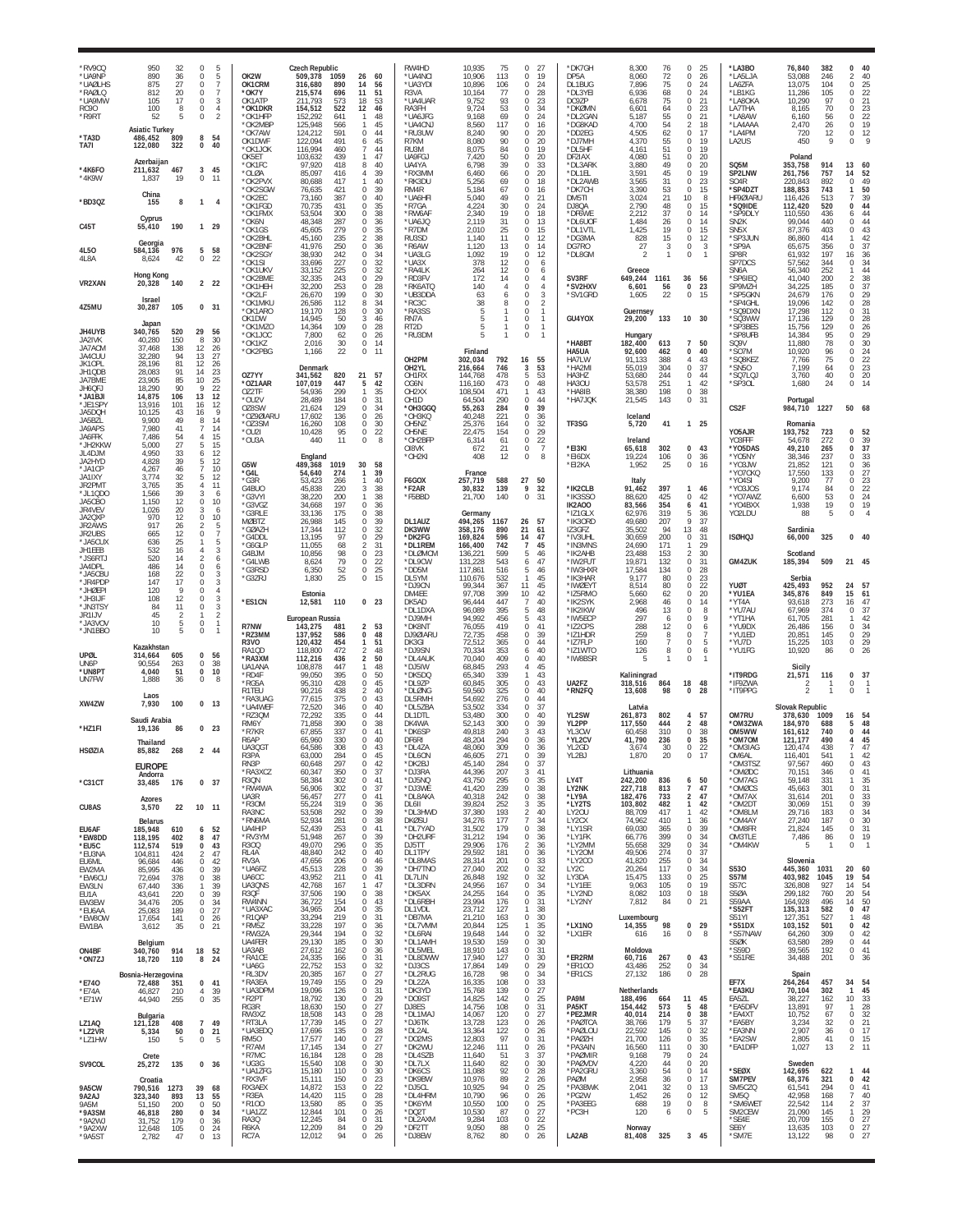| 'SM5DXR<br>SM5QU<br>SM40TI            | 12,834<br>114<br>11,550<br>74<br>11<br>1,066       | $\Omega$<br>3<br>$\overline{4}$             | 23<br>27<br>$\mathsf{Q}$                        | K3TW                            | <b>FLORIDA</b><br>12,400<br>136                            | 37                                       | 3                                | <b>DL1EFW</b><br>DL2DWP             | 1,078<br>25<br>372<br>16                                  | $\Omega$<br>-11<br>0<br>-6                       | N3QE<br>N3HFF                                 | <b>MARYLAND</b><br>234,352<br>862<br>594<br>111.720 | 59<br>54       | 38<br>22                                        | N9NA<br>K9DR<br>K6LL                  | 53,801<br>41,702<br>40,626          | 295<br>297<br>277          | 54<br>50<br>51             | -13<br>8<br>10                               |
|---------------------------------------|----------------------------------------------------|---------------------------------------------|-------------------------------------------------|---------------------------------|------------------------------------------------------------|------------------------------------------|----------------------------------|-------------------------------------|-----------------------------------------------------------|--------------------------------------------------|-----------------------------------------------|-----------------------------------------------------|----------------|-------------------------------------------------|---------------------------------------|-------------------------------------|----------------------------|----------------------------|----------------------------------------------|
| HB9LCW                                | Switzerland<br>152,740<br>350                      | 27                                          | 43                                              | K4JPN                           | <b>GEORGIA</b><br>2,996<br>49                              | 27                                       | $\overline{1}$                   | HG3M<br>HA6OA                       | Hungary<br>153,500<br>612<br>59,440<br>298                | 1<br>49<br>$\Omega$<br>40                        | K3ZU<br>K2PLF<br>W2CDO                        | 340<br>105.924<br>102,680<br>405<br>587<br>99.187   | 55<br>51<br>54 | 36<br>34<br>17                                  | W6XI<br>WO7V<br>NA2U                  | 26,963<br>11,562<br>280             | 159<br>125<br>20           | 48<br>39<br>$\overline{7}$ | 11<br>$\overline{2}$<br>$\Omega$             |
| *HB9CPS<br>HB9COL<br>HB9EHJ           | 67,184<br>354<br>156<br>27,900<br>5,400<br>33      | $\mathbf{0}$<br>$\mathbf 0$<br>$\mathbf{1}$ | 38<br>36<br>26                                  | WB4MSG                          | <b>NORTH CAROLINA</b><br>40,432<br>307                     | 46                                       | - 10                             | HA1ZH<br>HA5BA                      | 14,588<br>105<br>82<br>8,734                              | 0<br>28<br>22<br>$\mathbf{0}$                    | W3UL<br>W3OU<br>AB3CV                         | 61,336<br>322<br>243<br>35,322<br>31,958<br>201     | 47<br>48<br>43 | 21<br>10<br>15                                  | N3RC                                  | <b>MONTANA</b><br>22,442            | 195                        | 46                         |                                              |
| *HB9AYZ                               | 60<br>4,752<br>Ukraine                             | $\mathbf{0}$                                | -16                                             | N <sub>2</sub> WN               | <b>TENNESSEE</b><br>26,900<br>232                          | 47                                       | $\overline{3}$                   | <b>IØZUT</b><br>18YGZ               | Italy<br>21,432<br>111<br>7,150<br>61                     | 33<br>5<br>25<br>$\mathbf 0$                     | K3CCR<br>W2GPS<br>*N3FJP                      | 16,264<br>184<br>14,826<br>143<br>11,400<br>128     | 36<br>37<br>36 | $\overline{2}$<br>5<br>$\sqrt{2}$               | NK7U                                  | OREGON<br>59,752                    | 339                        | 48                         |                                              |
| UX1UA<br><b>UYØZG</b><br>UZ5DX        | 376,950<br>911<br>312,150<br>759<br>850<br>267,034 | 14<br>17<br>11                              | 61<br>58<br>51                                  | N4VA<br>KC4ZA                   | <b>VIRGINIA</b><br>132<br>11.016<br>8<br>80                | 35<br>5                                  | $\Omega$                         | IZ8JFL<br>IZ1ANK                    | 1,586<br>28<br>9<br>420                                   | 13<br>0<br>$\Omega$<br>10                        | NA1DX                                         | 234<br>13<br>PENNSYLVANIA                           | 9              | $\Omega$                                        | KN7K<br>WS7L                          | 26,132<br>15,200<br>UTAH            | 203<br>115                 | 42<br>44                   |                                              |
| UT6UD<br>UT5E0<br>*UR5KO              | 258,156<br>676<br>170,340<br>657<br>107.500<br>430 | 13<br>4<br>$\overline{4}$                   | 58<br>47<br>46                                  | WA5BDU                          | <b>ARKANSAS</b><br>8,058<br>114                            | 33                                       | $\overline{1}$                   | RA2FAC                              | Kaliningrad<br>79,404<br>401                              | 0, 39                                            | K3WW<br>NO3M<br>K3UA                          | 343,720<br>1008<br>273,822<br>931<br>172.080<br>688 | 58<br>56<br>57 | 46<br>38<br>33                                  | W7CT<br>KF7IQ                         | 26,215<br>19,552                    | 215<br>158                 | 46<br>47                   |                                              |
| UXØLL<br>*UR3LM<br>*UY2UQ             | 105,616<br>364<br>101,340<br>443<br>475<br>90,320  | 10<br>$\Omega$<br>-1                        | 46<br>45<br>39                                  | K5ZE                            | <b>TEXAS</b><br>12,105<br>114                              | 43                                       | $\overline{2}$                   | LY5G                                | Lithuania<br>40,768<br>267                                | 0, 32                                            | W3FV<br>*K3NM<br>AA3B                         | 120,120<br>502<br>77,900<br>315<br>56,000<br>416    | 54<br>50<br>45 | 30<br>26<br>11                                  | K7LFY                                 | WASHINGTON<br>55,020                | 364                        | 53                         |                                              |
| UT3N<br>*UW7M<br>*UR5MM               | 86,064<br>409<br>85,196<br>444<br>314<br>76,455    | $\Omega$<br>$\Omega$<br>0                   | 44<br>38<br>45                                  | N5OE                            | 8,316<br>111<br>CALIFORNIA                                 | 35                                       | $\overline{1}$                   | <b>PAØRBO</b>                       | Netherlands<br>54<br>3,780                                | $\Omega$<br>- 15                                 | K3IPK<br>*W3BBO<br>WØBR                       | 55,445<br>288<br>28,290<br>276<br>26,785<br>204     | 46<br>44<br>48 | 19<br>$\overline{\mathbf{c}}$<br>$\overline{7}$ | K7FL<br>*K70X<br>K7GS                 | 42,112<br>20,424<br>4,623           | 233<br>189<br>75           | 51<br>45<br>20             | 13<br>-1                                     |
| *UY5AR<br>*UX7U<br>UW8SM              | 67,473<br>262<br>65,901<br>416<br>61,245<br>279    | $\mathcal{P}$<br>$\Omega$<br>$\Omega$       | 47<br>33<br>45                                  | N6CMF<br>AA6AJ                  | 3,042<br>61<br>18<br>195                                   | 26<br>4                                  | $\mathbf 0$<br>$\mathbf{1}$      | SP2MHC<br>SP3CMX                    | Poland<br>77<br>7,581<br>35<br>3,717                      | 21<br>$\Omega$<br>$\mathbf 0$<br>21              | W3KB<br>*NT2DR<br>N3ZA                        | 249<br>26,415<br>26,414<br>235<br>120<br>16,704     | 39<br>42<br>37 | 6<br>5<br>11                                    | WC7S                                  | WYOMING<br>9,728                    | 115                        | 35                         |                                              |
| *UT2QQ<br>*UR8IF<br>*UW2Q             | 49,980<br>297<br>47.915<br>263<br>44,415<br>252    | 0<br>$\Omega$<br>0                          | 34<br>37<br>35                                  | K7DD<br>WØRSP                   | ARIZONA<br>83<br>9.024<br>3,625<br>68                      | 43<br>24                                 | $\overline{4}$<br>$\overline{1}$ | SQ9IVD                              | 259<br>8<br>Romania                                       | 0<br>$\overline{7}$                              | K3ND<br>N <sub>3</sub> ST<br>NB3R             | 13,932<br>121<br>12.496<br>113<br>11,476<br>126     | 34<br>38<br>34 | 9<br>6<br>$\overline{4}$                        | W8MJ                                  | <b>MICHIGAN</b><br>194,592          | 786                        | 59                         | 37                                           |
| *UR5VR<br>*UR4U<br>*UXØUW             | 225<br>41,847<br>41,496<br>222<br>255<br>39,680    | $\Omega$<br>0<br>$\Omega$                   | 37<br>38<br>32                                  | <b>KF7WNS</b>                   | OREGON<br>15<br>90                                         | 3                                        | $\mathbf{0}$                     | YO3CBZ<br>Y03FGO                    | 99<br>12,740<br>1,302<br>16                               | $\mathbf 0$<br>26<br>0<br>14                     | W3FVT<br>KD3TB                                | 6,105<br>88<br>2,140<br>46                          | 32<br>20       | $\mathbf{1}$<br>$\mathbf 0$                     | W8RA<br>K8BZ<br>W8/UT5UDX             | 105,862<br>53,340<br>26,280         | 486<br>392<br>252          | 57<br>51<br>43             | 25                                           |
| *UT3WX<br>*UX1IL<br>*UTØCK            | 38,304<br>251<br>33,511<br>220<br>229<br>33.240    | $\mathbf{0}$<br>$\Omega$<br>$\cap$          | 32<br>31<br>30                                  | W8GP                            | <b>MICHIGAN</b><br>21,604<br>217                           | 43                                       | -1                               | YT2R<br>YU1LM                       | Serbia<br>55,965<br>288<br>110<br>11,968                  | $\bf 0$<br>39<br>22<br>$^{\circ}$                | KR4F<br>K4CWW                                 | <b>ALABAMA</b><br>76,164<br>522<br>62,855<br>396    | 52<br>50       | 14<br>15                                        | W8/UR5MID<br>*W8CO<br>*K8TS           | 25.272<br>20,706<br>1,081           | 215<br>152<br>25           | 48<br>44<br>23             | $\overline{4}$<br>$\overline{7}$<br>$\Omega$ |
| *UT4PZ<br>*UY5AA                      | 32,612<br>220<br>140<br>32,214                     | 0<br>4                                      | 31<br>38                                        | AB8DF                           | 4,992<br>81                                                | 26                                       | $\mathbf 0$                      |                                     | Slovak Republic                                           |                                                  | K4IQJ                                         | 34,038<br>199                                       | 47             | 15                                              | N8TR                                  | OHIO<br>165,438                     | 507                        | 57                         | 44                                           |
| UX3HA<br>*UR4IZ<br>UT7NY              | 29,310<br>206<br>29.008<br>205<br>28,987<br>127    | 0<br>$\Omega$<br>$\Omega$                   | 30<br>28<br>41                                  | AC8AP                           | OHIO<br>80<br>5,152                                        | 28                                       | $\mathbf 0$                      | OM3BY                               | 18,734<br>132<br>Slovenia                                 | 29<br>0                                          | K5KG<br>WX4G                                  | <b>FLORIDA</b><br>167,520<br>530<br>126,573<br>392  | 55<br>51       | 41<br>42                                        | N <sub>D</sub> 81<br>K8CX<br>*WD8KNC  | 46,004<br>37,319<br>32,250          | 295<br>194<br>283          | 49<br>47<br>46             | 13<br>20                                     |
| *UR5LCZ<br>*UT3IA<br>US3LX            | 27,676<br>140<br>23,490<br>160<br>23.171<br>165    | $\Omega$<br>0<br>$\Omega$                   | 37<br>29<br>29                                  | W9CC                            | <b>INDIANA</b><br>10,619<br>130                            | 37                                       | $\Omega$                         | S53Q<br>S53AR                       | 79,534<br>351<br>49,959<br>264                            | $\mathbf 0$<br>46<br>0<br>39                     | K4LM<br>KM4H<br>NN4X                          | 32,076<br>135<br>159<br>25,752<br>21,072<br>58      | 40<br>43<br>12 | 26<br>15<br>36                                  | W8KEN<br>W8EH                         | 10,176<br>9,553                     | 80<br>96<br>79             | 39<br>36                   |                                              |
| UT8IK<br>UT9NA<br>UT7VR               | 23,148<br>123<br>22,590<br>84<br>15,540<br>71      | 0<br>3<br>$\mathbf{1}$                      | 36<br>42<br>36                                  | KØRGI<br>AF9J                   | WISCONSIN<br>34<br>1,513<br>715<br>26                      | 17<br>13                                 | $\Omega$<br>0                    | EA5ICL<br>EA1FA                     | Spain<br>33<br>1,656<br>1,092<br>20                       | $\mathbf 0$<br>12<br>0<br>12                     | K4MM<br>NT4TS                                 | 121<br>12.390<br>1,875<br>33                        | 34<br>23       | 8<br>$\mathfrak{D}$                             | N8WS<br>W8HMK<br>*WV8F                | 6,444<br>6,080<br>1,242             | 77<br>30                   | 35<br>37<br>23             | $\mathbf{1}$<br>$\mathbf 0$                  |
| *UX3IO<br>*UR5WFP<br>*UT6IS           | 15,344<br>112<br>13,156<br>120<br>13,130<br>102    | $\Omega$<br>0<br>$\Omega$                   | 28<br>23<br>26                                  | KVØQ                            | COLORADO<br>116,402<br>637                                 | 56 18                                    |                                  | <b>SDØT</b>                         | Sweden<br>17,706<br>138                                   | $\Omega$<br>26                                   | N <sub>4</sub> PN<br>AA4CF                    | <b>GEORGIA</b><br>195,207<br>836<br>191,439<br>847  | 58<br>56       | 35<br>33                                        | K8AJS                                 | 30<br><b>WEST VIRGINIA</b>          | $\overline{2}$             | $\mathbf 0$                |                                              |
| *UT7QB<br>*UR5WIK<br>*US5ELM          | 12,072<br>104<br>11,707<br>105<br>11,223<br>75     | $\Omega$<br>$\Omega$<br>$\Omega$            | 24<br>23<br>29                                  | KEØG                            | <b>MINNESOTA</b><br>9,828<br>114                           | 39                                       | $\mathbf 0$                      | UT5ID                               | Ukraine<br>89.719<br>347                                  | 48<br>1                                          | N <sub>O</sub> <sub>9</sub> F<br>W5JR<br>ND1Y | 643<br>153.517<br>139,400<br>595<br>343<br>44,128   | 56<br>55<br>49 | 35<br>30<br>$\overline{7}$                      | K8JQ<br>KV8S<br>*N4ZR                 | 95,542<br>34,587<br>20,592          | 687<br>200<br>174          | 55<br>47<br>41             | 16<br>$\overline{7}$                         |
| *UT5CB<br>*UT2HC<br>*USØTA            | 10,948<br>94<br>10,350<br>64<br>9,520<br>63        | $\Omega$<br>$\Omega$<br>0                   | 23<br>30<br>28                                  | <b>KDØFW</b>                    | <b>MISSOURI</b><br>50<br>3,813                             | 29                                       | $\overline{2}$                   | <b>UX90</b><br>US7VF<br>UX5UU       | 52,644<br>256<br>194<br>45,225<br>25,704<br>199           | $\Omega$<br>41<br>$\Omega$<br>45<br>0<br>27      | ND4V                                          | 182<br>33,920<br><b>KENTUCKY</b>                    | 45             | 19                                              | N4RA                                  | 7.308<br><b>ILLINOIS</b>            | 72                         | 30                         |                                              |
| *UR5UJ<br>UR5A0<br>*UR5EIT            | 9,150<br>61<br>9,072<br>63<br>47<br>3.445          | $\Omega$<br>0<br>$\Omega$                   | 30<br>27<br>13                                  |                                 | CANADA                                                     |                                          |                                  | UR1YAA<br>UX8IX<br>UT5UN            | 158<br>21.924<br>18,705<br>129<br>18,197<br>122           | $\frac{29}{5}$<br>0<br>29<br>0<br>31<br>$\Omega$ | K4WW<br>N4QS<br>*NU4N                         | 61,677<br>422<br>227<br>24.487<br>7,334<br>86       | 54<br>41<br>36 | 9<br>6<br>$\overline{2}$                        | K9CT<br>KS9W<br>WX9U                  | 110,768<br>79,220<br>70,574         | 449<br>495<br>358          | 54<br>57<br>50             | 32<br>$\frac{11}{21}$                        |
| UT3QU<br>*UR770                       | 2,635<br>21<br>34<br>2,608                         | $\mathbf{1}$<br>$\Omega$                    | 16<br>16                                        | VA3RKM                          | Ontario<br>57<br>4.590<br>Alberta                          | 18                                       | $\Omega$                         | <b>USØMS</b><br>UT3EK               | 16,510<br>128<br>16,065<br>125                            | 26<br>0<br>27<br>$\Omega$                        | *N9KY                                         | $\mathcal{P}$<br>24<br><b>NORTH CAROLINA</b>        | -1             | $\mathbf{1}$                                    | K9IUQ<br>N <sub>2</sub> BJ<br>W9YK    | 62,826<br>35,896<br>11,520          | 304<br>275<br>126          | 53<br>51<br>40             | 21<br>$\mathbf 0$                            |
| *UT7HM<br>*USØZK<br>*UR5ZTH           | 2,268<br>29<br>1,518<br>30<br>935<br>17            | 0<br>$\Omega$<br>0                          | 18<br>11<br>11                                  | VE6EX                           | 31<br>1,460<br>NORTH AMERICA                               | 10                                       | $\Omega$                         | UR2MR<br><b>UR300D</b>              | 5,675<br>34<br>-2<br>-1                                   | 0<br>25<br>$\Omega$<br>$\overline{1}$            | *K2AV<br>WJ2D<br>K2LS                         | 151,641<br>665<br>114,927<br>396<br>405             | 56<br>51<br>52 | 31<br>36<br>24                                  | *KK9DX<br><b>K97M</b><br>KM9M         | 705<br>520<br>32                    | 22<br>19<br>$\overline{4}$ | 15<br>-7<br>4              | 0                                            |
| *UR7VA<br>*UY5QZ<br>*UR3LPM           | 540<br>9<br>224<br>5<br>40<br>$\mathfrak{p}$       | 0<br>$\Omega$<br>0                          | 9<br>$\overline{7}$<br>$\overline{2}$           | XE1HG                           | Mexico<br>1,326<br>21                                      | 11                                       | $\overline{2}$                   | GW4EVX                              | Wales<br>48<br>4.158                                      | $\Omega$<br>18                                   | K3KO                                          | 88,388<br>17,450<br>124<br><b>SOUTH CAROLINA</b>    | 42             | 8                                               | K9NW                                  | <b>INDIANA</b><br>113,267           | 589                        | 57                         | 20                                           |
| *UT3UZ                                | 30<br>$\mathfrak{p}$<br>Vienna Intl. Ctr.          | $\Omega$                                    | $\overline{2}$                                  |                                 | ASIA<br>Asiatic Russia                                     |                                          |                                  |                                     | <b>ASSISTED</b><br><b>NORTH AMERICA</b>                   |                                                  | AA4V<br>K <sub>2</sub> SX<br>K4YYL            | 255,000<br>813<br>58,968<br>396<br>43.996<br>231    | 58<br>50<br>48 | 44<br>13<br>20                                  | *W9PA<br>*NM9F<br>*W9TC               | 60,180<br>28,392<br>17.934          | 440<br>243<br>160          | 54<br>48<br>43             | 5<br>$\overline{4}$<br>6                     |
| *4U1VIC                               | 10,120<br>92<br>Wales                              |                                             | 0 <sub>22</sub>                                 | UA9AFS<br>RM8Y<br>RA9C          | 33<br>1.589<br>30<br>1.536<br>22<br>261                    | 0<br>0<br>$\mathbb O$                    | $\overline{7}$<br>8<br>3         |                                     | <b>UNITED STATES</b><br>CONNECTICUT                       |                                                  | <b>N4IQ</b><br>W4MEL                          | 32,010<br>234<br>14,400<br>109                      | 46<br>38       | 9<br>10                                         | KJ9X                                  | 1,206<br>WISCONSIN                  | 32                         | 18                         |                                              |
| GW70                                  | 492<br>143,528<br><b>OCEANIA</b>                   | 10 46                                       |                                                 | <b>UAØSBQ</b>                   | 32<br>$\overline{4}$<br><b>Asiatic Turkey</b>              | 0                                        | $\overline{2}$                   | *K2RS<br>W1CTN<br>*N1EN             | 66,430<br>321<br>29.040<br>143<br>24,863<br>216           | 47<br>26<br>38<br>22<br>40<br>-7                 | W9SN                                          | <b>TENNESSEE</b><br>160,542<br>829                  | 58             | 23                                              | K9IMM<br>WT9Q<br>KB9KEG               | 125,315<br>23,364<br>15,600         | 762<br>237<br>139          | 57<br>44<br>44             | 14<br>$^{\circ}$<br>$\overline{4}$           |
| <b>VK310</b><br>VK2GR                 | Australia<br>19.561<br>66<br>3,840<br>28           | 16<br>$\mathbf{1}$                          | 15<br>14                                        | TA2AL                           | 47<br>7,440<br>China                                       | 0                                        | 16                               | K <sub>1</sub> JB                   | MAINE<br>580<br>204,384                                   | 55<br>41                                         | W4UT<br>N4VV<br>*K3IE                         | 83,936<br>624<br>73.476<br>323<br>49,140<br>393     | 55<br>52<br>47 | 6<br>$^{26}$                                    | *KA9SWE<br>KN9P                       | 1,449<br>756                        | 30<br>14                   | 23<br>14                   | 0                                            |
| VK3TZ                                 | 144<br>6<br>Hawaii                                 | $\mathbf 0$                                 | $\overline{4}$                                  | BA2BI                           | 78<br>1,548<br>Japan                                       | $\mathbf 0$                              | $\overline{4}$                   | *K1SA                               | 1,458<br>33<br><b>MASSACHUSETTS</b>                       | 18<br>0                                          | N4DW<br>AA4DD<br>KS4X                         | 262<br>43.152<br>37,365<br>296<br>33.480<br>227     | 47<br>45<br>50 | 15<br>8<br>10                                   | <b>KØRF</b><br><b>NØKE</b>            | COLORADO<br>302,634<br>61,750       | 989<br>374                 | 57                         | 45                                           |
| *NH6AH                                | 28<br>$\overline{2}$<br>Indonesia                  | 5                                           | $\overline{2}$                                  | JN3VQM<br>JN3DM.<br>JA4GNK      | 34<br>1.161<br>18<br>9<br>1                                | 2<br>0<br>0                              | 7<br>-1<br>$\mathbf{1}$          | K6ND<br>W <sub>1</sub> TO<br>W1NT   | 488,400<br>1037<br>180,320<br>588<br>106,650<br>538       | 58<br>53<br>54<br>38<br>48<br>27                 | K4EDI<br>NS4X                                 | 8,126<br>101<br>2,185<br>46                         | 31<br>23       | 3<br>$\theta$                                   | *KØRI<br>KØEU<br>K5ZG                 | 28,673<br>21,888<br>11,778          | 233<br>189<br>126          | 54<br>48<br>43<br>36       | 11<br>5                                      |
| *YC1COZ                               | $\overline{2}$<br>60<br>South America              | 0 <sup>3</sup>                              |                                                 | UN7EG                           | Kazakhstan<br>8,406<br>53                                  | $0$ 18                                   |                                  | K1RV<br>W1UJ<br>KB <sub>1</sub> W   | 350<br>66.640<br>37,180<br>277<br>19,565<br>164           | 22<br>48<br>9<br>46<br>8<br>35                   | N4UA<br>KC4D                                  | <b>VIRGINIA</b><br>245,127<br>704<br>80,373<br>409  | 56<br>52       | 45<br>21                                        | KDØQ                                  | <b>IOWA</b><br>57,300               | 415                        | 53                         | $\overline{7}$                               |
| PY2XB<br>PS <sub>2</sub> T            | Brazil<br>18,381<br>57<br>17<br>1,862              | 22 11<br>9                                  | -5                                              |                                 | <b>EUROPE</b><br>Belarus                                   |                                          |                                  | W1EBI<br>K1BG<br>*N1MGO             | 18,565<br>153<br>11.481<br>101<br>3,003<br>58             | 41<br>6<br>37<br>6<br>21<br>0                    | AD4TJ<br><b>WØYR</b><br>*K7SV                 | 49,225<br>373<br>43,792<br>318<br>41,104<br>318     | 46<br>46<br>49 | -9<br>$\begin{array}{c} 10 \\ 7 \end{array}$    | *WØGN                                 | 10,935<br><b>KANSAS</b>             | 114                        | 43                         | $\overline{2}$                               |
| *PY2NDX                               | 124<br>6<br>Trinidad & Tobago                      | $\mathbf{1}$                                | 3                                               | EU1AZ<br>EU6DX<br>EW1IP         | 87,763<br>406<br>152<br>23,220<br>7,460<br>76              | 0<br>0<br>$\mathbf 0$                    | 43<br>-30<br>20                  | *WD1S<br>*WA1DRQ                    | 1,729<br>38<br>30<br>936                                  | 18<br>-1.<br>13<br>$\mathbf 0$                   | KG4W<br>K1GG<br>N3UA                          | 34,776<br>125<br>33,528<br>188<br>26,620<br>198     | 42<br>48<br>47 | 30<br>18<br>8                                   | <b>KØBJ</b><br>K3PA                   | 134,152<br>98,124                   | 549<br>551                 | 56<br>55                   | 26<br>19                                     |
| 9Y4W                                  | 32,185<br>79<br>Uruguay                            | 25                                          | - 16                                            | OL4W                            | <b>Czech Republic</b><br>504                               | 1                                        | 43                               | WA1Z<br>K1RX                        | <b>NEW HAMPSHIRE</b><br>74,865<br>429<br>282              | 52<br>17<br>39<br>29                             | W4TTY<br>N4MM<br>K4FJ                         | 171<br>20,400<br>19,200<br>160<br>4,293<br>53       | 45<br>42<br>21 | 6<br>6<br>6                                     | <b>ABØS</b>                           | 13,072<br><b>MINNESOTA</b>          | 134                        | 43                         | $\Omega$                                     |
| *CX9AU<br>CX3AL                       | 300<br>6<br>30<br>2                                | 3<br>$\bf{0}$                               | 3<br>$\overline{2}$                             | OK1FKD<br>OK5WF<br>OK4A         | 105,424<br>96,536<br>466<br>443<br>85,321<br>114<br>15.370 | $\overline{2}$<br>$\,0\,$<br>$\mathbf 0$ | 42<br>41<br>29                   | *NF10<br>K1KXN                      | 66,300<br>32,175<br>228<br>155<br>21,250<br>17,550<br>163 | 11<br>44<br>38<br>12<br>40<br>5                  | NR4C<br>*KA3EHL                               | 1,955<br>37<br>17<br>481                            | 21<br>13       | $\overline{2}$<br>$\mathbf{0}$                  | <b>KØYR</b><br>K4IU<br>WØAD           | 37,288<br>34,496<br>32,340          | 254<br>264<br>219          | 49<br>53<br>51             | 10<br>3<br>$\overline{Q}$                    |
| YV2IF                                 | Venezuela<br>42<br>14,525                          | 18 17                                       |                                                 | OZ/DK1AX                        | Denmark                                                    | $0$ 18                                   |                                  | *WX1S<br>*N1IMW                     | 4,550<br>-74                                              | 25<br>$\overline{1}$                             | KM5PS                                         | <b>ARKANSAS</b><br>597<br>107,636                   | 54             | 17                                              | KØKX<br>*WGØM<br>KØCOM                | 31,537<br>16,744<br>8,325           | 186<br>164<br>94           | 50<br>46<br>35             | 11<br>$\bf{0}$<br>$\overline{2}$             |
|                                       | QRP<br><b>NORTH AMERICA</b>                        |                                             |                                                 |                                 | 5,868<br>67<br>England                                     |                                          |                                  | K2TTT<br>*W2MF                      | RHODE ISLAND<br>135,412<br>504<br>117,612<br>263          | 56<br>41<br>56<br>52                             | KA5M<br>AA5AU                                 | LOUISIANA<br>30,495<br>205<br>24,111<br>133         | 43<br>42       | -14<br>15                                       | KØJE<br>*AAØAW                        | 6,006<br>4,085                      | 68<br>40                   | 39<br>42                   | $\mathbb O$<br>$\mathbf{1}$                  |
|                                       | <b>UNITED STATES</b><br>MAINE                      |                                             |                                                 | G3YMC                           | 1,785<br>28<br>European Russia                             | $0$ 15                                   |                                  | W2LE                                | <b>NEW JERSEY</b><br>62,511<br>353                        | 46<br>21                                         | W2GS                                          | <b>MISSISSIPPI</b>                                  |                | $\Omega$                                        | <b>WØTT</b><br><b>NIØG</b>            | <b>MISSOURI</b><br>79,728<br>37,560 | 531<br>254                 | 57<br>50                   | -9<br>10                                     |
| AB1VL                                 | 90<br>5,376<br><b>MASSACHUSETTS</b>                | 24                                          | $\mathbf 0$                                     | RT4W<br>RW7M<br>RN1CW           | 52,984<br>291<br>35,676<br>201<br>22,407<br>136            | 0 37<br>1<br>0                           | 35<br>33                         | K <sub>2</sub> MK<br>AB2E<br>KC2LSD | 59,072<br>368<br>35,712<br>199<br>34,848<br>320           | 50<br>14<br>43<br>19<br>44<br>$\overline{4}$     |                                               | 22<br>792<br>OKLAHOMA                               | 18             |                                                 | W8MHW                                 | SOUTH DAKOTA<br>8,056               | 90                         | 36                         | $\overline{2}$                               |
| K <sub>1</sub> SX                     | 1,206<br>29<br><b>NEW HAMPSHIRE</b>                | 17                                          | $\overline{1}$                                  | R7NA<br>RW3AI<br>RU6MO          | 19,860<br>116<br>12,250<br>105<br>9,729<br>88              | $^{\circ}$<br>0<br>0                     | 30<br>25<br>23                   | AB2DE<br>K2CJ<br>*WO2Y              | 124<br>13,708<br>8,405<br>61<br>70<br>5,100               | 40<br>6<br>30<br>11<br>28<br>$\overline{2}$      | K5UV                                          | 130<br>15,120<br><b>TEXAS</b>                       | 43             | 5                                               |                                       | CANADA<br>NEWFOUNDLAND              |                            |                            |                                              |
| N <sub>1</sub> IX<br>AA1CA<br>KN1H    | 30,375<br>284<br>195<br>14,688<br>5,544<br>102     | 38<br>31<br>24                              | $\overline{7}$<br>$\overline{1}$<br>$\mathbf 0$ | R7KO<br>R7MU<br>RA1ANY          | 2,703<br>33<br>1,782<br>41<br>1,470<br>20                  | 0<br>$\mathbb O$<br>0                    | 17<br>11<br>15                   | *K2RET                              | 39<br>1,632<br><b>NEW YORK</b>                            | 17<br>$\mathbf 0$                                | <b>WØVX</b><br>K5BG<br>K5KJ                   | 35,746<br>245<br>34,000<br>303<br>28,512<br>235     | 51<br>48<br>49 | 10<br>$\overline{2}$<br>5                       | VO1HP                                 | 47,618 143<br><b>NEW BRUNSWICK</b>  |                            | 34 24                      |                                              |
| W1FMR<br>K8CN                         | 4.888<br>85<br>1,218<br>33                         | 25<br>14                                    | $\mathbf{1}$<br>$\mathbf 0$                     | RA3DJA                          | 19<br>518<br>Finland                                       | $\mathbb O$                              | $\overline{7}$                   | N2ZX<br>K1PTF<br>K2CYF              | 492,000<br>1056<br>135,915<br>573<br>45,423<br>246        | 59<br>61<br>55<br>30<br>40<br>23                 | W5GN<br>*WB5TUF<br>AF5I                       | 26,520<br>233<br>123<br>17,304<br>11,572<br>111     | 48<br>48<br>41 | $\overline{4}$<br>8<br>3                        | *VE9ML                                | 110,530<br>QUEBEC                   | 315                        | 52 18                      |                                              |
| W1WBB                                 | RHODE ISLAND<br>6,210<br>100                       | 27                                          | $\mathbf 0$                                     | OH3WW                           | 12,339<br>98<br>Germany                                    | $0$ 27                                   |                                  | WB2HJV<br>WC2L<br>WA3AFS            | 15,160<br>149<br>103<br>9,065<br>8,832<br>51              | 34<br>6<br>31<br>$\overline{4}$<br>36<br>12      | NM5M                                          | 3,024<br>63<br>CALIFORNIA                           | 24             | $\bf 0$                                         | VA2WA<br>VA <sub>2</sub> AM<br>*VE2FK | 557,042<br>39,240<br>747            | 917<br>109<br>19           | 58 49<br>35<br>9           | 25<br>0                                      |
| W2MF                                  | <b>NEW JERSEY</b><br>48,356<br>184                 | 50                                          | 27                                              | <b>DLØSLG</b><br>DL3TU<br>DL5CL | 166,815<br>696<br>46,617<br>261<br>39,234<br>225           | 6<br>2<br>$\overline{2}$                 | 49<br>-39<br>37                  | *KB2URI<br>AI2N                     | 6,944<br>94<br>5,544<br>64                                | 31<br>$\pmb{0}$<br>25<br>8                       | *WN6K<br>*K6RAD                               | 26,298<br>204<br>25,992<br>187<br>8,085             | 47<br>48<br>29 | $\overline{7}$<br>9                             | VE3KI                                 | <b>ONTARIO</b><br>335,544           | 726                        | 55                         | 33                                           |
| W2JEK                                 | 2,688<br>55<br>PENNSYLVANIA                        | 21                                          | $\mathbf 0$                                     | DL8LR<br><b>DKØPO</b>           | 219<br>35,261<br>24,106<br>162                             | 4<br>0                                   | 33<br>34                         | K9RS                                | DELAWARE<br>142,785<br>445                                | 54<br>41                                         | ND6P<br>K6MM<br>WB6JJJ                        | 103<br>71<br>5.018<br>4,323<br>58                   | 22<br>32       | 4<br>$\overline{4}$<br>$\mathbf{1}$             | VE3CX<br>VE3RZ                        | 302,325<br>297,528                  | 826<br>717<br>495          | 58<br>59                   | 17<br>25<br>41                               |
| K <sub>2</sub> X <sub>R</sub><br>K3HX | 10.144<br>-136<br>6,583<br>97                      | 32<br>29                                    | $\Omega$<br>$\mathbf 0$                         | DL1FY<br>DJ3GE<br>DO2XX         | 23,555<br>149<br>4,356<br>61<br>4,100<br>47                | 0<br>0<br>$\mathbf 0$                    | 35<br>18<br>20                   | N3DXX<br>NW3Y                       | 108,962<br>420<br>9,152<br>120                            | 53<br>33<br>30<br>$\overline{2}$                 | N2NS                                          | 3,174<br>51<br>ARIZONA                              | 18             | 5                                               | VE3TA<br>VE3UTT<br>VE3NZ              | 265,101<br>224,280<br>183,464       | 491<br>521                 | 56<br>55<br>52             | 34<br>19                                     |
| W5NZ                                  | ALABAMA<br>76<br>5,152                             | 31                                          | $\overline{1}$                                  | <b>DDØVS</b><br>DL2LFH          | 2,795<br>55<br>1,342<br>34                                 | 0<br>$\mathbb O$                         | 13<br>11                         | KE3X                                | DISTRICT OF COLUMBIA<br>74,035<br>478                     | 51 14                                            | W7ZR<br>KY7M                                  | 94,314<br>536<br>55,860<br>363                      | 54<br>54       | 12<br>6                                         | VE3YT<br>VE3CWU                       | 116,500<br>103,550                  | 481<br>435                 | 43<br>44                   | $\overline{7}$<br>6                          |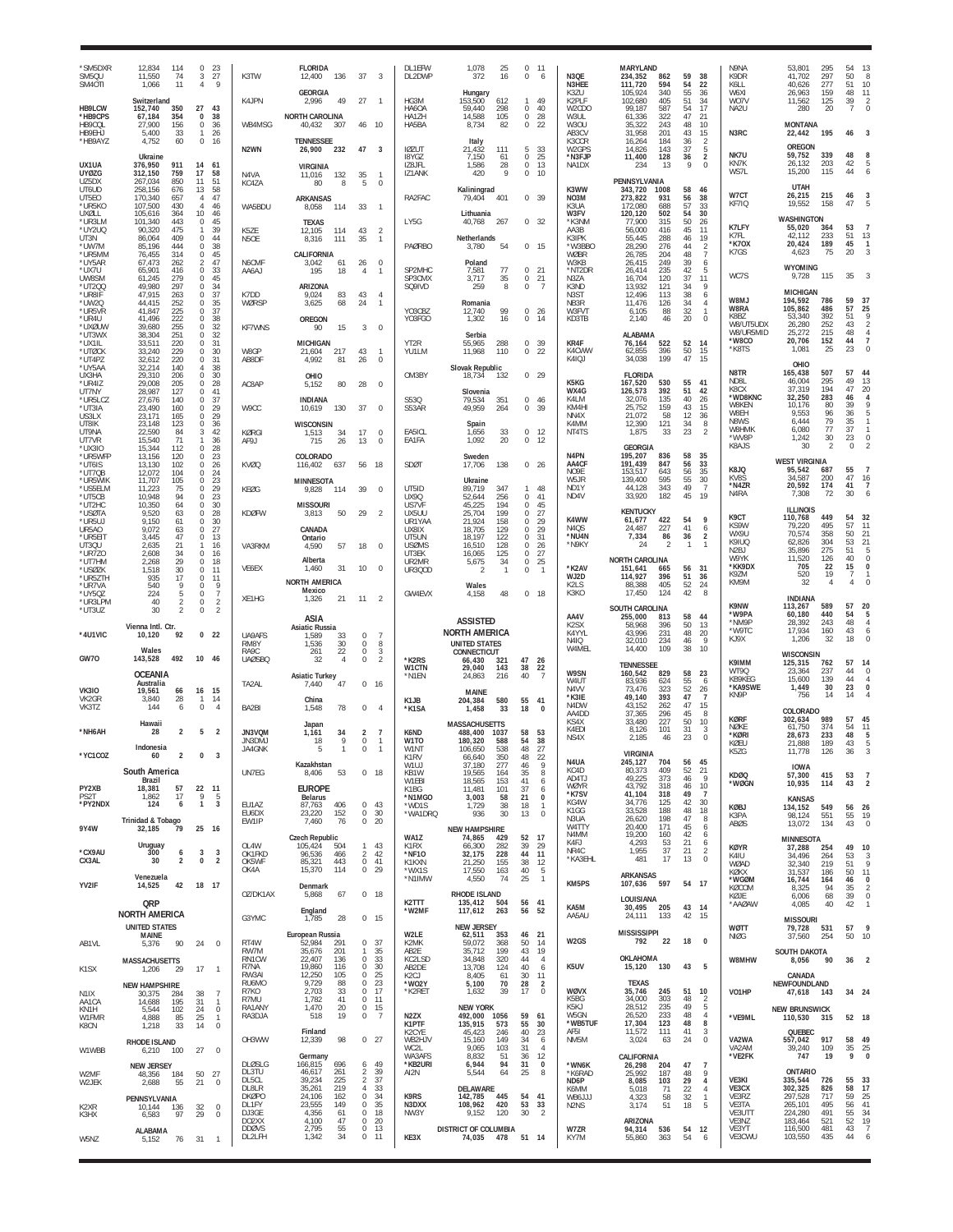| VE3MM<br>VE3CV<br>VE3VV<br>*VE3XAT             | 89,856<br>284<br>89.523<br>292<br>79,116<br>287<br>2,698<br>29     | 51<br>13<br>11<br>52<br>48<br>9<br>$\mathbf{0}$<br>19                                   | *EW6GF<br>*EW8OM                                 | 4,074<br>1,300<br>19                                                 | 60<br>0<br>14<br>$\mathbb O$<br>13                               | DJ5QV<br>DL7URH<br>DL9YAJ<br><b>DLØWRTC</b> | 260,215<br>775<br>255.742<br>747<br>239,760<br>700<br>225,472<br>776 | 15<br>56<br>18<br>53<br>17<br>55<br>51<br>13                     | LY3B<br>1Y21<br>LY3BN<br>*LY2FN                  | 293,139<br>890<br>172.970<br>686<br>529<br>146.280<br>99,135<br>439 | $\overline{7}$<br>56<br>48<br>$\mathbf{1}$<br>3<br>50<br>$\pmb{0}$<br>45     | HB9DDO<br>HB9HFN<br>HB9HLM               | Switzerland<br>72,945<br>320<br>27,200<br>94<br>89<br>12,292         | 1<br>7<br>$\mathbf 0$            | 44<br>43<br>28                           |
|------------------------------------------------|--------------------------------------------------------------------|-----------------------------------------------------------------------------------------|--------------------------------------------------|----------------------------------------------------------------------|------------------------------------------------------------------|---------------------------------------------|----------------------------------------------------------------------|------------------------------------------------------------------|--------------------------------------------------|---------------------------------------------------------------------|------------------------------------------------------------------------------|------------------------------------------|----------------------------------------------------------------------|----------------------------------|------------------------------------------|
| VE5UF                                          | SASKATCHEWAN<br>68,208<br>249                                      | 51<br>5                                                                                 | ON6NL<br>*ON7EH                                  | Belgium<br>275,502<br>718<br>215,680<br>645                          | 19<br>54<br>50<br>14                                             | DI 6MHW<br>DK1KC<br>DL8RDL                  | 216,360<br>610<br>207,156<br>721<br>206,326<br>579                   | 19<br>53<br>11<br>50<br>16<br>55                                 | LY50<br>*LY2DX<br>LY4L                           | 98.294<br>400<br>93,016<br>428<br>87,340<br>400                     | 47<br>2<br>$\mathbf 0$<br>44<br>0<br>44                                      | <b>UW5Z0</b>                             | Ukraine<br>350,260<br>785                                            | 20                               | -63                                      |
| VE6LB                                          | <b>ALBERTA</b><br>12,276<br>85                                     | 30<br>$\overline{1}$                                                                    | LZ5VV                                            | Bulgaria<br>113,670<br>495                                           | 0<br>45                                                          | DL5LYM<br>DJ5AN<br>DJ8QP                    | 199,582<br>567<br>176,760<br>498<br>153,856<br>485                   | 18<br>55<br>20<br>52<br>13<br>51                                 | LY2K<br>LY2BVB<br>LY5Y                           | 314<br>57,646<br>245<br>56,188<br>15,036<br>112                     | $\bf 0$<br>37<br>0<br>44<br>28<br>0                                          | <b>UWØK</b><br>UR7FU<br>*UY5VA<br>UT5ECZ | 287,595<br>713<br>253.120<br>674<br>221,424<br>754<br>206,464<br>612 | 17<br>12<br>2<br>8               | 60<br>58<br>54<br>56                     |
|                                                | <b>NORTH AMERICA</b><br>Alaska                                     |                                                                                         | LZ3ZZ<br>*LZ2ZG<br>LZ1YE                         | 98,516<br>436<br>24,906<br>113<br>580<br>13                          | $\mathbf 0$<br>44<br>$\overline{2}$<br>40<br>$\mathbf{0}$<br>10  | DJ5MW<br>DL8ZAW<br>DL4ME<br>DL8SCG          | 153,608<br>596<br>149,296<br>578<br>505<br>138,620<br>131,098<br>482 | 55<br>1<br>49<br>12<br>46<br>13<br>46                            | LX7I                                             | Luxembourg<br>1580<br>946,050                                       | 36 66                                                                        | UT5EL<br>UR7LY<br>UT7CR                  | 194,260<br>700<br>161.415<br>595<br>159,680<br>477                   | 1<br>$\Omega$<br>12              | 54<br>51<br>52                           |
| WL7E<br>AL9A                                   | 70,140<br>251<br>1.024<br>26                                       | 35<br>$\overline{7}$<br>$\overline{2}$<br>6                                             | <b>9A3XV</b><br><b>9A1AA</b>                     | Croatia<br>639,492<br>1247<br>383,615<br>998                         | 24<br>68<br>17<br>56                                             | DL5JS<br>*DL1DSW<br>DI 5NFN                 | 130,458<br>584<br>122,482<br>573<br>114,570<br>429                   | 47<br>4<br>0<br>47<br>$\mathsf Q$<br>48                          | *ER3DX                                           | Moldova<br>30,615<br>150                                            | $\bf{0}$<br>39                                                               | UW2ZM<br>UX6IR<br>UY5ZZ                  | 141,816<br>480<br>125,919<br>461<br>119,952<br>473                   | 8<br>0<br>6                      | 49<br>51<br>45                           |
| XE <sub>1</sub> H<br>*XE2FGC                   | Mexico<br>4,347<br>38<br>1,380<br>23                               | 20<br>3<br>11<br>$\overline{1}$                                                         | 9A <sub>5</sub> F<br>*9A4W<br>9A2EU              | 89,936<br>388<br>35,020<br>209<br>20,484<br>114                      | 0<br>44<br>$\Omega$<br>34<br>$\Omega$<br>36                      | DL4HG<br>DJ4AX<br>DK7VW                     | 112,689<br>439<br>105,944<br>211<br>105,512<br>541                   | 11<br>46<br>20<br>62<br>$\Omega$<br>44                           | PI4DX<br>PA3FYM                                  | Netherlands<br>464,232<br>978<br>378,840<br>945                     | 32<br>55<br>59<br>18                                                         | US2YW<br>UR8RF<br>*UT3IJ                 | 99,072<br>421<br>82,446<br>397<br>305<br>66.360                      | $\Omega$<br>$\Omega$<br>$\Omega$ | 48<br>42<br>42                           |
|                                                | AFRICA<br>Canary Islands                                           |                                                                                         | *9A2VX                                           | 1,692<br>30<br><b>Czech Republic</b>                                 | 0<br>12                                                          | DF4PD<br>DL8OH<br>DL1DVE                    | 93,296<br>417<br>87,544<br>258<br>82,250<br>358                      | 48<br>1<br>11<br>51<br>2<br>48                                   | PA8AD<br>PA3AA\<br>PA4PS                         | 120,649<br>521<br>117,306<br>398<br>100,305<br>454                  | 47<br>$\mathbf 0$<br>9<br>48<br>45<br>$\mathbf 0$                            | *UW1U<br>UT8EU<br>USØSY                  | 60,156<br>338<br>46,716<br>170<br>38,885<br>121                      | $\mathbf{0}$<br>1<br>11          | 36<br>50<br>44                           |
| EA8DBM                                         | 689,199<br>624<br>ASIA<br>Asiatic Russia                           | 47 64                                                                                   | OK1DTC<br>OL5Y<br>*OK1AY                         | 311,220<br>752<br>254,220<br>605<br>141,696<br>540                   | 25<br>53<br>22<br>54<br>47<br>$\overline{7}$                     | DK3UA<br>DL9ND\<br>DH8BQA                   | 80,311<br>309<br>79,974<br>293<br>71,472<br>325                      | 1<br>48<br>$\overline{7}$<br>47<br>$\mathbf{0}$<br>-48           | *PI4CC<br>PC5Q<br>PA5WT                          | 79,758<br>386<br>62,049<br>293<br>247<br>48.872                     | 41<br>$\mathbf{1}$<br>42<br>$\mathbf{1}$<br>41<br>$\Omega$                   | *UT3UA<br>UW5Q<br>*UW1WU<br>*UT7Q        | 36,077<br>165<br>31,857<br>169<br>28,611<br>183<br>12,072<br>104     | 2<br>0<br>$\Omega$<br>0          | $\mathcal{A}^{\prime}$<br>37<br>33<br>24 |
| RL9A<br>RK9AX<br>RA9MA                         | 220,989<br>442<br>215,592<br>485<br>186,242<br>416                 | $\mathbf{1}$<br>56<br>$\begin{array}{c} 52 \\ 53 \\ 50 \end{array}$<br>0<br>$\mathbf 0$ | OK5M<br>*OK1IBP<br>OL5T<br>'OK2BFN               | 103,680<br>470<br>59,640<br>312<br>40,524<br>263<br>36,984<br>169    | 0<br>45<br>$\Omega$<br>40<br>32<br>1<br>$\mathbb O$<br>46        | DL7AT<br>*DL1DWR<br>DF1LX<br>DL4CF          | 64,688<br>260<br>62,456<br>378<br>59,616<br>295<br>58,724<br>216     | 46<br>6<br>37<br>$\Omega$<br>0<br>46<br>43<br>10                 | PG3N<br>PA5TT<br>*PA3DAT<br>*PA5FN               | 34,848<br>194<br>150<br>25.126<br>18,445<br>122<br>2,704<br>35      | $\mathbf 0$<br>36<br>34<br>$\mathbf 0$<br>$\mathbf 0$<br>31<br>$\bf 0$<br>16 | UR7CQ<br>UX4UA<br>UX7UW                  | 7,613<br>62<br>3,247<br>43<br>684<br>10                              | $\Omega$<br>0<br>0               | 23<br>17<br>12                           |
| RT9A<br>RGØA<br>R9SA                           | 178,250<br>407<br>167,752<br>363<br>158,016<br>362                 | 0<br>52<br>$\mathbf 0$<br>48<br>$\mathbf 0$                                             | *OK1MNV                                          | 17,880<br>135<br>Denmark                                             | 0<br>30                                                          | *DL1NKS<br><b>DI 20F</b><br>DL8DYL          | 50,973<br>302<br>49.984<br>248<br>49,728<br>260                      | 0<br>39<br>43<br>-1.<br>0<br>42                                  | *PB7Z<br>*PA3GQF                                 | 29<br>1,729<br>22<br>1,040                                          | 0<br>13<br>$\bf 0$<br>10                                                     | *US2WU                                   | 210<br>6<br>Wales                                                    | $\Omega$                         | 6                                        |
| R8CT<br>RN9A<br>*RT9S<br>UA9TF                 | 145,794<br>358<br>129,456<br>299<br>79,840<br>230<br>73,593<br>219 | 47<br>$^{\circ}$<br>47<br>0<br>40<br>39<br>$\mathbf 0$                                  | OZ1ADL                                           | 3,515<br>36<br>England                                               | 0, 19                                                            | DL5NDX<br>*DL1TS<br>*DK2A1                  | 39,320<br>210<br>37,966<br>196<br>36,926<br>221                      | 40<br>$\Omega$<br>$\Omega$<br>41<br>0<br>37                      | LB5WB<br>LA6TPA                                  | <b>Norway</b><br>191<br>39,606<br>11,872<br>85                      | 0<br>41<br>0<br>28                                                           | GWØGEI                                   | 31,878<br>147<br><b>OCEANIA</b>                                      | $\Omega$                         | 42                                       |
| RN9N<br><b>RDØA</b><br><b>RTØF</b>             | 54,454<br>183<br>49,491<br>156<br>46,200<br>253                    | 38<br>$\mathbf 0$<br>$\mathbf 0$<br>39<br>16<br>14                                      | G3P<br>G3UJE<br>G4IIY                            | 345,760<br>821<br>301,417<br>810<br>116,480<br>405                   | 23<br>- 57<br>18<br>55<br>10<br>46                               | DL1HUH<br>DL5RDP<br>*DL5YL                  | 36,720<br>195<br>36,160<br>206<br>35,136<br>225                      | 38<br>2<br>0<br>40<br>35                                         | *LA3ZA<br>LA1DSA                                 | 71<br>9,504<br>2,985<br>42                                          | $\pmb{0}$<br>27<br>$\bf 0$<br>15                                             | VK6DXI                                   | Australia<br>9,086<br>45<br>Indonesia                                | 5                                | - 17                                     |
| R9OC<br>RV9CX<br>*RL9AA                        | 39,678<br>151<br>36,747<br>159<br>184<br>35,811                    | $\mathbf 0$<br>$\frac{34}{27}$<br>$\mathbf 0$<br>23<br>$\Omega$                         | <b>GØBNR</b><br>G3UHU<br>G6M<br>G4R              | 46,138<br>198<br>39.840<br>200<br>34,358<br>172<br>34.125<br>181     | 45<br>$\mathbf{1}$<br>0<br>40<br>0<br>41<br>39<br>$\Omega$       | DL5GAC<br>DJ2QV<br>DJ2YA<br>$DK2I$ $O$      | 34,840<br>196<br>199<br>33,891<br>32,630<br>71<br>178<br>30,562      | 0<br>40<br>39<br>$^{\circ}$<br>16<br>49<br>37<br>$\Omega$        | SN <sub>3</sub> A<br>SP7PZS<br>SP3GTS            | Poland<br>494,514<br>1101<br>450,522<br>1026<br>249.295<br>638      | 59<br>24<br>24<br>57<br>57<br>16                                             | *YB1AR                                   | 3<br>120<br><b>SOUTH AMERICA</b>                                     | $\Omega$                         |                                          |
| RAØFF<br>*RW9DX<br><b>RUØA</b><br><b>RAØAM</b> | 32,676<br>185<br>23,989<br>122<br>21,550<br>108<br>93<br>19.368    | 10<br>18<br>$\mathbf 0$<br>23<br>25<br>$\Omega$<br>$\mathbf 0$                          | *G3ZVW<br>G3TXF<br><b>GØDWV</b>                  | 34,040<br>172<br>29.240<br>133<br>24,992<br>111                      | 38<br>2<br>3<br>40<br>1<br>43                                    | DL1MGB<br>DI 200<br>DJ9RR                   | 29,920<br>200<br>28,476<br>146<br>28,305<br>168                      | 34<br>0<br>42<br>$\Omega$<br>0<br>37                             | *SN3R<br>*SP4GL<br>*SN5J                         | 217,200<br>706<br>615<br>158.763<br>148,672<br>644                  | 12<br>48<br>$\overline{2}$<br>49<br>0<br>46                                  | PY2DS<br>PY2IU                           | Brazil<br>7,748<br>38<br>1,155<br>15                                 | 20<br>6                          | 6                                        |
| *RW9C<br><b>RZØAF</b><br>RUØSN                 | 13,167<br>82<br>36<br>7,524<br>32<br>6,486                         | $\frac{24}{21}$<br>$\mathbf 0$<br>$\mathbb O$<br>22<br>23<br>$\mathbf 0$                | G4AEJ<br>*G4MEM                                  | 13,923<br>60<br>5,454                                                | $\overline{7}$<br>32<br>40<br>0<br>27                            | DK4YJ<br>DJ2BC<br>DL6EZ                     | 27,080<br>150<br>26,334<br>148<br>24.360<br>158                      | 40<br>$\Omega$<br>0<br>38<br>$\frac{35}{37}$<br>$\Omega$         | *SP6NIC<br>3Z9ØIARU<br>SP <sub>20G</sub>         | 128,870<br>531<br>89,502<br>439<br>70,161<br>364                    | 45<br>$\overline{4}$<br>$\mathbf 0$<br>42<br>$\bf 0$<br>39                   | PY2DO                                    | 5<br>232<br><b>MULTI-OP</b>                                          | 3                                | 5                                        |
| <b>UAØBA</b><br>*UAØZC<br>*UAØCDO              | 15<br>664<br>9<br>456<br>$\mathsf{Q}$<br>402                       | $\mathbf 0$<br>8<br>$\theta$<br>8<br>$\mathbf 0$<br>6                                   | ES5QX<br>'ES4NY                                  | Estonia<br>223,014<br>672<br>96,793<br>437                           | 4<br>58<br>$\Omega$<br>43                                        | <b>DKØOG</b><br>DF1HF<br>*DL5ARM            | 24,087<br>142<br>23,171<br>88<br>159<br>21,600                       | $\Omega$<br>40<br>32<br>$\mathbf{0}$                             | SP3DOF<br>SP9KR<br>*SQ3JPV                       | 249<br>49,520<br>40,326<br>172<br>40,092<br>215                     | 39<br>-1<br>47<br>$\mathbf 0$<br>$\mathbf 0$<br>39                           |                                          | <b>NORTH AMERICA</b><br>UNITED STATES<br><b>MASSACHUSETTS</b>        |                                  |                                          |
| TA2AD                                          | <b>Asiatic Turkey</b><br>28,002<br>110                             | 0<br>26                                                                                 | RW7K<br>RK4FD                                    | European Russia<br>895,440<br>1341<br>536,976<br>1029                | 33<br>79<br>14<br>74                                             | DL5WS<br><b>DL1RTL</b><br>DL9DRA            | 21,294<br>109<br>19,880<br>117<br>19,720<br>132                      | 0<br>39<br>$\mathcal{P}$<br>33<br>0<br>34                        | SP5TT<br>SP2GJV<br>*SP2DKI                       | 26,712<br>145<br>18.336<br>64<br>114<br>14,715                      | $\bf 0$<br>36<br>42<br>6<br>27<br>0                                          | K1LZ<br>W1FM                             | 676,048 1183<br>11,685<br>112                                        | 36                               | 59 65<br>5                               |
| BD5XX<br>*BA7QT                                | China<br>14,800<br>130<br>1,017<br>21                              | 8<br>12<br>9<br>0                                                                       | R <sub>1</sub> D <sub>X</sub><br>RV1CC<br>UA10MS | 280,194<br>834<br>274.448<br>786<br>255,346<br>742                   | 59<br>8<br>59<br>9<br>3<br>58                                    | DL1LOD<br>DF2RG<br>DL3NCR<br>DJ7JC          | 19,290<br>149<br>19,140<br>131<br>18,216<br>67<br>17,714<br>124      | 30<br>$\mathbf{0}$<br>33<br>0<br>40<br>6<br>34<br>0              | SP9LAS<br>SP3QDM<br>SP6T<br>*SP2WGB              | 5,160<br>31<br>29<br>4,212<br>11<br>700<br>132<br>5                 | 0<br>30<br>$\bf 0$<br>26<br>3<br>$\overline{4}$<br>$\mathbf 0$<br>6          | W10P                                     | <b>RHODE ISLAND</b><br>84,750<br>411<br><b>NEW JERSEY</b>            | 47                               | 28                                       |
| *BD6AHU<br>*BD5FFK                             | 336<br>14<br>205<br>10                                             | 5<br>$\mathbb O$<br>5                                                                   | RK4FM<br>RU3FM<br>UA3UCD                         | 223,315<br>723<br>181,720<br>652<br>160,867<br>455                   | 57<br>2<br>2<br>53<br>9<br>58                                    | DL8NBJ<br>*DL8ZAJ<br>DL1NEO                 | 17,205<br>120<br>16,559<br>134<br>14,289<br>100                      | 31<br>$\Omega$<br>0<br>29<br>33<br>$\Omega$                      | *CT1DJE                                          | Portugal<br>12<br>620                                               | 10<br>$\bf{0}$                                                               | W <sub>2</sub> GD<br>N <sub>2</sub> NT   | 570,176 1292<br>289,900<br>807                                       | 59<br>57                         | 59                                       |
| P33W                                           | Cyprus<br>1,321,343<br>1296                                        | 35<br>- 72                                                                              | RG6G<br>RJ4P<br>RZ30S                            | 157,472<br>499<br>156,438<br>493<br>127,302<br>534                   | 54<br>$\mathcal{P}$<br>0<br>54<br>49<br>$\Omega$                 | *DM2RN<br>*DL5ASK<br>DJ6TB                  | 13,932<br>114<br>11,890<br>94<br>11,440<br>100                       | 0<br>27<br>29<br>$\Omega$<br>26<br>$\Omega$                      | YO3APJ                                           | Romania<br>627<br>246,960                                           | 20<br>50                                                                     | W3HAC                                    | <b>DISTRICT OF COLUMBIA</b><br>14,008<br>185                         | 34                               |                                          |
| *4Z5TK                                         | Israel<br>135<br>5<br>Japan                                        | $\overline{3}$<br>0                                                                     | RU3DX<br>*UA4Z<br>UC7A<br>RX7T                   | 122,136<br>415<br>121,839<br>467<br>121,750<br>488<br>430            | 52<br>4<br>51<br>0<br>49<br>$\Omega$<br>53                       | DM5EE<br>*DK6B1<br>DF9VJ                    | 11,043<br>94<br>92<br>10,712<br>73<br>8,825                          | $\Omega$<br>27<br>26<br>0<br>25<br>0                             | YQ6A<br>*YO7LCB<br>*YO9RIJ                       | 204,516<br>686<br>174,582<br>637<br>128,064<br>518                  | 51<br>6<br>0<br>53<br>48<br>0                                                | WG3J                                     | MARYLAND<br>203,395<br>728                                           | 56                               | -39                                      |
| JH2FXK<br>JE1BMJ<br>JF20NM                     | 170,475<br>290<br>54,802<br>142<br>38.556<br>134                   | 33<br>42<br>22<br>$\frac{25}{27}$<br>15                                                 | R3KM<br>RA6MQ<br>RD <sub>4</sub> A               | 114,321<br>113,632<br>416<br>105,705<br>468<br>99,090<br>450         | 52<br>1<br>$\Omega$<br>45<br>0<br>45                             | DL6DCD<br>*DK9ZC<br>*DM3F<br>DL6BE          | 57<br>7,364<br>6,573<br>88<br>69<br>6,237<br>58<br>5,720             | 28<br>$\Omega$<br>0<br>21<br>21<br>$\mathbf{0}$<br>$\Omega$      | *YO4DW<br>YO <sub>2</sub> GL<br>*YO3FRI<br>Y09WF | 104,175<br>456<br>70,397<br>346<br>259<br>46,235<br>11,022<br>101   | 45<br>$^{\circ}$<br>41<br>$\mathbf 0$<br>0<br>35<br>22<br>0                  | W3YA<br>W3MF                             | PENNSYLVANIA<br>192,556<br>825<br>114.835<br>433                     | 59<br>51                         | 33<br>34                                 |
| <b>JH3PRR</b><br>JA6BZI<br>JE1CKA              | 31,551<br>108<br>99<br>31,044<br>16,686<br>132                     | 14<br>25<br>27<br>12<br>11<br>16                                                        | R5DT<br><b>RW40</b><br>*RQ3M                     | 393<br>82,026<br>81,168<br>344<br>77,056<br>362                      | 42<br>$\Omega$<br>0<br>48<br>$\Omega$<br>43                      | *DO4DXA<br>*DF2AJ<br>DK3WE                  | 40<br>5.504<br>3,510<br>45<br>3,439<br>41                            | 22<br>32<br>$\Omega$<br>18<br>0<br>19<br>$\Omega$                | Y08WW<br>Y06HSU<br>YO3GNE                        | 29<br>3.840<br>3,405<br>48<br>3.383<br>40                           | 24<br>0<br>$\mathbf 0$<br>15<br>$\,0\,$<br>17                                | K3MD<br><b>KØDI</b>                      | 26,875<br>273<br><b>FLORIDA</b><br>534,699<br>1270                   | 38<br>59                         | 5<br>- 62                                |
| JO7KMB<br>JA1PTJ<br>JF3LOP                     | 15.596<br>83<br>9,840<br>45<br>9,177<br>81                         | 21<br>$\overline{7}$<br>15<br>- 9<br>8<br>13                                            | R3LA<br>*UA3MIF<br>RA3DNC                        | 75,600<br>282<br>59,736<br>326<br>58,560<br>305                      | 0<br>54<br>0<br>38<br>0<br>40                                    | DK3AX<br>*DJ2SEA<br>*DJ2MX                  | 3,306<br>36<br>1,846<br>38<br>880<br>20                              | 19<br>0<br>$\Omega$<br>13<br>$\mathbf 0$<br>10                   | YO2DFA<br>YO2MKL                                 | 2,286<br>25<br>$\overline{7}$<br>245                                | 17<br>$\mathbf{1}$<br>$\mathbf 0$                                            | N4WW                                     | 371,565<br>988<br><b>KENTUCKY</b>                                    | 58                               | -57                                      |
| JM1NKT<br>JA300K<br>JA40PW                     | 7.701<br>82<br>5,900<br>69<br>39<br>5,607                          | 6<br>11<br>5<br>15<br>-5<br>16                                                          | UA4FCO<br>'RX6AOB<br>*UA3QPA                     | 52,038<br>248<br>51,436<br>229<br>50,875<br>294                      | 0<br>42<br>$\Omega$<br>44<br>$\Omega$<br>37                      | *DL4AC<br>*DC2VE                            | 525<br>18<br>234<br>15                                               | $\overline{7}$<br>$\Omega$<br>0<br>6                             | GM4AFF                                           | Scotland<br>114,496<br>320                                          | 17 47                                                                        | KT4RR                                    | 252,484<br>1062<br><b>NORTH CAROLINA</b>                             |                                  | 57 37                                    |
| JN4MMO<br>JA6ZPR<br><b>JA7MSC</b>              | 5,040<br>50<br>4.914<br>75<br>2,450<br>21<br>2.030<br>17           | 8<br>10<br>11<br>3<br>$\overline{4}$<br>10<br>8                                         | RU6K<br>RC3W<br>RA6YDX                           | 50.140<br>220<br>48,692<br>269<br>48,422<br>99                       | 0<br>46<br>0<br>37<br>8<br>63                                    | 'SV2JAO<br><b>S71A</b>                      | Greece<br>122,500<br>481<br>129<br>20,429                            | 2<br>47<br>0<br>31                                               | <b>YTØA</b><br>YT3X                              | Serbia<br>540,270<br>1078<br>387,686<br>967                         | 30<br>57<br>19<br>55                                                         | <b>N1IN</b><br>W4MY                      | 482.334<br>-1304<br>119,475<br>670                                   | 52                               | 59 55<br>23                              |
| JF1RPZ<br>JI1ANI<br>JS3CTO<br>*JH9DRL          | 1,860<br>15<br>1,672<br>18<br>1,296<br>40                          | -6<br>4<br>11<br>$\overline{2}$<br>9<br>$\overline{2}$<br>$\overline{7}$                | RA6XV<br>RT5A<br>RA5B<br><b>RA7KW</b>            | 43,875<br>230<br>41,724<br>220<br>33,192<br>183<br>32,178<br>215     | 3<br>36<br>$\mathbf 0$<br>38<br>0<br>36<br>$\Omega$<br>31        | HA7I<br>HA3DX                               | Hungary<br>352,660<br>850<br>204,876<br>617                          | 18<br>59<br>13<br>50                                             | YU7BW<br>YU2A<br>*YU6DX                          | 117.024<br>469<br>67,768<br>307<br>28,900<br>170                    | 3<br>45<br>0<br>$\frac{43}{34}$<br>0                                         | NR4M                                     | VIRGINIA<br>744 57 41<br>254,506                                     |                                  |                                          |
| JH1CTV<br><b>JAØGCI</b><br>*JK2VOC             | 33<br>1,264<br>1,035<br>14<br>45<br>756                            | $\overline{4}$<br>$\overline{4}$<br>3<br>6<br>$\mathcal{P}$<br>$\overline{4}$           | RQ4F<br>RK3IM<br>UA4M                            | 31,958<br>159<br>31,600<br>113<br>29,840<br>126                      | 0<br>38<br>49<br>1.<br>$^{\circ}$<br>40                          | HA8JP<br>HA8V<br>*HA6NL                     | 159,790<br>534<br>147,721<br>624<br>146,016<br>564                   | 49<br>9<br>47<br>$\mathbf 0$<br>$^{\circ}$<br>52                 | YU1CC<br>*YU6MM                                  | 23,440<br>113<br>902<br>16                                          | 37<br>3<br>$\mathsf{O}$<br>11                                                | KN8KAZ                                   | <b>TFXAS</b><br>268<br>34,160<br>CALIFORNIA                          | 50                               | 6                                        |
| JK4USW<br>*JA7ZP<br>JF6RIM                     | 520<br>-7<br>200<br>12<br>19<br>159                                | $\overline{7}$<br>$\mathbf{1}$<br>$\mathbf 0$<br>$\overline{4}$<br>$\mathbf 0$<br>3     | RT3N<br>*R3ZW<br>*RA3UT                          | 29,079<br>225<br>25,498<br>142<br>22,015<br>127                      | $\mathbf 0$<br>27<br>$^{\circ}$<br>-38<br>1<br>34                | HA3LI<br>HA3MG<br>*HA1AG                    | 118,032<br>485<br>395<br>80,278<br>318<br>78,204                     | $\mathbf{0}$<br>48<br>$\overline{0}$<br>-41<br>$\mathbf 0$<br>49 | IT9BLB<br>*IT9DSZ                                | Sicily<br>943<br>550,680<br>8,288<br>58                             | 35<br>69<br>0<br>28                                                          | NX6T                                     | 89,100<br>547<br>ARIZONA                                             |                                  | 53 13                                    |
| JE4KOH<br>JH1NXU                               | 148<br>6<br>60<br>6                                                | $\mathbb O$<br>$\overline{4}$<br>$\overline{2}$<br>$\mathbf{1}$                         | RL2A<br>RZ3AL<br>*R2UZ                           | 17,168<br>135<br>17,057<br>86<br>15,593<br>107                       | $\Omega$<br>29<br>0<br>37<br>31<br>$^{\circ}$                    | HA5PT<br>HA2VR                              | 47,683<br>235<br>6,210<br>56                                         | 38<br>3<br>$\mathbf{0}$<br>-23                                   | OM3GI<br>OMØM                                    | Slovak Republic<br>913,419<br>1410<br>691,200<br>1265               | 40<br>71<br>29<br>67                                                         | N7DD<br>N7AT<br>K7ZB                     | 1086<br>311,355<br>286,754<br>1059<br>137,304<br>719                 | 58<br>57<br>55                   | - 27<br>25<br>17                         |
| UN7LZ<br>UN9L<br>UN5J                          | Kazakhstan<br>307,835<br>611<br>80,955<br>259<br>45,508<br>186     | 0<br>55<br>35<br>$\mathbf 0$<br>$\mathbb O$<br>31                                       | *UA3YCX<br>*R1NW<br>*R4FA<br>RG7K                | 14,308<br>111<br>14,050<br>128<br>7,992<br>73<br>5,100<br>36         | 0<br>28<br>25<br>0<br>0<br>24<br>24<br>1                         | EI3KG<br>EI2CN                              | Ireland<br>229,600<br>618<br>170,068<br>332                          | 17 53<br>25<br>57                                                | OM7LM<br>*OM5XX<br>*OM8DD                        | 234,362<br>745<br>129,804<br>423<br>81,354<br>389                   | 11<br>50<br>44<br>14<br>42<br>0                                              | AK7AZ                                    | 118,090<br>700<br>UTAH                                               | 56                               | 14                                       |
| *UN7LAN                                        | 28,024<br>102<br>Republic of Korea                                 | 31<br>$\bf{0}$                                                                          | *R3RR<br>*UA3DLD<br>R3QX                         | 4,095<br>31<br>3,885<br>57<br>1,248<br>18                            | 0<br>21<br>15<br>$\Omega$<br>0<br>12                             | <b>IKØYUT</b><br>IK4ZGO                     | Italy<br>483,062<br>1020<br>163,680<br>397                           | 23<br>63<br>25<br>41                                             | OM3CWY<br>*OM7YC<br>OM5UM                        | 56,203<br>216<br>41,218<br>226<br>137<br>17,577                     | 45<br>$\overline{4}$<br>0<br>37<br>$\frac{27}{27}$                           | K7CA<br>AC8W                             | 325,805<br>1152<br>MICHIGAN<br>255,110 1033                          |                                  | 58 27<br>58 39                           |
| DS5DNO<br>*HL2CFY<br>HL5YI                     | 5,320<br>104<br>5,208<br>76<br>1,986<br>62                         | 4<br>6<br>11<br>$\mathbf{1}$<br>$\mathbf 0$<br>6                                        | *UA4FDL<br>RW5C<br>RV3FT                         | 1,000<br>26<br>520<br>490                                            | 8<br>$\Omega$<br>8<br>Q<br>$\Omega$<br>10<br>0<br>$\overline{7}$ | <b>IKØXBX</b><br><b>I2WIJ</b><br>14VEQ      | 160,380<br>465<br>156,100<br>421<br>106,689<br>334                   | 14<br>52<br>20<br>50<br>10<br>51                                 | OM8LA                                            | 14,418<br>116<br>Slovenia                                           | $_{\rm 0}^{\rm 0}$                                                           | W8BI                                     | OHIO<br>27,930<br>255                                                | 47                               | $\overline{2}$                           |
| 7Z1SJ                                          | Saudi Arabia<br>67,280<br>180                                      | 1 39                                                                                    | *R4WT<br>*RA3V<br>*RL3FA                         | 476<br>132<br>100                                                    | 19<br>$^{\circ}$<br>$\overline{4}$<br>5<br>0<br>6<br>5<br>0<br>4 | IK2EGL<br>IK4DCX<br>IK8UND                  | 99,288<br>344<br>72,996<br>341<br>64,372<br>300                      | 50<br>6<br>$\mathbf 0$<br>44<br>42<br>$\mathcal{P}$              | S52AW<br>S57Q<br>S57UN                           | 467,784<br>965<br>275,590<br>871<br>189,360<br>607                  | 27<br>62<br>8<br>54<br>47<br>13                                              | KK9V                                     | <b>INDIANA</b><br>35<br>5,376                                        |                                  | 14 14                                    |
| A65BP                                          | <b>United Arab Emirates</b><br>199,015 399                         | $1 \quad 52$                                                                            | *TA1DX                                           | European Turkey<br>1,300<br>18                                       | 0 <sub>13</sub>                                                  | IV3AZV<br>IZ5NFD<br>IZ4AFW<br>*IV3BCA       | 60,808<br>275<br>235<br>46,360<br>40,768<br>151<br>36,465<br>224     | 40<br>4<br>$\mathbf{0}$<br>40<br>9<br>40<br>$\mathbf{1}$<br>38   | S57AW<br>*S56A<br>S540<br>S53V                   | 180,438<br>581<br>121,765<br>502<br>446<br>96,272<br>88,924<br>378  | 55<br>6<br>48<br>1<br>$\,0\,$<br>44<br>47<br>0                               | N9ZEW                                    | WISCONSIN<br>139,062<br>690                                          |                                  | 56 30                                    |
| OE8TED                                         | <b>EUROPE</b><br>Austria<br>389<br>97.951                          | 48<br>$\mathbf{1}$                                                                      | OH6MW<br>OH <sub>2</sub> BO                      | Finland<br>279,216<br>844<br>400<br>138,880                          | 4<br>59<br>8<br>56                                               | IV3CYT<br>IZ3GNG<br>11BEP                   | 32,680<br>178<br>31.941<br>164<br>18,354<br>78                       | $\mathbf 0$<br>38<br>$\frac{35}{28}$<br>4<br>14                  | S53F<br>*S57KM<br>*S51RJ                         | 73,968<br>321<br>73,437<br>388<br>50,292<br>286                     | $\sqrt{2}$<br>44<br>0<br>39<br>$\mathbb O$<br>36                             | WØDLE                                    | COLORADO<br>881<br>162,576                                           |                                  | 56 16                                    |
| OE2S<br>OE2LCM<br>OE3KAB                       | 75,999<br>299<br>245<br>46,626<br>22,120<br>122                    | 8<br>41<br>$\mathbb O$<br>38<br>$\overline{4}$<br>31                                    | OH <sub>2</sub> BV<br>OH3OJ<br>OH6RE             | 129,320<br>462<br>129,105<br>561<br>86,339<br>354                    | 52<br>1<br>0<br>45<br>2<br>45                                    | IZ8JAI<br>IC8POF<br><b>IK2TDM</b>           | 14,892<br>89<br>53<br>10,434<br>36<br>4,048                          | $\mathbf 0$<br>34<br>37<br>$\mathbf{0}$<br>22<br>$\mathbf{0}$    | S53Z0<br>*S52W                                   | 19,617<br>102<br>15<br>225                                          | 0<br>39<br>$\,0\,$<br>5                                                      | WØMR                                     | <b>MINNESOTA</b><br>65,392<br>474                                    | 52                               | 9                                        |
| EA6URA                                         | <b>Balearic Islands</b><br>97,485<br>245                           | 23 44                                                                                   | OH3FM<br>OH3JR<br>OH6BA                          | 49,704<br>263<br>22,866<br>117<br>16,822<br>133                      | $\mathbb O$<br>38<br>$\mathbf 0$<br>37<br>$\mathbb O$<br>26      | <b>IWØSAF</b>                               | 2,052<br>24<br>Latvia                                                | 0<br>-18                                                         | EA3GXJ<br>EA5KA                                  | Spain<br>383,929<br>757<br>315,552<br>552                           | 28<br>63<br>29<br>67                                                         | KØLIR                                    | <b>MISSOURI</b><br>88,382<br>687                                     | 52                               | $\overline{7}$                           |
| EW2M                                           | <b>Belarus</b><br>325,908<br>928                                   | 9<br>57                                                                                 | DK6WL                                            | Germany<br>482,914<br>1088                                           | 26 63                                                            | YL2SM<br>YL5X<br>YL2KO                      | 56,889<br>248<br>259<br>54.040<br>12,792<br>95                       | $\pmb{0}$<br>43<br>40<br>$\Omega$<br>0 <sub>26</sub>             | EA7EU<br>EA1SA<br>EA4IE                          | 299<br>128,723<br>83<br>33,356<br>22<br>1,352                       | 25<br>46<br>9<br>53<br>$\,0\,$<br>13                                         | VE2OJ                                    | CANADA<br>QUEBEC<br>437,194<br>907                                   |                                  | 59 35                                    |
| EW8EW<br>EW2A<br>*EW8DX                        | 255,248<br>851<br>208,278<br>710<br>129,398<br>549                 | $\overline{2}$<br>54<br>51<br>6<br>$\bf{0}$<br>46                                       | DL70N<br>DL5AWI<br>DD2ML                         | 466,538<br>1042<br>452,848<br>1023<br>420,750<br>987                 | 25<br>64<br>28<br>60<br>26<br>59                                 | <b>HBØTW</b>                                | Liechtenstein<br>975<br>15                                           | 0 <sub>13</sub>                                                  | *EA7MT<br>*EA2AZ                                 | 11<br>440<br>9<br>315<br>Sweden                                     | $\pmb{0}$<br>$\frac{8}{7}$<br>$\boldsymbol{0}$                               | VA7DX                                    | <b>BRITISH COLUMBIA</b><br>173,565<br>566                            | 54                               | 9                                        |
| EW4AA<br>EU1AA<br>EW4MM<br>EW7BR               | 126,148<br>522<br>123,068<br>546<br>302<br>60.360<br>51,148<br>251 | 3<br>44<br>44<br>$\mathbf 0$<br>40<br>$\mathbf 0$<br>$\mathbf 0$<br>38                  | DL1WA<br><b>DJØMDR</b><br>DF3VM<br>DL3ANK        | 354,160<br>900<br>344,124<br>884<br>322,500<br>789<br>310,425<br>845 | 61<br>19<br>20<br>59<br>28<br>58<br>18<br>57                     | LY7M<br>LY7Z                                | Lithuania<br>640,516 1230<br>414,920<br>938                          | 24<br>70<br>21<br>61                                             | 8SØDX<br>SA4A<br>SM5FUG                          | 966<br>376,534<br>94,878<br>450<br>198<br>35,105                    | 58<br>15<br>42<br>$\mathbf 0$<br>$\mathbb O$<br>35                           |                                          | AFRICA<br>The Gambia                                                 |                                  |                                          |
| *EU4CQ                                         | 199<br>43,218                                                      | $0$ 42                                                                                  | DL5SE                                            | 265,788<br>834                                                       | 14 55                                                            | LY5R                                        | 951<br>362,810                                                       | 14<br>57                                                         | *SM6IQD                                          | 1,536<br>28                                                         | $0$ 12                                                                       | C <sub>5</sub> X                         | 42<br>12,035                                                         |                                  | 722                                      |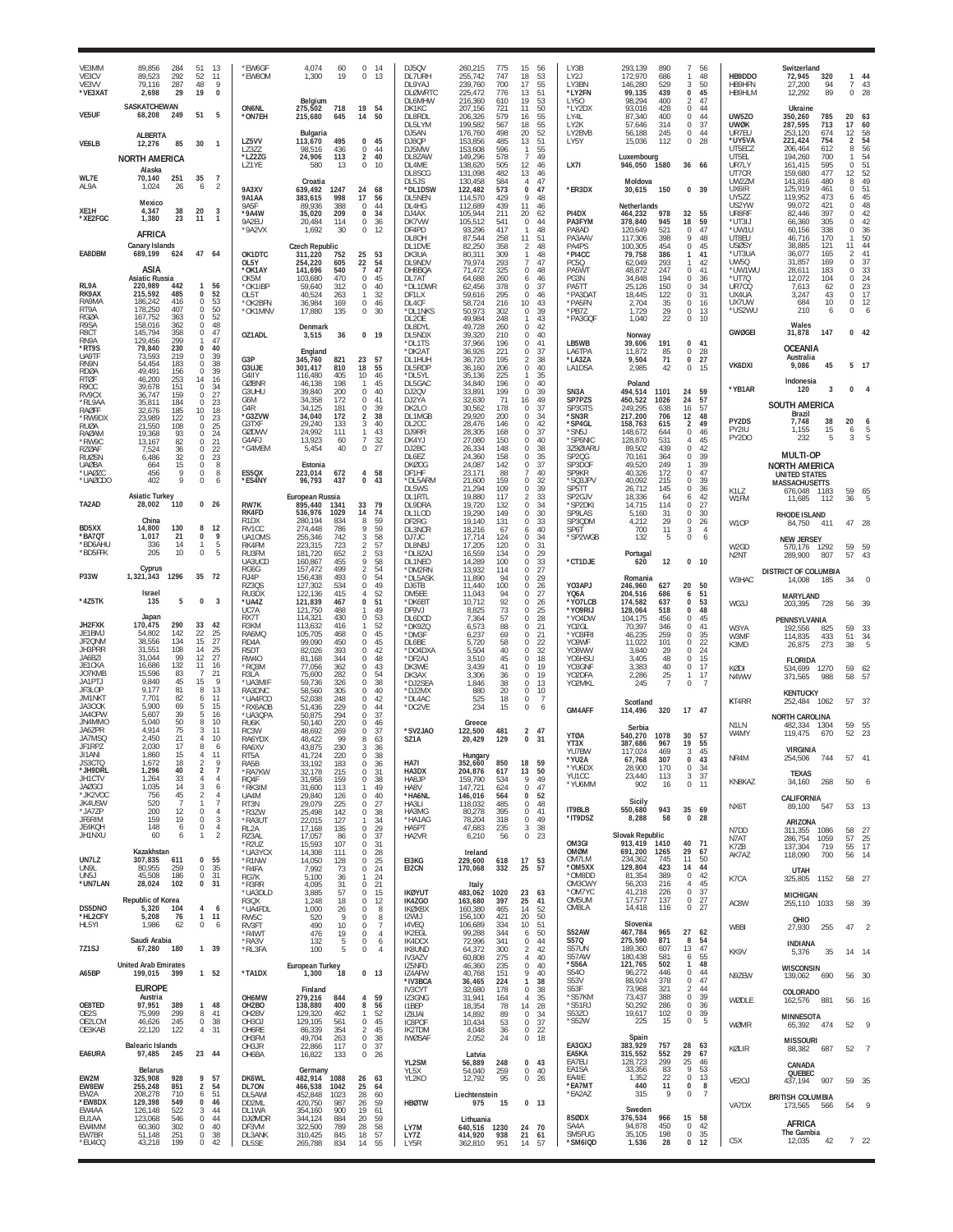| RY9C<br>RD <sub>8</sub> D<br>UA9MA          | ASIA<br><b>Asiatic Russia</b><br>750<br>0<br>394.140<br>380.016<br>778<br>$\Omega$<br>310.184<br>632<br>$^{\circ}$ | 60<br>-56<br>58      | EA3AKA<br>EA4URC<br>SM7BCX<br><b>SMØW</b>                                                                                                                | 77,112<br>268<br>19,668<br>122<br>Sweden<br>535,752<br>1181<br>411,116<br>969      | 10<br>46<br>0<br>33<br>24<br>60<br>19<br>60                                                                      | K4WI<br>N4JDB<br>*K5XB<br>*N4NM                                    | <b>ALABAMA</b><br>58,404<br>409<br>41.040<br>326<br>21,115<br>241<br>11,396<br>109            | 50<br>12<br>49<br>39<br>40             | AG6AY<br>*N6LL<br>8<br>*AK6R<br>$\overline{2}$<br>*AA6EE<br>$\overline{4}$                                        | 672<br>25<br>649<br>25<br>448<br>24<br>174<br>13                                          | 11<br>10<br>$\mathbf{1}$<br>$\overline{7}$<br>$\mathbf{1}$<br>$\mathbf 0$<br>6                    | <b>KØAFN</b><br>KØVXU<br>WØBH                          | <b>IOWA</b><br>5,792<br>83<br><b>KANSAS</b><br>86,552<br>624<br>29,916<br>252                                 | 32<br>54<br>51                               | $\Omega$                                              |
|---------------------------------------------|--------------------------------------------------------------------------------------------------------------------|----------------------|----------------------------------------------------------------------------------------------------------------------------------------------------------|------------------------------------------------------------------------------------|------------------------------------------------------------------------------------------------------------------|--------------------------------------------------------------------|-----------------------------------------------------------------------------------------------|----------------------------------------|-------------------------------------------------------------------------------------------------------------------|-------------------------------------------------------------------------------------------|---------------------------------------------------------------------------------------------------|--------------------------------------------------------|---------------------------------------------------------------------------------------------------------------|----------------------------------------------|-------------------------------------------------------|
| RK9CYA<br><b>RWØMM</b><br>TC3P              | $\mathbb O$<br>106,638<br>300<br>121<br>5,517<br>$\circ$<br><b>Asiatic Turkey</b><br>536<br>8<br>$\mathbf 0$       | 42<br>9<br>8         | HB2T<br>HB9EP                                                                                                                                            | Switzerland<br>360,360<br>1062<br>31,552<br>187<br>Ukraine                         | 12<br>54<br>$\mathbf 0$<br>34                                                                                    | KM4HI<br>N4FY<br>K9QLL<br>WX4US                                    | <b>FLORIDA</b><br>20,295<br>191<br>14,520<br>138<br>133<br>13.992<br>135<br>13,552            | 35<br>10<br>34<br>38<br>39             | N7GP<br>N7RK<br>10<br>K7HP<br>KE2VB<br>6<br>5<br>K7WP                                                             | ARIZONA<br>107,984<br>703<br>26,100<br>233<br>9,477<br>101<br>100<br>6,728<br>5,115<br>68 | 55<br>13<br>47<br>3<br>3<br>36<br>$_{3}$<br>26<br>28<br>3                                         | K3PA<br>*KØRH<br>KØHYD<br>*KBØHQM<br>*NØTEK<br>*KCØDEB | 225<br>21,868<br>18,348<br>194<br>5,239<br>70<br>2,112<br>41<br>198<br>11<br>$\overline{2}$<br>$\overline{4}$ | 40<br>41<br>-28<br>24<br>9<br>1              | 3<br>3<br>$\circ$<br>$\mathbf 0$<br>$\Omega$          |
| <b>BA710</b><br>BY7XYZ                      | China<br>359<br>$\overline{7}$<br>170.923<br>1,680<br>33<br>$\mathbf 0$                                            | 52<br>10             | UX1AA<br>UX4E<br><b>UW7F</b>                                                                                                                             | 642,678<br>1184<br>179,858<br>578<br>598<br>169.620                                | 21<br>-73<br>9<br>49<br>5<br>50                                                                                  | NT4TS<br>*N4FP                                                     | 88<br>8,720<br>2,185<br>36<br><b>GEORGIA</b>                                                  | 33<br>19                               | $\overline{7}$<br>*N7IR<br>$\overline{4}$<br>NI7R<br>*W7UPF<br>*W40EP                                             | 37<br>2,047<br>27<br>798<br>22<br>598<br>88<br>11                                         | 20<br>3<br>13<br>$\mathbf{1}$<br>11<br>$\overline{2}$<br>$\mathbf 0$<br>$\overline{4}$            | KØTT<br>NØOK                                           | <b>MINNESOTA</b><br>125.181<br>903<br>167<br>18.576                                                           | 56<br>43                                     |                                                       |
| JA3YBK<br>JR5JAQ                            | Japan<br>517<br>33<br>370,863<br>343<br>22<br>177.675<br><b>EUROPE</b><br>Austria                                  | 56<br>47             | KH6LC<br>KH6CC                                                                                                                                           | <b>OCEANIA</b><br>Hawaii<br>304.512<br>505<br>259,036<br>421<br>South America      | 49<br>-12<br>51<br>11                                                                                            | N <sub>4</sub> PN<br>K4BAI<br>KI4DFS<br>KC4JD<br>*AA4LR<br>*KD4YDD | 126,144<br>769<br>41,724<br>324<br>199<br>23.452<br>71<br>5.724<br>84<br>5.664<br>51<br>3,840 | 54<br>19<br>47<br>46<br>32<br>32<br>26 | 10<br>KG7H<br>6<br>W7MEM<br>0<br>'K7JAN<br>*W7TX<br>4                                                             | <b>IDAHO</b><br>592<br>85,176<br>20,564<br>159<br>1,512<br>33<br>17<br>480                | 53<br>10<br>48<br>5<br>18<br>$\pmb{0}$<br>12<br>$\Omega$                                          | WØERP<br>*NNØQ<br>K9WN<br>*NØUJJ<br>WØDD<br>KØVG       | 168<br>14.022<br>10,701<br>116<br>97<br>8,140<br>2,640<br>51<br>29<br>1,216<br>10<br>140                      | 37<br>38<br>35<br>22<br>19<br>$\overline{7}$ | 3<br>$\overline{2}$<br>0<br>$\circ$<br>$\theta$       |
| OE6XAD                                      | 302<br>67,804<br><b>Belarus</b>                                                                                    | 0.44                 | PJ2T                                                                                                                                                     | Curacao<br>925<br>1.014.762                                                        | 56 55                                                                                                            | *AA4RP<br>*NJ8J<br>*KG4USN                                         | 3,683<br>62<br>44<br>2,068<br>39<br>1,827                                                     | 28<br>21<br>19                         | -1<br>W7IWW<br>$\overline{2}$                                                                                     | <b>MONTANA</b><br>3,952<br>64                                                             | 25<br>$\mathbf{1}$                                                                                | KIØI                                                   | <b>MISSOURI</b><br>84,890<br>581                                                                              | 56                                           |                                                       |
| EU1WW                                       | 195,684<br>817<br>Belgium                                                                                          | 2 44                 | 9A4WY 9M6YBG AA8R DH5ABC DK2CF DL3XM                                                                                                                     | <b>CHECK LOGS</b>                                                                  |                                                                                                                  | AA4CF<br>KK4OQF<br>*KD4QMY                                         | 25<br>1,062<br>26<br>988<br>2<br>$\mathbf{1}$                                                 | 17<br>18<br>$\mathbf{1}$               | *WB7WVO<br>$\mathbf{1}$<br>$\overline{1}$<br>*KG7VQ<br>$\Omega$                                                   | 37<br>1,743<br>133<br>8                                                                   | 21<br>$^{\circ}$<br>$\overline{7}$<br>$\Omega$                                                    | *KAØEML<br>*KFØF<br>*NWØM                              | 159<br>18,473<br>11,266<br>112<br>7.848<br>100                                                                | 45<br>40<br>36                               | $\Delta$<br>3<br>0                                    |
| OT6M<br>E7DX                                | 978<br>18<br>408,642<br>Bosnia-Herzegovina<br>994,980<br>39<br>1617                                                | 60<br>64             | DL7UGO DM5DX E73ESP E74Y EA3WD EA3XF<br>EA5KY EU2EU EW2DZ EY8MM G7TWC HA1DAE<br>HA5KDX HA5OV HA7LJ HC2AO HG8C HVØA<br>IK1YDB IZ2KXC IZ4MJP IZ5MOQ JA5EXW |                                                                                    |                                                                                                                  | *AC4YD<br>WW4A                                                     | <b>KENTUCKY</b><br>11,026<br>133<br>4,860<br>60                                               | 34<br>34                               | NV7JB<br>3<br>$\overline{2}$                                                                                      | <b>NEVADA</b><br>126<br>11,676<br><b>OREGON</b>                                           | 39<br>$\overline{3}$                                                                              | *K2HT<br>*WØAO<br>*K8MCN                               | 2,886<br>51<br>48<br>2,310<br>969<br>24                                                                       | 26<br>20<br>19                               | $\theta$<br>-1<br>$\Omega$                            |
| $172$ JF                                    | Bulgaria<br>976<br>423.500<br>16                                                                                   | 61                   | JH1GNU JH5MXB LA1U LA2XPA LY2BNL<br>LZ3YY LZ4TU LZ4UU LZ9W MW5R OE6IMD<br>OK2EQ OK2SG ON4WW OT4T OZ1FAO PAØQ)                                            |                                                                                    |                                                                                                                  | *ND4Y                                                              | 1,494<br>40<br>NORTH CAROLINA                                                                 | 18                                     | $\Omega$<br>*WA7SHP                                                                                               | 256<br>13<br><b>UTAH</b>                                                                  | 8<br>0                                                                                            | KØIDX                                                  | <b>NORTH DAKOTA</b><br>80,276<br>587                                                                          | 54                                           |                                                       |
| LZ5X<br>LZ5R<br>LZ7A                        | 365,365<br>916<br>16<br>3<br>247,968<br>822<br>134,143<br>482<br>6                                                 | 57<br>53<br>47       | R2EA R3EAM R5QA R6YY R9QQ RA3FD<br>RA3XDX RA4FP RL3F RU3UN RU3UR RWØLI<br>RW3CW RW3DKK RW3QM RZ3AUL S58C<br>S59N SM5ENX SM7N SO9ØIARU SP1RKR             |                                                                                    |                                                                                                                  | N4XD<br>NG4C<br>*KK4RV<br>NA4EA                                    | 138,294<br>662<br>47.022<br>408<br>15,007<br>155<br>10,413<br>115                             | 50<br>41<br>39<br>35                   | 28<br>NS7K<br>*K7RFW<br>10<br>4<br>$\overline{4}$                                                                 | 22,550<br>202<br>1,691<br>40<br>WASHINGTON                                                | 46<br>4<br>19<br>0                                                                                | <b>KDØS</b>                                            | <b>SOUTH DAKOTA</b><br>51<br>3.510<br>CANADA                                                                  | 30                                           |                                                       |
| <b>9A5Y</b><br>9A6V                         | Croatia<br>27<br>721,777<br>1306<br>179,478<br>589<br>6                                                            | 70<br>53             | SP3CFM SP3DV SP5CFD SP5UAF SP6GN.<br>SP6HEQ SP6M SP7JQQ SP8FNA SP8HK1<br>SP9CVY SQ5OVL UA3AGU UA3AGW UA3FX<br>UB3DAO UB3EYL UI5F UR2VA UT2IV UT4WA       |                                                                                    |                                                                                                                  | *W2GDJ<br>*K4DJ<br>*KC4EZN                                         | 6,237<br>83<br>85<br>5,828<br>3,618<br>61                                                     | 30<br>30<br>26                         | 3<br>N5CR<br>$\mathbf{1}$<br>W7FI<br>$\overline{1}$<br>KB7N<br>K7II                                               | 14,940<br>135<br>12,013<br>120<br>8,856<br>89<br>77<br>5,208                              | 41<br>4<br>37<br>4<br>38<br>3<br>27<br>$\mathbf{1}$                                               | *VE9BK                                                 | <b>NEW BRUNSWICK</b><br>13,552<br>101                                                                         | 25                                           | 3                                                     |
| OL7M<br>OK7K                                | <b>Czech Republic</b><br>891,524<br>35<br>1473<br>40<br>1408<br>862.420                                            | 72<br>67             | UT7EL UT7LW VE3OI YO3BA YO9IF YR8E YT6W                                                                                                                  |                                                                                    |                                                                                                                  | *WB5NHL<br>*W4SLT                                                  | SOUTH CAROLINA<br>16,875<br>167<br>15,088<br>145                                              | 41<br>41                               | W7WR<br>*N7ZUF<br>$\overline{4}$<br>*KE7ZAC<br>-5                                                                 | 4,805<br>60<br>65<br>3.473<br>1,290<br>31                                                 | 28<br>3<br>23<br>$\mathbf 0$<br>15<br>$\mathbf 0$                                                 | *VE1ZA                                                 | <b>NOVA SCOTIA</b><br>15,283<br>110<br>QUEBEC                                                                 | 23                                           | 6                                                     |
| OK2V<br>O1.3A<br>OK6T<br>OK2RDI             | 972<br>28<br>460.592<br>954<br>27<br>451.930<br>274,032<br>805<br>13<br>105<br>$\overline{2}$<br>17,391            | 60<br>59<br>53<br>31 |                                                                                                                                                          | <b>SSB RESULTS</b><br>SINGLE OPERATOR<br><b>NORTH AMERICA</b>                      |                                                                                                                  | *WA2EMF<br>NC4SC<br>*KM4RK<br>N4WPJ                                | 6,154<br>76<br>4,320<br>71<br>2,990<br>50<br>686<br>23                                        | 31<br>25<br>24<br>13                   | 3<br>*W777<br>$\sqrt{2}$<br>*KC7H<br>$\sqrt{2}$<br>$\mathbf{1}$                                                   | 32<br>783<br>75<br>6<br><b>WYOMING</b>                                                    | $\overline{7}$<br>$\overline{2}$<br>5<br>$\Omega$                                                 | *VE2GT<br>VE3PN                                        | 52<br>4,840<br><b>ONTARIO</b><br>231,408<br>645                                                               | 20<br>45                                     | $\Omega$<br>27                                        |
| G4AQG                                       | England<br>403<br>166,352                                                                                          | 21 53                | *AA1HK                                                                                                                                                   | <b>UNITED STATES</b><br><b>CONNECTICUT</b><br>37.300<br>330                        | 45<br>5                                                                                                          | W4KW<br>K4EJQ                                                      | <b>TENNESSEE</b><br>70,245<br>496<br>33,320<br>300                                            | 53<br>10<br>44                         | *W7SE<br>*KA7PNH<br>KO7X<br>-5                                                                                    | 22,231<br>207<br>11,556<br>144<br>6,878<br>80                                             | 44<br>3<br>36<br>$\overline{0}$<br>35<br>3                                                        | *VE3MGY<br>VA3XH<br>*VE3KZ                             | 150,336<br>530<br>73,728<br>317<br>203<br>44.190                                                              | 52<br>43<br>41                               | 6<br>5                                                |
| RO <sub>2</sub> E<br>RM4F<br>R7AB           | European Russia<br>20<br>483,894<br>1042<br>377.496<br>$\overline{4}$<br>963<br>270,656<br>786<br>6                | 67<br>68<br>58       | *K1VC<br>KA1J<br>N2GZ<br>*KA1CQR                                                                                                                         | 301<br>32.016<br>20,250<br>152<br>3,552<br>64<br>1,802<br>44                       | 44<br>$\overline{4}$<br>38<br>12<br>23<br>$\mathbf{1}$<br>16<br>-1                                               | K3IE<br>*N4ARO<br>*AC4G<br>*WB4YDY                                 | 21,844<br>235<br>19,850<br>178<br>17,820<br>178<br>16,641<br>177                              | 39<br>45<br>40<br>40                   | $\overline{4}$<br>*W8CO<br>5<br>5<br>W8GP<br>3<br>W8TA                                                            | <b>MICHIGAN</b><br>801<br>117,942<br>77,104<br>567<br>54,236<br>464                       | 10<br>56<br>53<br>8<br>47<br>5                                                                    | VE3HED<br>*VA3TIC<br>*VE3TW<br>*VF3BR                  | 24,800<br>127<br>16,524<br>129<br>13,485<br>90<br>12.576<br>81                                                | 40<br>27<br>30<br>32                         | $\theta$<br>$\theta$<br>$\Omega$                      |
| UF3D<br>UF5D<br>RK3WWA                      | 828<br>-5<br>260.064<br>165,186<br>618<br>$\overline{2}$<br>154.656<br>664<br>$\mathbf{1}$                         | 58<br>52<br>47       | *KA1VMG<br>W1EQO                                                                                                                                         | 20<br>387<br><b>MASSACHUSETTS</b>                                                  | 9<br>$\Omega$<br>53                                                                                              | W4EEH<br>KØEJ                                                      | 16,280<br>183<br>8,024<br>112                                                                 | 36<br>33                               | $\overline{4}$<br>N8OL<br>K8MJZ<br>$\overline{1}$<br>W8DCQ                                                        | 393<br>46,170<br>411<br>41.031<br>287<br>28.566                                           | 50<br>4<br>46<br>$\mathbf{1}$<br>43<br>3                                                          | *VE3RCN<br>*VE3NQM<br>*VE3EDY                          | 10,692<br>84<br>8.970<br>72<br>6,860<br>51                                                                    | 27<br>26<br>25                               | $\Omega$<br>$\Omega$                                  |
| RX7M<br>RM1Q<br>UA6AH                       | 147.108<br>578<br>3<br>134,304<br>573<br>$\mathbf 0$<br>$\overline{2}$<br>114,296<br>443                           | 49<br>48<br>50       | *W1HFG                                                                                                                                                   | 123,450<br>667<br>3,332<br>55<br><b>NEW HAMPSHIRE</b>                              | 22<br>26<br>$\overline{\mathbf{z}}$                                                                              | K3ZM<br>*K4FJW                                                     | <b>VIRGINIA</b><br>381,918<br>1112<br>33,350<br>301                                           | 57<br>49<br>44                         | <b>KF8FT</b><br>*N8GEO<br>*N8THN<br>6                                                                             | 229<br>25,344<br>18,744<br>188<br>17.568<br>168                                           | $\,$ 5<br>43<br>40<br>4<br>47<br>$\mathbf{1}$                                                     | *VE3DZ<br>*VE3MT<br>*VA3DB1                            | 4,280<br>44<br>2,184<br>36<br>17<br>738                                                                       | 18<br>13<br>9                                | 2<br>$\theta$<br>$\Omega$                             |
| RA4W<br>RC4HAA                              | $\mathbb O$<br>20,328<br>142<br>80<br>$\mathbf 0$<br>8,928                                                         | 28<br>24             | <b>*K1KXN</b><br>KA1QBO                                                                                                                                  | 17,388<br>172<br>3,692<br>47                                                       | 35<br>$\overline{7}$<br>20<br>6                                                                                  | *W4ZAO<br>*KB4OLM<br>W4WWQ                                         | 32,160<br>301<br>26,448<br>252<br>26,352<br>218                                               | 43<br>43<br>47<br>40                   | *K8BHK<br>5<br>5<br>*KE8UM<br>$\overline{7}$<br>K8AO                                                              | 12,900<br>132<br>71<br>5,338<br>48<br>2,457<br>34                                         | 40<br>3<br>34<br>$\mathbb O$<br>21<br>$\Omega$<br>21<br>$\mathbb O$                               | *VE3XA1<br>*VA3FN<br>VE3EJ                             | 15<br>600<br>294<br>9<br>10<br>287                                                                            | 8<br>7                                       | 0<br>0                                                |
| OH <sub>5</sub> Z<br>OH9W<br>OH4MFA         | Finland<br>13<br>375,288<br>921<br>604<br>170.940<br>$\mathbf{1}$<br>$\overline{2}$<br>60,996<br>218               | 63<br>54<br>49       | W1XX                                                                                                                                                     | RHODE ISLAND<br>480<br>95.532<br><b>VERMONT</b>                                    | 50 26                                                                                                            | N4DJ<br>KA8Q<br>*K4ORD<br>*K4CGY                                   | 25,020<br>247<br>132<br>13,244<br>13,161<br>146<br>150<br>12.753                              | 38<br>39<br>37                         | 5<br>*AB8XU<br>5<br>*NF8M<br>$\overline{2}$<br>*KD8OSM<br>$\overline{2}$                                          | 1,554<br>10<br>208<br>$\mathfrak{D}$<br>$\mathbf{1}$                                      | $\, 8$<br>$\mathbf 0$<br>$\mathbf{1}$<br>$\Omega$                                                 | *VE4HAZ                                                | <b>MANITOBA</b><br>20<br>$\overline{2}$                                                                       | $\overline{2}$                               |                                                       |
| OH4KZM                                      | $\mathbb O$<br>194<br>45.180<br>Germany                                                                            | 45                   | *KC1SS<br>*K1ARR                                                                                                                                         | 108<br>6,561<br>2,100<br>48                                                        | 27<br>0<br>19<br>$\mathbf{1}$                                                                                    | *AJ4ZU<br>*N4VA<br>K4RDU                                           | 11,622<br>133<br>9,730<br>117<br>7,548<br>90                                                  | 36<br>32<br>34                         | 3<br>AB8AC<br>3<br>3<br>K8CJY                                                                                     | OHIO<br>75,285<br>542<br>409<br>51.186                                                    | 9<br>54<br>51<br>6                                                                                | <b>VF6AMI</b>                                          | <b>ALBERTA</b><br>27<br>2,460<br><b>BRITISH COLUMBIA</b>                                                      | 20                                           | $\Omega$                                              |
| DR <sub>1</sub> A<br>DI 9W<br>DM7C<br>DL6JF | 738,396<br>1314<br>39<br>$28\,$<br>501.816<br>1136<br>21<br>449,631<br>1162<br>280,049<br>743<br>22                | 69<br>59<br>60<br>55 | W2MF<br>K2TTT<br>KC2SOU                                                                                                                                  | <b>NEW JERSEY</b><br>170,936<br>551<br>86,720<br>592<br>325<br>40.500              | 53<br>39<br>49<br>15<br>47                                                                                       | *W5KL<br>*KN4GE<br>*AJ4LN<br>*K4FTO<br>*KC4FLB                     | 7,378<br>98<br>7,170<br>105<br>102<br>5,913<br>5,580<br>78<br>5,346<br>69                     | 31<br>28<br>27<br>29<br>31             | 3<br>KB80<br>$\overline{2}$<br>*N8HP<br>$\bf 0$<br>*W8KTO<br>$\overline{2}$<br>*W8MET<br>$\overline{2}$<br>*W8KNO | 270<br>26.460<br>21,707<br>195<br>198<br>21.244<br>20,468<br>207<br>160<br>13,880         | 43<br>$\frac{2}{5}$<br>44<br>43<br>$\overline{4}$<br>39<br>$\overline{4}$<br>$\overline{2}$<br>38 | *VE7DNZ<br>VA7IR                                       | 11,270<br>67<br>50<br>4.104                                                                                   | 33<br>17                                     | $\overline{1}$                                        |
| HG8DX<br>HG7T                               | Hungary<br>1527<br>37<br>1,006,070<br>505,885<br>1101<br>21                                                        | 72<br>62             | N <sub>2ED</sub><br>*KE2D<br>*W2ID<br>*K2DBK                                                                                                             | 18,356<br>153<br>10,412<br>121<br>4.884<br>61<br>3,892<br>62                       | 45<br>-7<br>34<br>4<br>29<br>$\overline{4}$<br>27<br>$\mathbf{1}$                                                | K4YCR<br>*K4MI<br>NR4C<br>*N4DEN                                   | 2,620<br>55<br>2,354<br>46<br>33<br>1,520<br>1,350<br>33                                      | 17<br>20<br>17<br>18                   | 3<br>*KD8MQ<br>$\overline{2}$<br>*K8VUS<br>$\overline{2}$<br>*AB8OU<br>$\mathbb O$<br>*WB8JUI                     | 9,945<br>114<br>6,048<br>84<br>70<br>4,960<br>45<br>4,950                                 | 36<br>$\frac{3}{2}$<br>30<br>32<br>$\mathbf 0$<br>41<br>4                                         | *V31MA                                                 | <b>NORTH AMERICA</b><br>Belize<br>9,360<br>62                                                                 | 25                                           | 5                                                     |
| <b>IO5TT</b><br>14CEA<br>IQ3ME              | Italy<br>43<br>1257<br>780.244<br>27<br>664.896<br>1247<br>$\Omega$                                                | 64<br>69<br>41       | KC2RDW<br>W2 JFK<br>*K2AMI<br>*KC2TA                                                                                                                     | 3,703<br>69<br>1.776<br>54<br>1,314<br>38<br>1,050<br>33                           | 21<br>$\overline{2}$<br>$\mathbf 0$<br>16<br>18<br>$\mathbf{0}$<br>14<br>$\Omega$                                | *AD4TJ<br>WA9TTC                                                   | 32<br>938<br>429<br>18                                                                        | 14<br>11                               | $\Omega$<br>*N8TFD<br>$\Omega$<br>*NS80<br>N8BJQ<br>*KB8UU7                                                       | 2,928<br>61<br>2,688<br>47<br>2,288<br>36<br>1.818<br>46                                  | $\mathbb O$<br>24<br>22<br>$\overline{2}$<br>17<br>5<br>18<br>$\Omega$                            | ZF <sub>2</sub> AM                                     | Cayman Islands<br>495,001<br>904<br>Cuba                                                                      |                                              | 57 44                                                 |
| UA2F                                        | 371<br>73,43<br>Kaliningrad<br>789,224 1483                                                                        | 27 67                | *WA2JQK                                                                                                                                                  | <b>NEW YORK</b><br>55,366<br>385                                                   | 51<br>11                                                                                                         | WD5R<br>*K5PO                                                      | <b>ARKANSAS</b><br>111,672 740<br>2,325<br>42                                                 | 54<br>- 12<br>24                       | *K4YJ<br>*AF8C<br>$\mathbf{1}$                                                                                    | 1,328<br>40<br>372<br>14                                                                  | 16<br>$\mathbf 0$<br>12<br>$\mathbf 0$                                                            | *CO2VDD                                                | 2,030<br>29<br>Dominican Republic                                                                             | 12                                           | 2                                                     |
| YL1ZS                                       | Latvia<br>910<br>13                                                                                                | $0$ 13               | W2RR<br>WA2CP<br>*WA2MCR<br>*AG2AA                                                                                                                       | 36,088<br>301<br>27,720<br>267<br>23,394<br>243<br>19,446<br>212                   | 45<br>$\overline{7}$<br>40<br>5<br>38<br>$\overline{4}$<br>39<br>3                                               | W5WMU<br>*AI5AA                                                    | LOUISIANA<br>37,600<br>342<br>13,545<br>131                                                   | 41<br>38                               | K8YYY<br>9<br>KB8KMH<br>5                                                                                         | <b>WEST VIRGINIA</b><br>55,404<br>461<br>34,344<br>299                                    | 49<br>5<br>48<br>5                                                                                | *HI3CC<br>*HI3/DL4NAC                                  | 18,760<br>93<br>468<br>10<br>Mexico                                                                           | 32<br>5                                      | 8<br>$\overline{4}$                                   |
| LY4A<br>LY2XW<br>LY7A                       | Lithuania<br>507,744 1158<br>19<br>380,304<br>990<br>13<br>239,690<br>837<br>7                                     | 63<br>59<br>48       | *W2LP<br>*NW2K<br>*KD2DXJ<br>*KX1W<br>*N2BEG                                                                                                             | 10,560<br>120<br>8,811<br>120<br>6,336<br>90<br>5,874<br>80<br>3,690<br>57         | 38<br>$\overline{2}$<br>32<br>$\mathbf{1}$<br>$\overline{2}$<br>30<br>32<br>$\overline{1}$<br>29<br>$\mathbf{1}$ | KD5UVV<br>*KD5JHE                                                  | <b>MISSISSIPPI</b><br>30,600<br>262<br>2,016<br>-39                                           | 41<br>10<br>23                         | N8II<br>K8GQ<br>*AC8SA<br>*K3ZJ<br>$\mathbf{1}$                                                                   | 16,812<br>222<br>90<br>5,460<br>33<br>1,584<br>31<br>1,428                                | 34<br>2<br>28<br>$\mathbf 0$<br>24<br>0<br>20<br>$\overline{1}$                                   | <b>XE20</b><br>*XE2S<br>*XE1H<br>*XE2OK                | 277<br>76.065<br>23,180<br>124<br>30<br>3,212<br>4<br>28                                                      | 49<br>34<br>18<br>1                          | 6<br>$\overline{4}$<br>$\overline{4}$<br>$\mathbf{1}$ |
| ER1K                                        | Moldova<br>25,893<br>192                                                                                           | $0$ 27               | KC3BWA<br>AD3Y<br>*KC2TVJ                                                                                                                                | 1.980<br>49<br>1,480<br>31<br>12<br>210                                            | 18<br>$\Omega$<br>20<br>0<br>$\overline{7}$<br>$\mathbf 0$                                                       | AA5B<br>NM5NM                                                      | <b>NEW MEXICO</b><br>39,798<br>327<br>27,092<br>237                                           | 50<br>48                               | $\overline{4}$<br>AC9S<br>$\overline{4}$                                                                          | <b>ILLINOIS</b><br>46,216<br>390                                                          | 5<br>48                                                                                           | *FP/KV1J                                               | St. Pierre & Miquelon<br>6,400<br>64                                                                          | 20                                           | 0                                                     |
| PC5M                                        | Netherlands<br>835<br>352,638                                                                                      | 25 53                | 4U1WB                                                                                                                                                    | DISTRICT OF COLUMBIA<br>2,016<br>53                                                | 18<br>0                                                                                                          | *K80Z                                                              | 12,276<br>122<br>OKLAHOMA                                                                     | 40                                     | N9LYE<br>4<br>*K9JX<br>N9RJM<br>W9MK                                                                              | 380<br>44,043<br>16,944<br>156<br>10,848<br>111<br>8,820<br>111                           | 49<br>$\overline{4}$<br>44<br>4<br>45<br>3<br>$\overline{2}$<br>34                                |                                                        | ASIA<br>Armenia                                                                                               |                                              |                                                       |
| SP8W                                        | Poland<br>1145<br>570,780<br>26                                                                                    | - 64                 | K3ZO                                                                                                                                                     | MARYLAND<br>154,652<br>777                                                         | 55<br>27                                                                                                         | K5YAA<br>K5LAD<br>KE5TC                                            | 67,396<br>541<br>37,908<br>323<br>47<br>3,663                                                 | 53<br>50<br>30                         | *W9RTF<br>5<br>*NJ9R<br>$\overline{4}$<br>*WB8BZK<br>3                                                            | 7,689<br>109<br>6,324<br>96<br>4,379<br>68                                                | $\begin{array}{c} 33 \\ 31 \end{array}$<br>$\mathbf 0$<br>0<br>29<br>$\mathbb O$                  | *EK6SI                                                 | 5,180<br>41<br>Asiatic Russia                                                                                 |                                              | $0 \t14$                                              |
| YR8D<br>YO6KNY<br>YO4KAK                    | Romania<br>355,504<br>994<br>$\circ$<br>164<br>25.080<br>22,680<br>168<br>$\circ$                                  | 12 56<br>30<br>27    | K1RZ<br>NA1DX<br>*NS3T<br>*KØ00<br>K3YDX                                                                                                                 | 145,275<br>822<br>460<br>64.233<br>24,058<br>235<br>21,981<br>189<br>21,199<br>214 | 55<br>20<br>49<br>12<br>5<br>41<br>46<br>5<br>$\overline{4}$<br>39                                               | *WQ5R<br>W5GFI                                                     | 3,451<br>52<br>55<br>3,250<br><b>TEXAS</b>                                                    | 26<br>24                               | 3<br>*N9GH<br>$\overline{2}$<br>K9FO<br>*K9ZM<br>*K9ZXO                                                           | 3,380<br>59<br>3,270<br>53<br>1,936<br>41<br>32<br>1,400                                  | 25<br>$\mathbf{1}$<br>30<br>$\mathbf{0}$<br>21<br>$\mathbf{1}$<br>$20\,$<br>$\mathbf{0}$          | RU9CC<br>*UA9NP<br>*TA3D                               | 12,407<br>71<br>57<br>4<br><b>Asiatic Turkey</b><br>30,150<br>102                                             | 0<br>0<br>0                                  | - 19<br>3<br>30                                       |
| YT3A                                        | Serbia<br>1103<br>512,172                                                                                          | 21 61                | *NS3X<br>N3DUE<br>W3KL                                                                                                                                   | 11,445<br>150<br>11,235<br>150<br>11.196<br>141                                    | $\overline{2}$<br>33<br>34<br>$\mathbf{1}$<br>$\overline{2}$<br>34                                               | NR5M<br>AK5DX<br>K5RX                                              | 120,868<br>792<br>92,928<br>667<br>80,860<br>546                                              | 53<br>-14<br>54<br>54                  | *KA9CAR<br>N9RU<br>10<br>11                                                                                       | 387<br>20<br>12<br>300                                                                    | 9<br>$\mathbf 0$<br>10<br>$\mathbf 0$                                                             | *TA7AFR<br>*TA200                                      | 1,125<br>13<br>420<br>$\overline{7}$                                                                          | $\mathbb O$<br>0                             | 9<br>6                                                |
| IQ9UI                                       | Sicily<br>819,957<br>1213                                                                                          | 44 67                | K3TN<br>*K3DCW<br>W3NRJ                                                                                                                                  | 10,455<br>104<br>5,068<br>80<br>71<br>4,814                                        | 34<br>7<br>$\overline{\mathbf{c}}$<br>26<br>$\overline{2}$<br>27                                                 | *N1CC<br>KV5V<br>*WD5KBY<br>*NW5Q                                  | 188<br>19,728<br>7,480<br>79<br>6,766<br>85<br>6,552<br>75                                    | 44<br>36<br>29<br>32                   | 4<br>K9SG<br>$\overline{4}$<br>W9RE<br>-5<br>*WD8DSB<br>$\overline{4}$                                            | <b>INDIANA</b><br>82,240<br>579<br>25,480<br>287<br>21,805<br>193                         | 55<br>9<br>39<br>$\overline{1}$<br>43                                                             | *5B4AIF                                                | Cyprus<br>207<br>96,816                                                                                       |                                              | 147                                                   |
| OM7M<br>OM2Y                                | <b>Slovak Republic</b><br>899,870<br>37<br>- 1462<br>1255<br>27<br>674,880                                         | 70<br>69             | WI3J<br>W <sub>2</sub> CDO                                                                                                                               | 17<br>714<br>154<br>11<br>PENNSYLVANIA                                             | $^2_{\rm 0}$<br>12<br>7                                                                                          | NC5T<br>*KB1JTB<br>W5JBB                                           | 5,610<br>69<br>20<br>702<br>615<br>19                                                         | 28<br>10<br>14                         | 5<br>*W9IU<br>*NG9M<br>3<br>*WA9ASZ<br>$\mathbf{1}$                                                               | 13,728<br>141<br>12.096<br>156<br>10,374<br>113                                           | $\frac{6}{2}$<br>42<br>35<br>$\mathbf{1}$<br>39<br>3                                              | 4L50                                                   | Georgia<br>113,942<br>260                                                                                     |                                              | $0$ 46                                                |
| OM6A<br>OM3RRC                              | 10<br>278,282<br>880<br>9<br>250,914<br>861                                                                        | 51<br>48             | W3BGN<br>W3TS<br>KF3B                                                                                                                                    | 180,450<br>818<br>126,614<br>733<br>106,260<br>632                                 | 56<br>34<br>55<br>19<br>21<br>48                                                                                 | K5WRN<br><b>KF5NRS</b><br>*N5VDQ                                   | 154<br>11<br>8<br>$\overline{2}$<br>$\overline{2}$<br>$\overline{4}$                          | -7<br>$\overline{2}$<br>$\mathbf{1}$   | *WA9CFK<br>$^{\circ}$<br>$\mathbf 0$<br>KK9V<br>*WB9NOO<br>$^{\circ}$                                             | 4,760<br>76<br>44<br>2,862<br>32<br>1,120                                                 | 28<br>$\mathbf 0$<br>24<br>3<br>16<br>$\Omega$                                                    | *UN7BEW                                                | Kazakhstan<br>10,296<br>61                                                                                    |                                              | 0 <sub>18</sub>                                       |
| S57DX<br>S51TA                              | Slovenia<br>998,952<br>35<br>1561<br>19<br>1138<br>476.502                                                         | 72<br>59             | K3UL<br>W3SO<br>*N3BUD                                                                                                                                   | 494<br>104,160<br>53,570<br>437<br>44,467<br>375                                   | 27<br>53<br>48<br>$\overline{7}$<br>46<br>7                                                                      | N6AA                                                               | CALIFORNIA<br>25,449<br>226                                                                   | 46                                     | N9BC<br>5                                                                                                         | <b>WISCONSIN</b><br>14,852<br>145                                                         | 44<br>$\frac{3}{2}$                                                                               | *EX8MK                                                 | Kyrgyzstan<br>560<br>11                                                                                       | 0                                            | 7                                                     |
| S59T<br>S53DIJ<br>S59EIJ                    | 22<br>$\mathbf 0$<br>1,664<br>1,034<br>20<br>$\mathbb O$<br>846<br>20<br>$\mathbf 0$                               | 16<br>11<br>9        | K3BM<br>AA3B<br>KY3W                                                                                                                                     | 31,200<br>283<br>22,128<br>200<br>17,336<br>177                                    | 47<br>5<br>42<br>6<br>40<br>4                                                                                    | N6NF<br>N6RK<br>W6RKC                                              | 20.976<br>199<br>18,050<br>144<br>10,086<br>101                                               | 41<br>44<br>37                         | 5<br>KQ9J<br>*WB9BWP<br>6<br>$\overline{4}$                                                                       | 11,886<br>128<br>47<br>2,600                                                              | 40<br>$\mathbf{0}$<br>26                                                                          | A71CM                                                  | Qatar<br>140<br>4                                                                                             | $\Omega$                                     |                                                       |
| EA3AV                                       | Spain<br>342,524<br>663                                                                                            | 30 61                | K300<br>*K3HX<br>*N3LT                                                                                                                                   | 15,720<br>164<br>5,423<br>86<br>11<br>196                                          | 34<br>6<br>29<br>$\mathbf 0$<br>$\overline{7}$<br>$\mathbf 0$                                                    | WB1EAZ<br>*KE6QR<br>K6ALF                                          | 8,729<br>137<br>1,750<br>61<br>1,044<br>23                                                    | 26<br>13<br>17                         | 3<br>$\mathbf{1}$<br><b>NCØB</b><br>*AKØMR<br>$\mathbf{1}$                                                        | COLORADO<br>59,624<br>457<br>2,548<br>38                                                  | $\overline{7}$<br>51<br>27<br>$\overline{1}$                                                      | 7Z1SJ<br>HZ1FI                                         | Saudi Arabia<br>40<br>9,425<br>2,365<br>23                                                                    | 0<br>0                                       | 25<br>11                                              |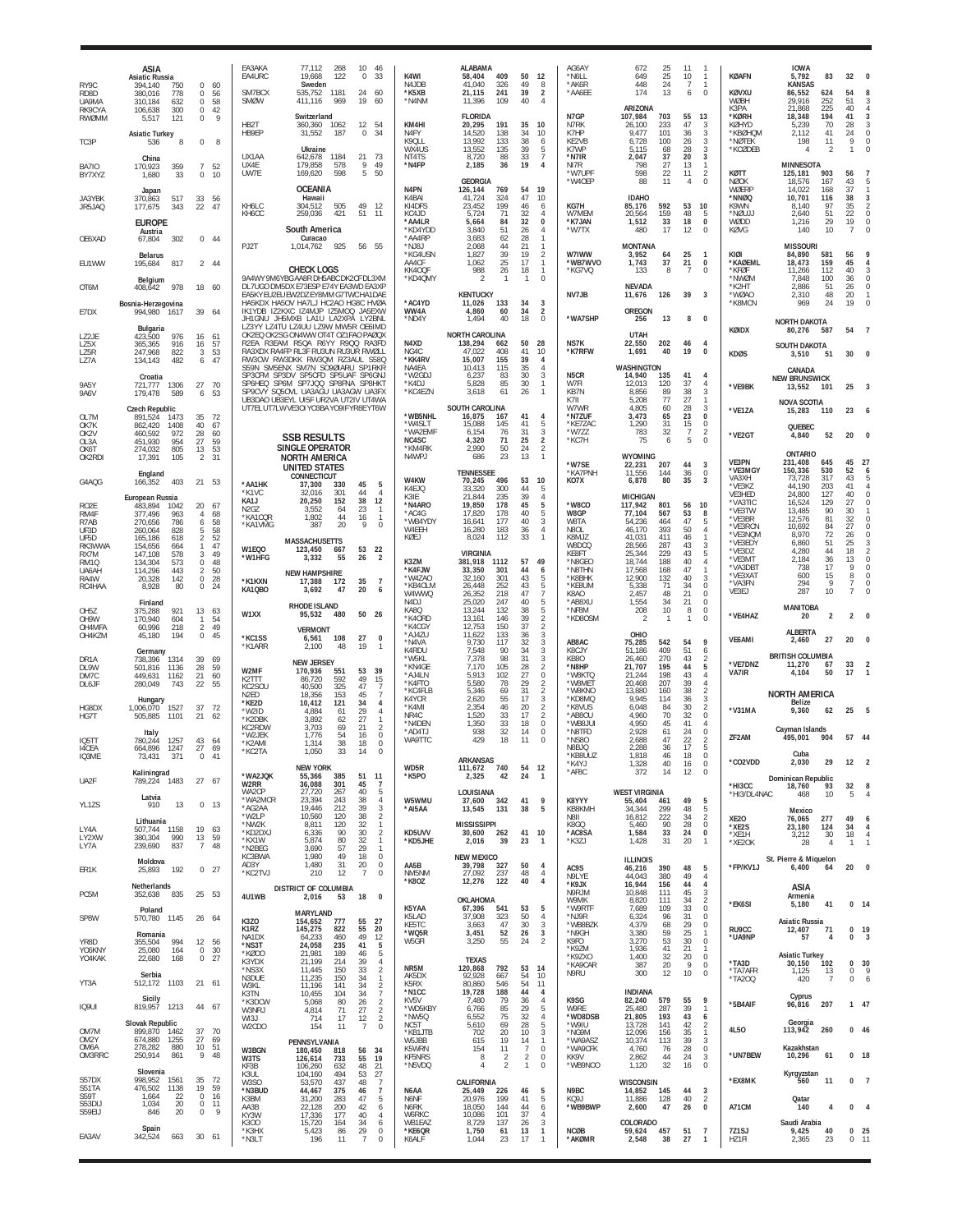|                                                            | <b>EUROPE</b><br>Andorra                                                                                                         |                                                                                                                                          | DJ9ØIARU<br>DG1VL<br>*DK1KC                                                   | 69,678<br>328<br>59,540<br>247<br>54,180<br>301                                                                                      | 49<br>$\Omega$<br>5<br>47<br>$\mathbf 0$<br>42                                              | LX1ER<br>I X1FA                                                                 | Luxembourg<br>85,492<br>389                                                                                                    | 0<br>44<br>$\Omega$                                                                                               | HB9/LY5AA<br>HB9FOU                                                | Switzerland<br>101,953<br>487<br>48.488<br>225                                                                                  | 0<br>43<br>$\mathcal{P}$                                                                                                         | <b>SEØX</b>                                                            | Sweden<br>33,592<br>198                                                                                                           | 0, 34                                                               |
|------------------------------------------------------------|----------------------------------------------------------------------------------------------------------------------------------|------------------------------------------------------------------------------------------------------------------------------------------|-------------------------------------------------------------------------------|--------------------------------------------------------------------------------------------------------------------------------------|---------------------------------------------------------------------------------------------|---------------------------------------------------------------------------------|--------------------------------------------------------------------------------------------------------------------------------|-------------------------------------------------------------------------------------------------------------------|--------------------------------------------------------------------|---------------------------------------------------------------------------------------------------------------------------------|----------------------------------------------------------------------------------------------------------------------------------|------------------------------------------------------------------------|-----------------------------------------------------------------------------------------------------------------------------------|---------------------------------------------------------------------|
| $^*$ C31CT<br>*OE2GEN<br>*OE9LWV                           | 585<br>13<br>Austria<br>63<br>7,176<br>3,440<br>43                                                                               | 0<br>9<br>$\Omega$<br>23<br>$\mathbf 0$<br>16                                                                                            | *DLØNG<br>DG1EA<br>DL2VWR                                                     | 45,435<br>287<br>42,558<br>249<br>39,360<br>227                                                                                      | 0<br>39<br>40<br>1<br>$\Omega$<br>40                                                        | *LX1NO                                                                          | 8,762<br>65<br>1,890<br>27<br>Netherlands                                                                                      | 26<br>0<br>-14                                                                                                    | *HB3YGG<br>*HB9EVI                                                 | 17,631<br>139<br>14,175<br>111                                                                                                  | 42<br>0<br>27<br>$\mathbb O$<br>27                                                                                               | UR5VAA                                                                 | Ukraine<br>112<br>13.962                                                                                                          | $0\quad 26$                                                         |
| EW2MA<br>*EU2EU<br>EU3AA<br>*EU5C<br>EU6ML<br>*EW8DD       | <b>Belarus</b><br>106,400<br>418<br>97.392<br>399<br>53.800<br>208<br>29,716<br>156<br>134<br>22.110<br>7,498<br>65<br>469<br>14 | $\bf{0}$<br>50<br>48<br>$\Omega$<br>48<br>2<br>38<br>$\mathbf 0$<br>33<br>$\Omega$<br>23<br>$\mathbf 0$<br>$\mathbf 0$<br>$\overline{7}$ | DD5FZ<br>DL3ARM<br>*DL4ZA<br>DK1NO<br>DL65DARC<br>DL2SKY<br>DL1DTL<br>*DK2I O | 39,330<br>251<br>39,200<br>224<br>38,480<br>259<br>34,743<br>217<br>31,160<br>197<br>23,148<br>150<br>21,924<br>147<br>21,630<br>147 | 0<br>38<br>0<br>40<br>37<br>0<br>37<br>0<br>0<br>38<br>0<br>36<br>0<br>36<br>$\Omega$<br>35 | PA1NHZ<br>*PE2JMR<br>*PA7WW<br>PA1FE<br>*PA3DTR<br>*PE1EWR<br>*PE1MAI<br>*PE4AD | 66,690<br>299<br>43,400<br>219<br>27,216<br>155<br>113<br>17,886<br>12,639<br>77<br>10,200<br>84<br>5,324<br>48<br>2,877<br>28 | 2 43<br>40<br>$\mathbf 0$<br>0<br>36<br>33<br>$\mathbf{0}$<br>32<br>1<br>25<br>$\mathbf{0}$<br>22<br>0<br>21<br>0 | UX1UA<br>*UY2UQ<br>*UR4U<br>UT/R2MA<br>*USØYA<br>*UR4LFA<br>*USØMS | Ukraine<br>128,250<br>443<br>67,298<br>298<br>239<br>52.830<br>36,038<br>200<br>23,904<br>133<br>21,924<br>119<br>122<br>18.210 | $\mathbf{1}$<br>56<br>0<br>46<br>$\mathbf 0$<br>45<br>37<br>$^{\circ}$<br>$\mathbf 0$<br>36<br>$^{\circ}$<br>36<br>$\bf 0$<br>30 | W1AN<br>W1TJL<br>W1CTN                                                 | <b>ASSISTED</b><br><b>NORTH AMERICA</b><br><b>UNITED STATES</b><br>CONNECTICUT<br>75,320<br>437<br>414<br>51.462<br>42,090<br>265 | 52<br>18<br>46<br>8<br>43<br>18                                     |
| *EU6AA<br>ON4GPE                                           | Belgium<br>61,761<br>230                                                                                                         | 5<br>46                                                                                                                                  | *DAØDX<br>*DK7CH<br>*DL8AKA<br>DD <sub>2ML</sub>                              | 21,417<br>160<br>21,235<br>176<br>21,105<br>138<br>20.130<br>146                                                                     | 0<br>33<br>$\mathbf 0$<br>31<br>0<br>35<br>$\mathbf 0$<br>33                                | *LA1DSA<br>LB9RF                                                                | Norway<br>39,492<br>222<br>23,976<br>134                                                                                       | 0<br>36<br>$\mathbf 0$<br>-36                                                                                     | *UV5EEO<br>UT5CB<br>*UTØNB<br>UY5ZZ                                | 15,312<br>108<br>59<br>13.734<br>10,071<br>83<br>8.450<br>70                                                                    | $^{\circ}$<br>29<br>$\bf 0$<br>42<br>$\mathbf 0$<br>27<br>$\mathbb O$<br>25                                                      | *K1DM<br>*KC1AXJ                                                       | 672<br>24<br>572<br>23<br>MAINE                                                                                                   | 14<br>$\Omega$<br>11<br>$\mathbf 0$                                 |
| *OT2K<br>*E740                                             | 56<br>6.440<br>Bosnia-Herzegovina<br>14,175<br>113                                                                               | 23<br>$\Omega$<br>0 <sub>25</sub>                                                                                                        | *DL1DSW<br>*DL6RBH<br><b>DKØOG</b><br>DM5TI                                   | 19,670<br>130<br>19,437<br>147<br>19,107<br>135<br>18,183<br>126                                                                     | 0<br>35<br>$\mathbb O$<br>31<br>33<br>$\Omega$<br>33<br>$\Omega$                            | *LA3BPA<br>*LA8OKA<br>LA8FTA<br>*LA7IJA                                         | 11,232<br>85<br>70<br>9,548<br>57<br>6,600<br>12<br>420                                                                        | 0<br>27<br>$\bf 0$<br>28<br>0<br>24<br>0<br>$\overline{7}$                                                        | *UXØUW<br>*UR5LCZ<br>*UT2AA<br>*UR5CN                              | 7,959<br>79<br>54<br>6,900<br>63<br>6,693<br>4,431<br>41                                                                        | $^{\circ}$<br>21<br>$\bf 0$<br>25<br>23<br>$\mathbf 0$<br>21<br>$^{\circ}$                                                       | K1JB<br>W1/SP4Z                                                        | 42,108<br>280<br><b>MASSACHUSETTS</b><br>40,768<br>202                                                                            | 41 17<br>40<br>2 <sup>i</sup>                                       |
| SV9COL                                                     | Crete<br>32<br>3,234                                                                                                             | 0 <sub>21</sub>                                                                                                                          | *DJ5IW<br>DF6RI<br>*DO1FOX<br>DL7CX                                           | 17,136<br>108<br>16,895<br>127<br>16,380<br>136<br>15,836<br>100                                                                     | 0<br>36<br>31<br>0<br>0<br>30<br>3<br>34                                                    | SN7D<br>SQ2PHG                                                                  | Poland<br>178,472<br>645<br>146,370<br>589                                                                                     | 53<br>3<br>1<br>50                                                                                                | UR5RP<br>*UT3WX<br>*UR5LAK<br>*UT2HC                               | 3,520<br>46<br>27<br>2,025<br>16<br>1.040<br>13<br>960                                                                          | $\mathbb O$<br>16<br>$\bf 0$<br>15<br>13<br>$\mathbf 0$<br>$\bf 0$<br>12                                                         | *WD1S<br>K6ND<br>K <sub>1</sub> V <sub>R</sub><br>*KX1X                | 2,831<br>64<br>28<br>1,120<br>385<br>$\overline{7}$<br>19<br>369                                                                  | 18<br>13<br>3<br>$\mathbf{0}$<br>$\overline{7}$<br>9<br>$\Omega$    |
| 9A3B<br>*9A1MM<br>*9A1E<br>*9A4W<br>*9A3SM                 | Croatia<br>548<br>143,468<br>31,212<br>175<br>15,805<br>112<br>4,097<br>50<br>17<br>790                                          | $\overline{2}$<br>50<br>$\bf{0}$<br>36<br>29<br>$\mathbf 0$<br>$\mathbb O$<br>17<br>$\mathbf 0$<br>10                                    | DL <sub>2</sub> OE<br><b>DKØSU</b><br>DL1TPY<br>DM5ML<br>DL6SRD<br>*DL5AWE    | 15,232<br>100<br>13,206<br>102<br>13.101<br>86<br>12,420<br>92<br>12,412<br>97<br>12,012<br>104                                      | 0<br>34<br>0<br>31<br>$\Omega$<br>33<br>0<br>30<br>$\mathbf 0$<br>29<br>0<br>28             | <b>SO9V</b><br>SQ7FPD<br>*SQ5GVY<br>*SQ4JEN<br>*SP1FPG<br>*SP5CJY               | 499<br>132.138<br>118,218<br>474<br>83,519<br>367<br>83,237<br>369<br>72,028<br>344<br>63,950<br>263                           | 52<br>2<br>0<br>51<br>46<br>1<br>2<br>45<br>43<br>$\mathbf{1}$<br>49<br>1                                         | *USØTA<br>*UT5EPP<br>*UT3IA<br>*GW4EVX                             | 780<br>13<br>308<br>10<br>100<br>4<br>Wales<br>16,647<br>108                                                                    | $\,0\,$<br>12<br>$\mathbf 0$<br>$\overline{7}$<br>$\bf 0$<br>5<br>$\bf{0}$<br>31                                                 | N <sub>1</sub> GLT<br>*NF10<br>*NE1F<br>AB <sub>1</sub> O <sub>B</sub> | <b>NEW HAMPSHIRE</b><br>11,382<br>104<br>33<br>1,564<br>1,050<br>26<br>161<br>7                                                   | 33<br>13<br>$\overline{4}$<br>10<br>$\overline{4}$<br>3<br>4        |
| OK1W<br>*OK1HFP                                            | <b>Czech Republic</b><br>305,838<br>744<br>380<br>78.862                                                                         | 17<br>61<br>43<br>$\Omega$                                                                                                               | *DL6RAI<br>*DL3MVC<br>DM5M<br>*DL2AL                                          | 11.984<br>101<br>11,508<br>90<br>10,672<br>89<br>9,744<br>81                                                                         | 28<br>$\Omega$<br>0<br>28<br>29<br>$\Omega$<br>29<br>$\Omega$                               | SP5GMM<br>SP7MC<br>*SP1MVG<br>*SP9NLX                                           | 44,200<br>161<br>35,682<br>198<br>32,594<br>152<br>30,960<br>144                                                               | 48<br>4<br>37<br>42<br>42                                                                                         |                                                                    | <b>OCEANIA</b><br>Hawaii                                                                                                        |                                                                                                                                  | AB10C                                                                  | 156<br>13<br>RHODE ISLAND                                                                                                         | 6<br>$\Omega$                                                       |
| OK1GTH<br>*OK1JOK<br>*OK2BEN<br>OK2ZA<br>*OK2TS<br>*OK1MKU | 66.044<br>306<br>40.600<br>210<br>30,818<br>164<br>23.424<br>150<br>19.264<br>129<br>18,506<br>93                                | $\mathbf 0$<br>44<br>39<br>-1<br>37<br>$\mathbf{1}$<br>$\mathbf 0$<br>$\frac{32}{32}$<br>$\Omega$<br>36<br>$\mathfrak{D}$                | *DO1UKR<br>*DL9YAJ<br>*DM2AWM<br>*DL1DWR<br>*DL6NAL<br>*DO2MRC                | 9,528<br>99<br>8,652<br>69<br>8,208<br>84<br>7,950<br>72<br>7,850<br>70<br>7,728<br>91                                               | $\Omega$<br>24<br>28<br>0<br>24<br>0<br>25<br>0<br>0<br>25<br>0<br>21                       | *SQ2BNM<br>*SP2MSF<br>*SP5GKN<br>SP9HZW<br>*SQ6EMM<br>SO7A                      | 29,540<br>181<br>29,120<br>181<br>23,636<br>133<br>22,113<br>110<br>18,647<br>140<br>14,550<br>102                             | 0<br>35<br>35<br>$^{\circ}$<br>38<br>0<br>39<br>$^{\circ}$<br>29<br>0<br>30<br>$^{\circ}$                         | KH6CC<br>*YC1COZ<br>YB2DX                                          | 39<br>9.360<br>Indonesia<br>$\overline{2}$<br>24<br>2<br>$\mathbf{1}$<br><b>SOUTH AMERICA</b>                                   | 20<br>4<br>$\overline{2}$<br>0<br>$\mathbf{1}$<br>0                                                                              | AB1JV<br>N200<br>AB2DE<br>AB2E<br>*KU2C                                | 22,055<br>150<br><b>NEW JERSEY</b><br>35,336<br>256<br>217<br>34,440<br>12.913<br>144<br>10,101<br>109                            | 43<br>12<br>43<br>13<br>48<br>12<br>34<br>3<br>35<br>$\overline{4}$ |
| OK1YL<br>*OK1SI<br>*OK2IUH<br>*OK1KZ                       | 9,240<br>80<br>5,271<br>52<br>43<br>3.914<br>3,629<br>40                                                                         | 24<br>$\Omega$<br>21<br>$\Omega$<br>$\mathbf 0$<br>19<br>$\mathbb O$<br>19                                                               | *DL1AOB<br>*DI 8BF<br>*DH4PSG<br>*DL2RUG                                      | 7,600<br>68<br>7,260<br>81<br>7,236<br>61<br>6,993                                                                                   | 0<br>25<br>22<br>$\Omega$<br>0<br>27<br>$\mathbf 0$                                         | *SP2GCE<br>SP6IEQ<br>*SP1I<br>*SP10                                             | 14,364<br>111<br>14.160<br>94<br>14,112<br>62<br>69                                                                            | 0<br>28<br>$\Omega$<br>30<br>0<br>42<br>$\Omega$                                                                  | LU2DKT                                                             | Argentina<br>10,266<br>40                                                                                                       | 15 14                                                                                                                            | K2CYE                                                                  | <b>NEW YORK</b><br>6,169<br>71                                                                                                    | 25                                                                  |
| *OK2BNF<br>*OK1VHV<br>*OK1APA                              | 40<br>3,560<br>3,468<br>42<br>11<br>441                                                                                          | $\mathbf 0$<br>20<br>17<br>$\mathbf 0$<br>$\mathbf 0$<br>9                                                                               | *DL8BZ<br>*DI 1VF<br>*DH7TNO                                                  | 52<br>6,312<br>61<br>5.589<br>60<br>5,502<br>59                                                                                      | 27<br>0<br>24<br>23<br>$\Omega$<br>0<br>21                                                  | 3Z85PZK<br><i><b>SO5MAX</b></i><br>*SP5BUJ                                      | 13,246<br>12,582<br>99<br>11,520<br>105<br>10,692<br>107                                                                       | 37<br>0<br>27<br>24<br>$\Omega$<br>0<br>$\frac{22}{27}$                                                           | PJ4DX                                                              | Bonaire<br>72<br>31.944<br>Colombia                                                                                             | 18<br>26                                                                                                                         | KØBBC<br>WC2L<br>WA3AFS<br>W2LK                                        | 5.846<br>60<br>5.820<br>85<br>1,500<br>23<br>27<br>756                                                                            | 32<br>28<br>17<br>12<br>$\Omega$                                    |
| OZ4MD<br>071ADI                                            | Denmark<br>55,836<br>250<br>174<br>32.718                                                                                        | $\bf{0}$<br>44<br>38<br>$\Omega$                                                                                                         | *DB8AH<br>*DK2BJ<br>*DL3DRN<br>DL5MEV                                         | 5,380<br>61<br>35<br>5,160<br>4,617<br>60<br>4,485<br>46                                                                             | $\mathbb O$<br>20<br>30<br>$\Omega$<br>19<br>$\Omega$<br>0<br>23                            | *SQ6H<br>*SQ6WZ<br>*SP2KAC<br>*SQ3WW                                            | 8,721<br>70<br>6,859<br>80<br>6,504<br>59<br>61<br>6,456                                                                       | 0<br>19<br>$\Omega$<br>0<br>24<br>24<br>$^{\circ}$                                                                | *HK4CMB<br>YV <sub>6</sub> CR                                      | $\overline{2}$<br>24<br>Venezuela<br>390<br>$\overline{7}$                                                                      | $\overline{2}$<br>0<br>3<br>3                                                                                                    | W2GB<br>AA1K                                                           | 340<br>14<br>DELAWARE<br>41,760<br>254                                                                                            | 9<br>39<br>19                                                       |
| OZ <sub>1</sub> D<br>0740<br>OZ8RH<br>OZ6GH                | 130<br>20.704<br>13.761<br>82<br>78<br>12.000<br>11<br>440                                                                       | 32<br>$\mathbf 0$<br>33<br>$\Omega$<br>30<br>$\circ$<br>$\mathbb O$<br>8                                                                 | *DK2WU<br>*DL2PM<br>DL1NEO<br>*DK7MC>                                         | 4,256<br>52<br>4,080<br>48<br>3,757<br>55<br>3,740<br>44                                                                             | 19<br>0<br>20<br>0<br>0<br>17<br>0<br>20                                                    | SN6A<br>*SP5ETS<br>*SP2HMN<br>*SP5WA                                            | 6,006<br>46<br>3,723<br>48<br>3,438<br>40<br>22<br>1,616                                                                       | 26<br>0<br>17<br>$^{\circ}$<br>0<br>18<br>$^{\circ}$<br>16                                                        | *YV5IAL                                                            | 350<br>6<br>QRP                                                                                                                 | $\mathbf{1}$<br>6                                                                                                                | KA3HED<br>K9RS                                                         | 223<br>22,954<br>14,840<br>162<br>MARYLAND                                                                                        | 41<br>5<br>35<br>5                                                  |
| G4AFJ<br>M3C<br>*G3VGZ<br>*MØBTZ<br>*G8CCI                 | England<br>153<br>33,626<br>15,660<br>111<br>92<br>12,177<br>71<br>8,725<br>3,717<br>36                                          | $\Omega$<br>43<br>$\mathbf 0$<br>29<br>27<br>$^{\circ}$<br>25<br>$\mathbf 0$<br>21<br>$\mathbf{0}$                                       | DN3CX<br>*DL8ZAJ<br>DL3AS<br>DJ8QA<br>*DL1ATZ<br>*DG5MI A                     | 2,720<br>49<br>2,380<br>31<br>2,224<br>32<br>2,210<br>32<br>2,040<br>32<br>1.680<br>27                                               | 0<br>16<br>17<br>$\Omega$<br>0<br>16<br>$\mathbf 0$<br>17<br>0<br>15<br>$\Omega$<br>14      | *SP4LVK<br>SP7VC<br>*SP3BES<br>*SQ5LTL<br>*SQ8KEZ                               | 1,484<br>23<br>726<br>14<br>616<br>16<br>540<br>12<br>540<br>12                                                                | 0<br>14<br>$\Omega$<br>11<br>0<br>8<br>$\mathbf{0}$<br>9<br>0<br>$^{\circ}$                                       | W1TW                                                               | <b>NORTH AMERICA</b><br><b>UNITED STATES</b><br><b>MASSACHUSETTS</b><br>1,672<br>38<br><b>FLORIDA</b>                           | $\theta$<br>19                                                                                                                   | W3LL<br>N <sub>1</sub> SZ<br>K1RH<br>K300<br>*N3HEE<br><b>W30U</b>     | 913<br>260,300<br>61,256<br>410<br>52,773<br>474<br>23,079<br>206<br>14,658<br>154<br>9,690<br>110                                | 56<br>44<br>48<br>14<br>39<br>10<br>43<br>6<br>38<br>34             |
| *MØDBO                                                     | 423<br>10<br>Estonia                                                                                                             | $\mathbf 0$<br>9                                                                                                                         | *DF2FM<br>*DJ8ES<br>*DF6WE<br>*DG7R0                                          | 1,320<br>25<br>25<br>1,177<br>22<br>880<br>553<br>20                                                                                 | 0<br>12<br>$\mathbb O$<br>11<br>0<br>-11<br>0<br>7                                          | *CT1FDB<br>CT1BOL<br>CT1DSV                                                     | Portugal<br>10,912<br>68<br>53<br>8.033<br>6,380<br>42                                                                         | 31<br>$\mathbf{1}$<br>27<br>2<br>$\mathbf 0$<br>29                                                                | K3TW<br>KS4X                                                       | 43<br>2,222<br><b>TENNESSEE</b><br>22<br>705                                                                                    | $\overline{4}$<br>18<br>14<br>$\mathbf{1}$                                                                                       | W3BW<br>N3QE<br>N3FJP                                                  | 6,386<br>87<br>4,800<br>64<br>1,442<br>47                                                                                         | 28<br>3<br>26<br>$\overline{4}$<br>14<br>$\Omega$                   |
| *ES4NY<br>ES2IPA                                           | 16,410<br>106<br>52<br>4.680<br>European Russia                                                                                  | $\mathbf{0}$<br>30<br>$\bf{0}$<br>18                                                                                                     | *DJ6XV<br>*DL9FB<br>*DO9DCT                                                   | 192<br>7<br>174<br>$-130$                                                                                                            | 0<br>6<br>$\mathbb O$<br>6<br>0<br>10                                                       | CT1ETE<br>*YO7CDB                                                               | 25<br>2,904<br>Romania<br>36,612<br>205                                                                                        | 20<br>2<br>36<br>0                                                                                                | <b>N800</b>                                                        | VIRGINIA<br>1,330<br>43                                                                                                         | $\bf 0$<br>14                                                                                                                    | *K3NM<br>W3FV                                                          | PENNSYLVANIA<br>41,640<br>273<br>34,996<br>293                                                                                    | 45<br>15<br>45<br>$\overline{7}$                                    |
| RK4FD<br>UI6A<br>*RA3XM<br>*RZ3MM<br>*R7NA                 | 185,806<br>601<br>78.550<br>318<br>46,598<br>206<br>45,108<br>223<br>21,728<br>139                                               | $\Omega$<br>61<br>$\Omega$<br>50<br>$\Omega$<br>46<br>42<br>$^{\circ}$<br>32<br>$\mathbf 0$                                              | *SV1GRD<br>*SV1EIW<br>*SV1ONV<br>'SV2HXV                                      | Greece<br>18,330<br>124<br>7.644<br>56<br>5,474<br>48<br>4,104<br>45                                                                 | 0<br>30<br>-28<br>$\Omega$<br>0<br>23<br>$\mathbf 0$<br>19                                  | *YPØC<br>*YO8RZ.<br>*YO3GHM<br>*YO2MSP<br>*YO8RKP                               | 35.936<br>227<br>13,485<br>93<br>12,366<br>89<br>9,500<br>77<br>5,808<br>58                                                    | 32<br>$^{\circ}$<br>0<br>29<br>27<br>$\Omega$<br>0<br>25<br>22<br>$\Omega$                                        | AE6JV<br>K2GMY                                                     | CALIFORNIA<br>168<br>14<br>$\overline{2}$<br>$\mathbf{1}$<br><b>MICHIGAN</b>                                                    | $\bf 0$<br>6<br>$\mathbb O$<br>$\mathbf{1}$                                                                                      | WØBR<br>K3MD<br>N3MX<br>*KN3A<br>WV2M<br>W3FVT                         | 22,672<br>186<br>21,736<br>212<br>21.100<br>161<br>12,599<br>123<br>3.864<br>60<br>1,950<br>56                                    | 47<br>5<br>39<br>5<br>39<br>11<br>39<br>25<br>3<br>15<br>$\Omega$   |
| RA5AO<br>*RD3DS<br><b>R37S</b><br>*RA6XB                   | 16,269<br>119<br>16,027<br>107<br>14.935<br>113<br>14,368<br>91                                                                  | 29<br>$\Omega$<br>31<br>$\mathbf 0$<br>29<br>$\Omega$<br>0<br>32                                                                         | *SV1CDM<br>*SV2CUU<br>*SV2YC                                                  | 2,489<br>27<br>19<br>1,104<br>470<br>10                                                                                              | 0<br>19<br>$\mathbb O$<br>12<br>0<br>10                                                     | *Y06HSU<br>YR8D<br>YQ6A<br>*YO2MTG                                              | 5,054<br>54<br>4,950<br>44<br>1,703<br>27<br>25<br>1,547                                                                       | 0<br>19<br>$\mathbf 0$<br>22<br>0<br>13<br>0<br>13                                                                | KT8K<br>AK8H                                                       | 644<br>20<br>OHIO<br>2,884<br>47                                                                                                | $\mathbf 0$<br>14<br>$\bf 0$<br>28                                                                                               | W04R                                                                   | <b>ALABAMA</b><br>4,556<br>54                                                                                                     | 30                                                                  |
| *R7KR<br>*R7NP<br>RW1CW<br>RA30A                           | 103<br>14.123<br>80<br>12.837<br>91<br>12.124<br>11,097<br>88                                                                    | 29<br>$\Omega$<br>0<br>33<br>28<br>$\Omega$<br>$\mathbf 0$<br>27                                                                         | *HA4XH<br>HA2D                                                                | Hungary<br>209,728<br>634<br>56,560<br>286                                                                                           | 58<br>6<br>0<br>40                                                                          | YO2MFC<br>*YO4BXX<br>*YO3GNF                                                    | 1,176<br>17<br>585<br>13<br>20<br>2                                                                                            | $\mathbf 0$<br>14<br>0<br>9<br>$\mathcal{P}$<br>$\mathbf 0$                                                       | K8ZT                                                               | 20<br>559<br><b>ILLINOIS</b>                                                                                                    | 12<br>$\overline{1}$                                                                                                             | WX4G<br>K4LM                                                           | <b>FLORIDA</b><br>143,127<br>566<br>16,544<br>132                                                                                 | 52<br>41<br>35<br>12                                                |
| UA3Z<br>*R3RAE<br>*RK4NAB                                  | 92<br>10,625<br>9,650<br>80<br>8,775<br>78                                                                                       | 25<br>$\Omega$<br>25<br>0<br>$\mathbf 0$<br>25                                                                                           | *HA7JQK<br>*HA7MS                                                             | 4,725<br>48<br>3,820<br>40<br>Iceland                                                                                                | 0<br>21<br>0<br>20                                                                          | GM9N                                                                            | Scotland<br>79,527<br>320                                                                                                      | 2 47                                                                                                              | ND9E<br>KVØQ                                                       | 13<br>260<br>COLORADO<br>421<br>55,106                                                                                          | 10<br>$\mathbf 0$<br>53<br>6                                                                                                     | KE1F<br>N4DU                                                           | 320<br>7<br><b>GEORGIA</b><br>47,691 318                                                                                          | 4<br>$\overline{4}$<br>49 14                                        |
| *UA4NDX<br>*RA4FUT<br>*R3VA<br>*RT3LA                      | 65<br>6,909<br>6,762<br>58<br>57<br>6,371<br>56<br>5,355                                                                         | 21<br>$^{\circ}$<br>23<br>$\mathbf 0$<br>23<br>$^{\circ}$<br>21<br>$\mathbf 0$                                                           | TF3SG<br>EI3GYB                                                               | 80<br>4<br>Ireland<br>900<br>15                                                                                                      | 0<br>$\overline{4}$<br>0<br>12                                                              | *YT8A<br><b>YTØW</b>                                                            | Serbia<br>130,295<br>464<br>100,100<br>389                                                                                     | 3, 52<br>$\mathbf{1}$<br>49                                                                                       | VE3UK                                                              | CANADA<br>ONTARIO<br>$\mathbf{1}$<br>$\mathbf{1}$                                                                               | $\bf 0$<br>$\mathbf 0$                                                                                                           | K4WW                                                                   | <b>KENTUCKY</b><br>44,545<br>330                                                                                                  | 52<br>$\overline{7}$                                                |
| RZ3RZ<br>*UA4PAN<br>*RA1ANY<br>*R2PT                       | 57<br>4,199<br>3,762<br>49<br>42<br>3,349<br>2,336<br>30                                                                         | 17<br>$^{\circ}$<br>$\mathbf 0$<br>18<br>$\Omega$<br>17<br>$\mathbf 0$<br>16                                                             | *IQ5QD                                                                        | Italy<br>31,239<br>162                                                                                                               | 0<br>39                                                                                     | *IT9EWR<br>*IT9ZZO<br>*IT9DBF                                                   | Sicily<br>28,526<br>169<br>20,685<br>113<br>59<br>8,652                                                                        | 1 33<br>$\frac{2}{2}$<br>33<br>26                                                                                 |                                                                    | <b>EUROPE</b><br>Croatia                                                                                                        |                                                                                                                                  | WJ2D<br>WB4MSG                                                         | <b>NORTH CAROLINA</b><br>138,429<br>667<br>108,080<br>682                                                                         | 57<br>24<br>54<br>16                                                |
| *UA3ABF<br>*UA9XF<br>*RG5A                                 | 27<br>1,680<br>1,090<br>25<br>14<br>938                                                                                          | $\Omega$<br>14<br>$\mathbf 0$<br>10<br>$\mathbf{0}$<br>14                                                                                | *IW2FUT<br>IK2AQZ<br>*IKØBAL<br><b>IN3EIS</b>                                 | 14,942<br>100<br>13,160<br>100<br>95<br>12.015<br>10,950<br>93                                                                       | $\mathbf 0$<br>-31<br>0<br>28<br>$\mathbf 0$<br>27<br>0<br>25                               | *IT9RDG                                                                         | 35<br>4,400<br>Slovak Republic                                                                                                 | 0<br>25                                                                                                           | EW2TT<br>G3R                                                       | 43<br>3,440<br>England<br>1,287<br>24                                                                                           | 0 16<br>$\circ$<br>11                                                                                                            | K4SV<br>W4UNP                                                          | 178<br>36,168<br>SOUTH CAROLINA<br>27,417<br>212                                                                                  | 45<br>21<br>50<br>$\overline{7}$                                    |
| *UA6JFG<br>UA3QNS<br>RN6MA<br>R3QF<br>*RW4WA               | 930<br>23<br>15<br>900<br>616<br>16<br>560<br>10<br>10<br>364                                                                    | $\mathbf 0$<br>10<br>10<br>$\Omega$<br>8<br>$^{\circ}$<br>$\mathbb O$<br>8<br>$\mathbf 0$<br>$\overline{7}$                              | IZ3SQW<br>IK6SNR<br>*IZ6ERS<br>IZ3GNG<br>*IZ5FFI                              | 10,528<br>80<br>9,632<br>67<br>9,100<br>71<br>6,800<br>58<br>59<br>6,792                                                             | 28<br>$\Omega$<br>0<br>28<br>25<br>1<br>25<br>0<br>24<br>0                                  | *OM6AL<br>*OMØDC<br>*OM7YC<br>*OMØCS<br>*OM4MM                                  | 43,216<br>235<br>37,000<br>203<br>11,664<br>87<br>66<br>7,062<br>924<br>16                                                     | 37<br>0<br>37<br>0<br>27<br>$\mathbf 0$<br>22<br>$\mathbf 0$<br>$\mathbf 0$<br>12                                 | RW3AI<br>R7MU                                                      | European Russia<br>2.086<br>33<br>195<br>8                                                                                      | $\mathbb O$<br>14<br>$\mathbf 0$<br>-5                                                                                           | *KI4TZ<br>N4VV<br>K4FDI                                                | 26,320<br>259<br><b>TENNESSEE</b><br>14,784<br>139<br>13,400<br>144                                                               | 43<br>$\overline{4}$<br>38<br>6<br>34<br>6                          |
| *TA1CM<br>*TA1ED                                           | European Turkey<br>138,909<br>466<br>72,863<br>285                                                                               | 53<br>4<br>48<br>$\mathbf{1}$                                                                                                            | *IZ5IMD<br><b>IK5WGK</b><br>IZ8EFE<br><b>IWØSAF</b>                           | 60<br>6,525<br>38<br>3,366<br>33<br>2,862<br>18<br>1,014                                                                             | $\mathbf 0$<br>25<br>$\mathbb O$<br>18<br>$\mathbf 0$<br>18<br>0<br>13                      | *OM7AB<br><b>S57C</b>                                                           | 5<br>$\overline{1}$<br>Slovenia<br>214,912<br>668                                                                              | $\mathbb O$<br>$\overline{1}$<br>8<br>56                                                                          | UB3DDA<br>R3EAM                                                    | $\overline{9}$<br>180<br>68<br>$\overline{4}$<br>Germany                                                                        | $\,0\,$<br>$\sqrt{5}$<br>$\mathbf 0$<br>$\overline{4}$                                                                           | KE4KMG<br>N4BCD                                                        | 8,960<br>96<br>7,733<br>93<br><b>VIRGINIA</b>                                                                                     | 35<br>5<br>5<br>32                                                  |
| *TA1CH<br>OH2XX                                            | 30<br>2<br>Finland<br>75,195<br>329                                                                                              | $\mathbb O$<br>$\overline{2}$<br>$0$ 45                                                                                                  | *IU1AVS<br>*IK4JQQ<br>IK8UND                                                  | 13<br>649<br>125<br>5<br>42<br>$\overline{4}$                                                                                        | 0<br>11<br>0<br>5<br>$\mathbb O$<br>3                                                       | <b>S53M</b><br>*S57NAW<br>*S51I<br>$*$ S51VC                                    | 263<br>55.685<br>55,648<br>310<br>15,392<br>101<br>43<br>3,940                                                                 | $\mathbf 0$<br>43<br>0<br>37<br>$\mathbb O$<br>32<br>20<br>$\mathbf 0$                                            | DH8BQA<br>DL8LR<br>DK5T<br>DK6SP<br><b>DLØTY</b>                   | 46,822<br>272<br>194<br>34.194<br>25<br>1,140<br>15<br>513<br>12<br>315                                                         | $\mathbb O$<br>41<br>$\overline{2}$<br>39<br>$\mathbb O$<br>12<br>$\overline{9}$<br>$\mathbb O$<br>$\mathbb O$<br>$\overline{7}$ | N4HB<br>K1GG<br>K5VIP<br>*W2YE                                         | 399<br>52,606<br>21,060<br>166<br>137<br>11,742<br>6,448<br>92                                                                    | 48<br>- 10<br>46<br>8<br>33<br>5<br>3<br>28                         |
| OH <sub>1</sub> D<br>OG6N<br>*OG3MS<br>*OH5NZ              | 200<br>43.215<br>185<br>36.192<br>5,073<br>54<br>$\frac{35}{33}$<br>3,268                                                        | $\mathbf 0$<br>43<br>$\mathbf{0}$<br>39<br>19<br>$\bf{0}$<br>19<br>$\Omega$                                                              | UI2K<br>*RN2FQ                                                                | Kaliningrad<br>210,866<br>695<br>2,408<br>35                                                                                         | $\overline{3}$<br>56<br>$0$ 14                                                              | *S59D<br>*S51MA                                                                 | 3,213<br>42<br>-2<br>$\mathbf{1}$<br>Spain                                                                                     | 17<br>$\mathbf 0$<br>$\mathbf{0}$<br>$\overline{1}$                                                               | HG3M<br>HA1TI                                                      | Hungary<br>403<br>100.950                                                                                                       | 0 <sub>50</sub><br>27                                                                                                            | *AC50                                                                  | LOUISIANA<br>16,650<br>166                                                                                                        | 40<br>5                                                             |
| *OH1HS<br>OH6RE<br>*OH6ECM<br>*OH6ELF                      | 2,340<br>1,530<br>21<br>14<br>427<br>240<br>8                                                                                    | $^{\circ}$<br>15<br>$\mathbb O$<br>15<br>$\overline{7}$<br>$\mathbf 0$<br>$\mathbb O$<br>6                                               | *YL2PP<br>*YL3IR                                                              | Latvia<br>47<br>4.250<br>1,755<br>27                                                                                                 | 0<br>-17<br>0<br>13                                                                         | EA7KB<br>*EE4EA<br>EA3AGB<br>EA5WP                                              | 22,308<br>115<br>17,640<br>92<br>17,150<br>101<br>72<br>12,954                                                                 | 4 35<br>30<br>6<br>34<br>33<br>-1.                                                                                | IZ5ILK                                                             | 12,987<br>98<br>Italy<br>4,950<br>45                                                                                            | $\mathbf 0$<br>$\mathbb O$<br>22                                                                                                 | N5SDO                                                                  | <b>NEW MEXICO</b><br>13,818<br>125<br>OKLAHOMA                                                                                    | 3<br>44                                                             |
| *OH2FNR                                                    | 5<br>$\mathbf{1}$<br>France                                                                                                      | $\mathbf 0$<br>$\mathbf{1}$                                                                                                              | <b>HBØTW</b>                                                                  | Liechtenstein<br>5,175<br>43                                                                                                         | $0$ 25                                                                                      | EA3AER<br>*ED3Y<br>*EA4JR                                                       | 11,160<br>77<br>7,046<br>56<br>4,582<br>45                                                                                     | 0<br>30<br>26<br>0<br>29<br>0                                                                                     | IC8AJU<br><b>PAØRBO</b>                                            | 3,255<br>30<br>Netherlands<br>759<br>15                                                                                         | $\mathbf 0$<br>21<br>$0$ 11                                                                                                      | *W5TMC                                                                 | 8,170 102<br>CALIFORNIA                                                                                                           | 35<br>3                                                             |
| F6GOX<br>*F8UNF<br>*F4BKV<br>F5UTN                         | 142,367<br>473<br>35,298<br>196<br>21,584<br>114<br>21,432<br>112                                                                | 11<br>48<br>37<br>$\Omega$<br>$\mathbf 0$<br>38<br>35<br>$\mathcal{R}$                                                                   | LY4T<br>LY3B                                                                  | Lithuania<br>509<br>124,460<br>65,868<br>303                                                                                         | $\mathbf{1}$<br>48<br>$\mathbf 0$<br>44                                                     | *EA1DFP<br>*EA1CDV<br>*EA5EX<br>*EB2ESS                                         | 27<br>2,835<br>27<br>2,125<br>25<br>1,624<br>1,265<br>26                                                                       | $\mathbf{0}$<br>21<br>0<br>17<br>$\mathbf 0$<br>14<br>$\mathbf{0}$<br>11                                          | SQ2NNN                                                             | Poland<br>104<br>12,125                                                                                                         | $\circ$<br>- 25                                                                                                                  | N6AN<br>N9NA                                                           | 10,619<br>112<br>ARIZONA<br>13,860<br>133                                                                                         | 38<br>3<br>40<br>$\overline{4}$                                     |
| *F1FPL<br>*F4GBW<br>*F4HJC<br>*F8CRS                       | 11,890<br>85<br>8,975<br>73<br>737<br>14<br>605<br>11                                                                            | 29<br>$\mathbf 0$<br>25<br>$\mathbf{0}$<br>11<br>$\mathbf 0$<br>11<br>$\mathbf 0$                                                        | *LY9A<br>LY20U<br>*LY1SR<br>LY50                                              | 63,941<br>303<br>63,386<br>315<br>53,792<br>270<br>11,596<br>93                                                                      | 0<br>43<br>0<br>41<br>41<br>$\mathbf 0$<br>0<br>26                                          | *EA4FSC<br>*SE5N                                                                | 114<br>5<br>Sweden<br>21,545<br>137                                                                                            | 0<br>6<br>0 31                                                                                                    | SQ8MFB<br>YO4KAK                                                   | 11,976<br>110<br>Romania<br>32<br>2,544                                                                                         | $\circ$<br>24<br>$\mathbb O$<br>16                                                                                               | KY7M                                                                   | 6,052<br>76<br>OREGON                                                                                                             | 30<br>$\overline{4}$                                                |
| DR7B<br><b>DKØRX</b>                                       | Germany<br>603<br>119,328<br>70,616<br>294                                                                                       | $0$ 48<br>4 48                                                                                                                           | *LY3DA<br>LY4R<br>*LY2ND<br>*LY2NY                                            | 9,350<br>79<br>7,317<br>59<br>6,973<br>80<br>2,968<br>46                                                                             | $\mathbb O$<br>25<br>0<br>27<br>$\mathbb O$<br>19<br>0<br>14                                | *SE4E<br>SM6REA                                                                 | 7,968<br>67<br>68<br>7,590                                                                                                     | $\mathbf 0$<br>24<br>22<br>$\bf{0}$                                                                               | YO6PIB<br>EA3FF                                                    | 45<br>3<br>Spain<br>1,624<br>25                                                                                                 | $\mathbf 0$<br>3<br>$0$ 14                                                                                                       | KA6BIM<br>KI7M<br>NX1P<br>W7WHY                                        | 279<br>37,734<br>29,422<br>264<br>58<br>4,536<br>36<br>1,008                                                                      | 50<br>$\overline{7}$<br>41<br>6<br>5<br>23<br>12<br>$\mathbf 0$     |